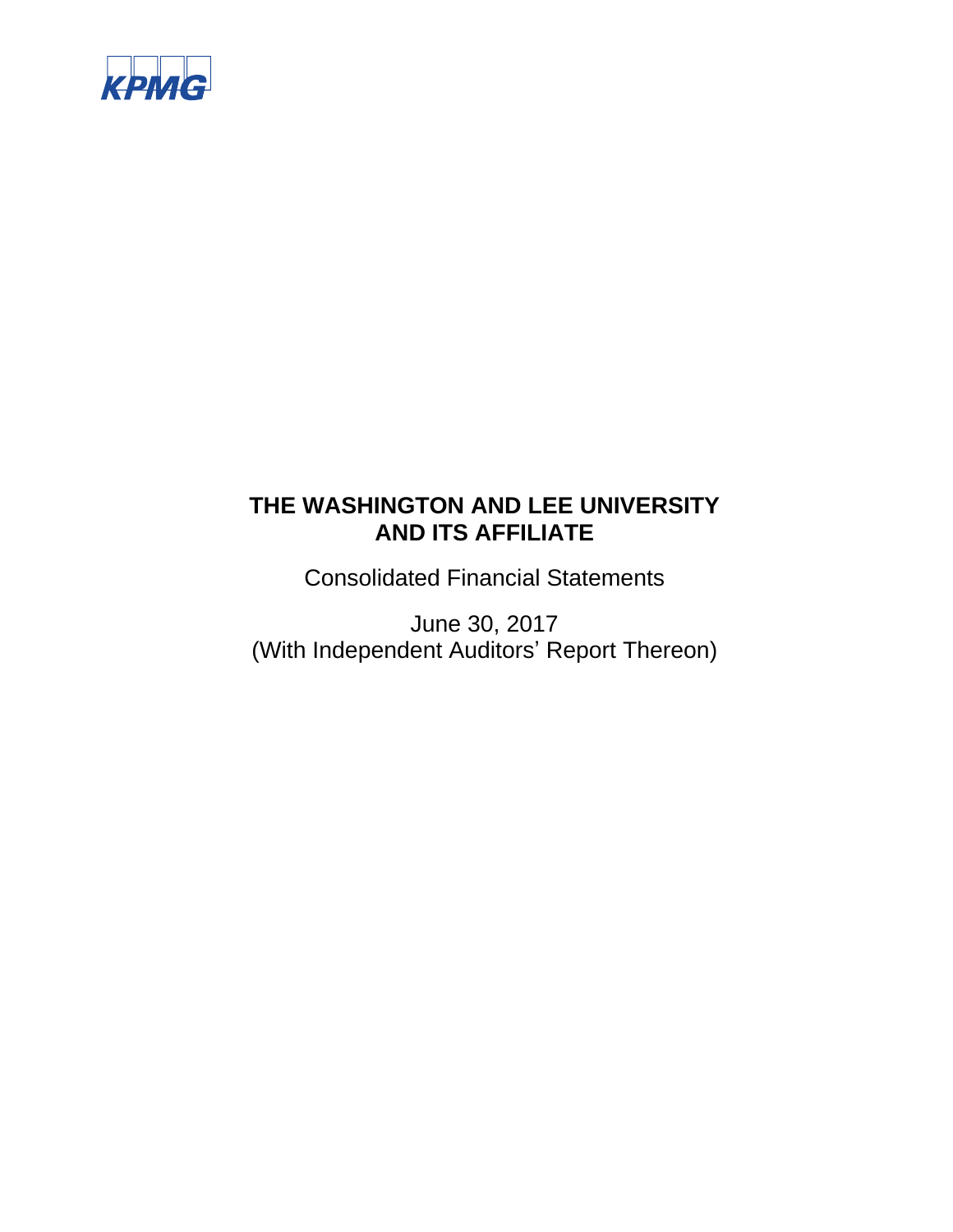June 30, 2017

# **Table of Contents**

|                                                     | Page(s)  |
|-----------------------------------------------------|----------|
| Board of Trustees and Officers (unaudited)          | 1        |
| Management's Discussion and Analysis (unaudited)    | $2 - 8$  |
| Independent Auditors' Report                        | $9 - 10$ |
| <b>Consolidated Financial Statements:</b>           |          |
| <b>Consolidated Statement of Financial Position</b> | 11       |
| <b>Consolidated Statement of Activities</b>         | 12       |
| <b>Consolidated Statement of Cash Flows</b>         | 13       |
| Notes to Consolidated Financial Statements          | 14–40    |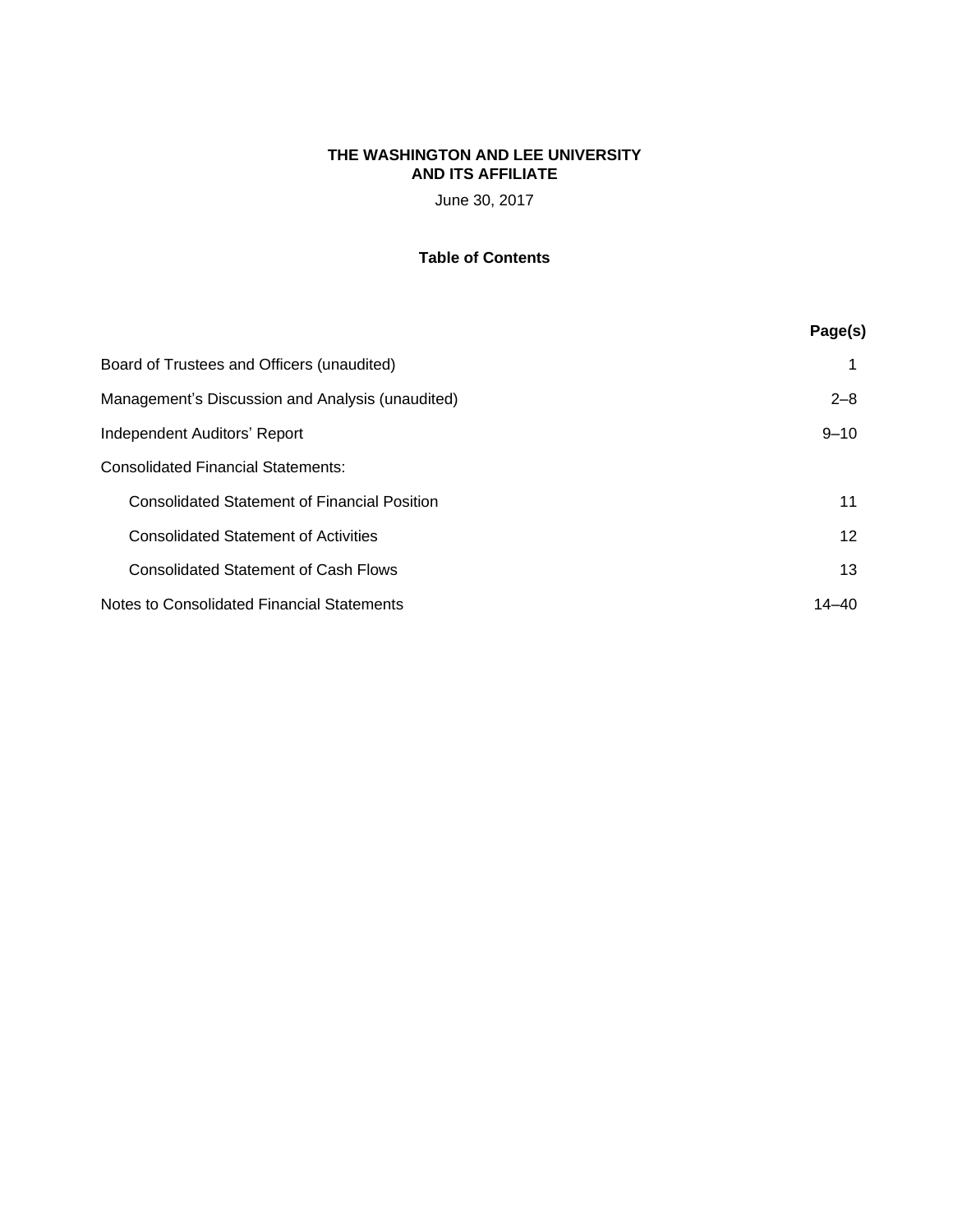# **BOARD OF TRUSTEES**

July 1, 2016 through June 30, 2017

# J. Donald Childress, Rector

| James L. Baldwin          | Michael R. McAlevey       |
|---------------------------|---------------------------|
| Dana J. Bolden            | Marshall B. Miller, Jr.   |
| John P. Case, III         | <b>B.</b> Craig Owens     |
| Mary C. Choksi            | William E. Pritchard III  |
| Frederick E. Cooper       | Laurie A. Rachford        |
| J. Lawrence Connolly      | Bennett L. Ross           |
| Rogers L. Crain           | James E. Dunn, Jr.        |
| <b>Blair Hixson Davis</b> | Robert E. Sadler, Jr.     |
| C. Christopher Dyson      | Helen H. Sanders          |
| Dwight H. Emanuelson, Jr. | James R. Small            |
| C. Douglas Fuge           | <b>Todd L. Sutherland</b> |
| J. Baker Gentry, Jr.      | Rowan G.P. Taylor         |
| R. Allen Haight           | Lizanne Thomas            |
| Clay T. Jackson           | William M. Toles          |
| George D. Johnson III     | Andrea K. Wahlquist       |
| Sally P. Lawrence         | Thomas R. Wall IV         |
| David A. Lehman           | William M. Webster IV     |
| Joseph W. Luter IV        | Christopher H. Williams   |

# **PRESIDENT OF THE UNIVERSITY**

William C. Dudley

Kenneth P. Ruscio (July 1, 2016 through December 31, 2016)

SECRETARY TREASURER TREASURER

James D. Farrar, Jr. Steven G. McAllister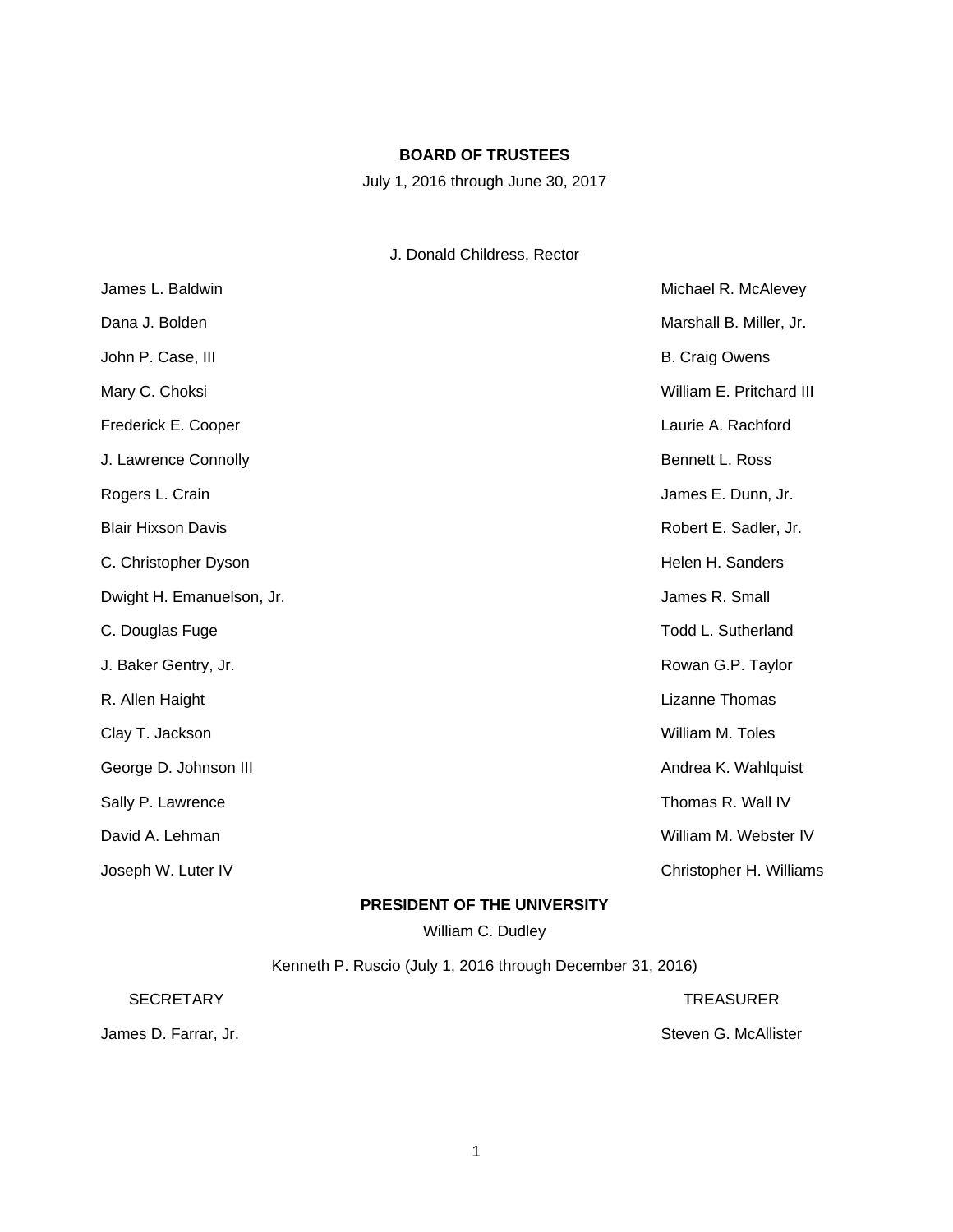# **Highlights from 2016‐17**

- University grants and scholarships were awarded to 50.6% of the undergraduates with the average institutional grant or scholarship award at \$41,080 (85% of tuition and mandatory fees). In 2008, the corresponding figures were 39.3% of undergraduates with average institutional award of \$28,286 (80% of tuition and mandatory fees).
- This past year, the University was able to offer 162 summer Lenfest Grants to faculty to pursue their research and scholarship, 11 full‐year Lenfest Sabbaticals, 102 Johnson Opportunity or Enhancement grants to students for research or other experiential opportunities and 226 additional grants to students for summer experiential, research or internship endeavors.
- Endowment (including funds held in trust by others) per Student increased to \$717,595. At June 30, 2007, this value was \$466,299. In other words, this increase in value of 54% has been captured over the past decade even as the endowment has distributed between 4% and 5% of its value annually.
- Completed or substantially completed: Tucker Hall, the last of the buildings in the Colonnade restoration, the Natatorium, the Red House to serve as home to the LGBTQ Resource Center and Women's and Gender Studies program, and the final phases of Stemmons Plaza which now terminates at Letcher Avenue. All of these projects were integral elements within the University's last Strategic Plan.
- Total endowment assets and funds held in trust by others ended the fiscal year at a new high water mark of \$1.547 billion.
- New gifts and pledges of \$37.2 million with \$9.8 million of the total toward endowments and \$10.3 million directed to capital projects.
- Annual Fund reached a new high for funds raised, \$10.56 million, with undergraduate alumni participation at 51%.
- Net tuition revenues grew by 3.4% for the year with stronger enrollment numbers and modest growth in aid at the Law School making a substantial contribution to this increase.

# **Fresh Perspectives**

2016‐17 saw the transition of presidents from Ken Ruscio to Will Dudley. After more than a decade of leading the University, President Ruscio retired at calendar year‐end, and President Dudley took office on January 1. With the transition in officeholders, different ways of looking at many of the same opportunities and challenges began to emerge. With this, the University community has begun to consider future direction with a fresh perspective. Financially, the year was a strong

year for the University with operating results improving and investment returns significantly stronger than 2015‐ 16. But the most defining characteristic of the year came from the development of the process initiated by President Dudley to develop the next Strategic Plan. Following a decade of effort and work to implement and modify, where needed, the 2007 Strategic Plan, the University community has an opportunity to give thought to what the future can look like for this 268 year‐old institution. It is a welcome opportunity to assess what has been accomplished and what is still possible.

As we prepare for the next Strategic Plan, we can do so within the comfort of a strong financial base that has the underpinnings in an endowment that ranks in the top 25 on a per student basis among all colleges and universities. This philanthropic support has substantially altered our revenue mix over the last decade. Since 2007, the percentage of revenues from philanthropic sources (endowment allocation, contributions and trusts held by others distributions) has surpassed that of net tuition. In 2006‐07, net tuition accounted for 44% of all revenues while philanthropic sources accounted for 40%. This most recent fiscal year showed net tuition revenues accounting for 36% of all revenues and philanthropic sources for 50% of those revenues. It is also worth noting that net tuition revenues over this period did grow by nearly \$10 million from \$49.6 million in 2007 to \$59.4 million this past year.

This transition from being primarily a tuition‐driven institution to one in which philanthropy acts as the major revenue factor has also led us to give greater consideration to policies that help minimize the impact of investment market volatility. We must structure an investment portfolio that recognizes the importance of downside protection while also securing reserves to help steady operations when volatility is simply too great to be managed away (the 2008‐09 financial markets as an example).

This greater level of revenue diversity benefits the University in ways beyond just financial. The additions made to endowments have increased the number of students that we can reach with financial aid. In addition, we have been able to provide greater curricular and co‐curricular activities for our students with expansion of summer research grants often in conjunction with a faculty member, Johnson Opportunity grants for study and research and expanded internships throughout the curriculum. Faculty have also benefitted from the strengthened financial resources with 162 receiving Summer Lenfest Grant support and 11 receiving Lenfest Sabbatical Funding to make possible year‐long sabbaticals. It has also allowed us to provide funding for student conference travel to present papers on their research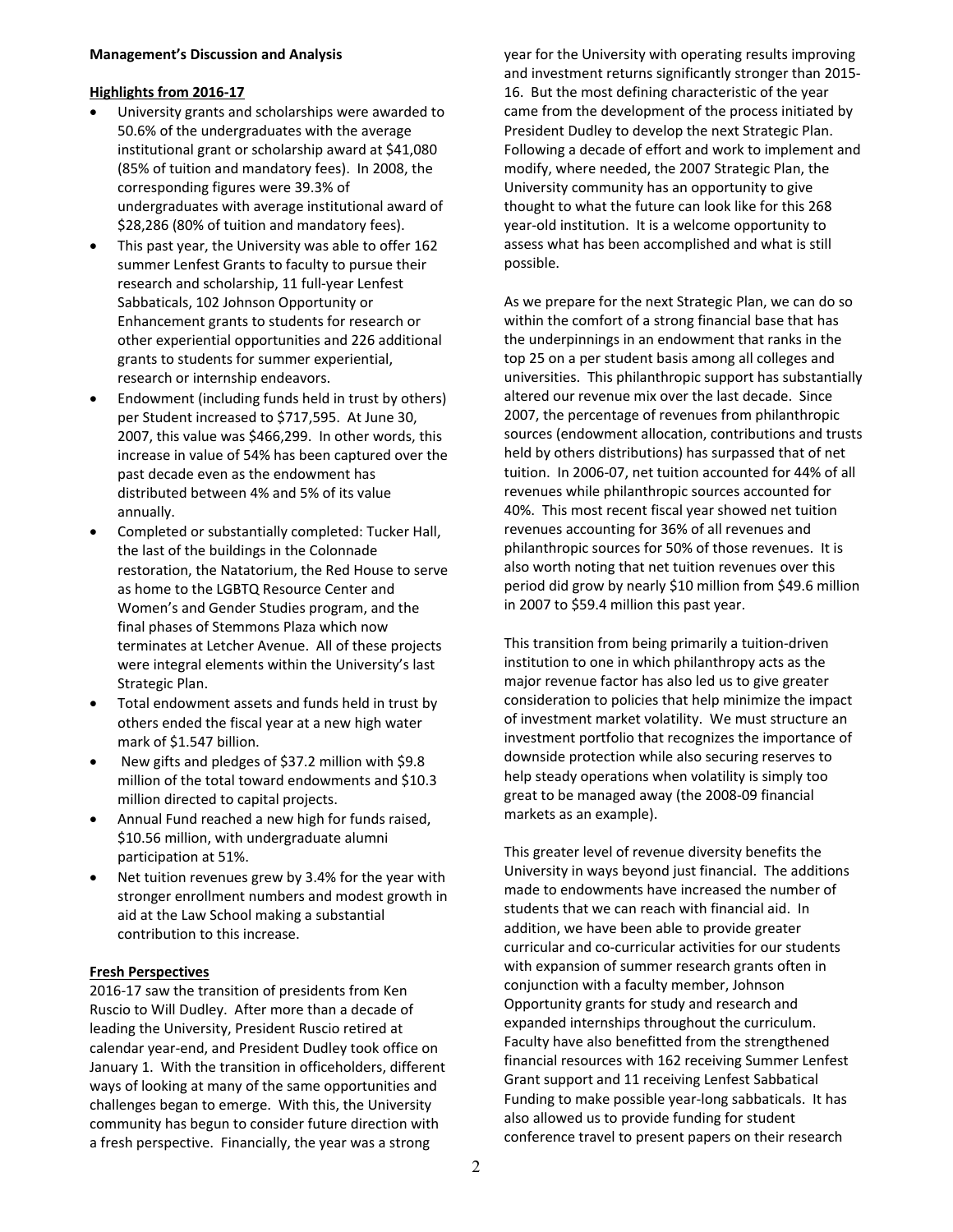work as well as the creation of the Advanced Research Cohort, a program that brings a dozen incoming first‐ year students to the campus in the summer for a five week program to expose them to research in the STEM fields.

Finally, it is worth noting that support of academic and student programs has also translated into improved facilities throughout the campus with the following projects either being started or completed during the 2016‐17 year: Tucker Hall, the last of the Colonnade renovation and restoration projects, the Natatorium for our Athletics program, the Red House, Reeves Center and Stemmons Plaza renovation projects. These investments in facilities and endowments to support student aid, faculty and student research, academic programs and professorships are absolutely critical in building a continued sustainable business model.

The following discussion provides a snapshot of Washington and Lee's financial picture and outlines how fiscal resources are utilized to provide a strong, student‐ centered educational experience.

#### **Assets**

Washington and Lee University experienced a 3.7% increase in total assets over the past year. From \$1.947 billion as of June 30, 2016, the University's assets climbed to \$2.019 billion as of June 30, 2017. This continues a strong run of asset growth. Over the last decade, assets have increased by \$547 million. The major asset categories for the University are presented in Figure 1.



#### **Figure 1**

**Endowment:** Our endowment is comprised of two elements: gifts to the University held in the investment pool and Trusts Held by Others. The University's aggregate endowment grew to a new high‐water mark of \$1.547 billion at June 30, 2017 (See Fig. 2).



This is up from \$1.472 billion as of June 30, 2016. Investment returns for the internally managed endowment were up with an +11.40% return. This positive return coupled with new gifts and additions to the endowment of \$15.5 million more than offset the allocation from endowment for operating support of \$49.6 million. The internally controlled endowment grew from \$995.4 million at June 30, 2016 to \$1.069 billion as of June 30, 2017, an increase of \$73.6 million. In contrast to the internal endowment, the market value of Trusts Held by Others increased only very modestly by \$200,000 as stock of the Coca‐Cola Company within the Lettie Pate Evans Restricted Fund Trust dropped by 1.3%. This decrease was offset by increases of other assets within the L.P. Evans Fund as well as investment gains across the other forty trusts held for the benefit of the University. In spite of the very modest increase in market value, distributions from trusts increased by \$790,000 in FY 2017 to \$14.27 million.

Returns on a nominal basis for endowment funds with external managers well exceeded the University's long‐ term expected return (11.4% actual versus 7.5% planned). While not yet having adequate peer data to assess this result on a relative basis, the administration is pleased with the performance of the endowment. Over the longer term, the annual return for the ten‐year period ended June 30, 2017 of 5.03% exceeds annualized spending from the endowment. If one of the goals of endowment management is to achieve strong long‐term returns at lesser volatility, then we believe the Board of Trustees' Investment Committee has achieved this objective. With the most recent measurements provided by Makena Capital Management, W&L portfolio performance has exceeded the Global 60/40 benchmark on the 1, 3, 5 and 7‐year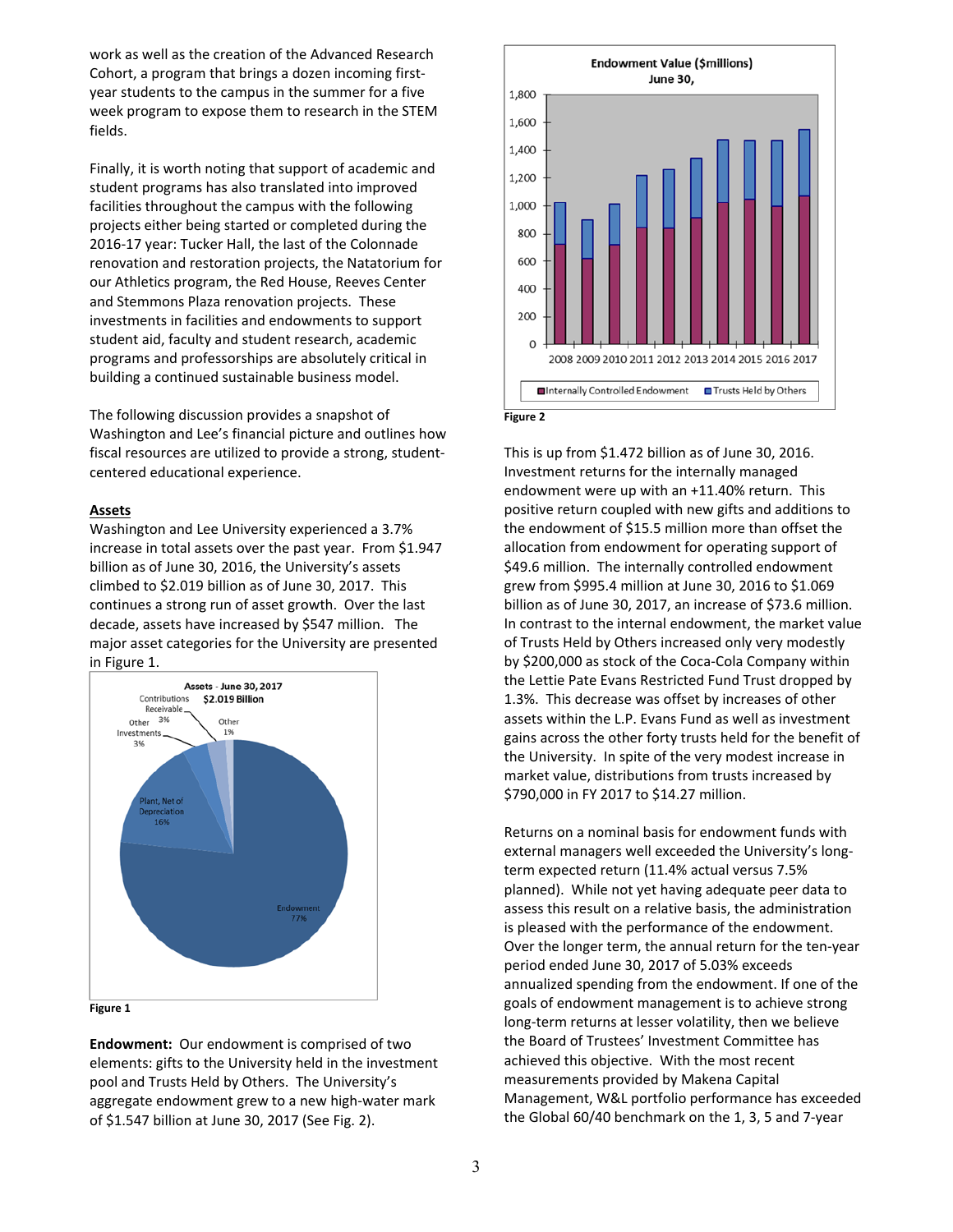basis with annualized volatility of the W&L portfolio at just 65% of the benchmark portfolio.

**Physical Facilities:** The University's physical facilities represent the second largest financial investment. Unlike the endowment and trusts held by others, the University's physical plant does not appreciate over time but requires constant upkeep and preservation. At the same time, the investment in facilities is necessary to continue to create stimulating learning and social environments for our students and faculty.

During the 2016‐17 year, the University completed the Natatorium, Tucker Hall (the final phase of the Colonnade restoration) and Stemmons Plaza ending at Letcher Avenue. In addition, projects to improve the Reeves Center and the Red House were also begun in 2016‐17. The bulk of funding for all of these projects came from fundraising with the balance funded through allocations from operations and debt.

Moving forward, investment in facilities will continue to be structured to meet the University's strategic objectives. There remains one significant project from the most recent Strategic Plan, the Indoor Athletic and Recreation Facility which will renovate Doremus and replace the existing Warner Center with an up‐to‐date and light‐filled facility. Fundraising efforts for this project continue with the expected construction period running from June 2018 through August 2020. Beyond this project, the University's development of the next Strategic Plan will almost certainly identify a number of large‐scale projects that will be funded through a combination of fundraising, operating allocations and new debt.

**Contributions Receivable:** As the *Honor Our Past, Build Our Future* campaign concluded there were a number of new commitments and gifts, many of them made in the form of multi‐year pledges. These play a vital role in aiding our planning efforts to ensure that we can match timing of implementation of a strategic initiative with the funding that will support it. As of June 30, 2017, contributions receivable were valued at \$53.2 million. This is down from \$58.1 million at June 30, 2016, reflecting the payments made on pledges from the Campaign while also accounting for new pledge commitments received over the past two years following the Campaign.

**Other Investments:** The last major asset within the University's financial structure is categorized as "Other Investments". These are primarily split interest arrangements by which a donor gives the University a sum of money to invest and manage. The donor receives an income interest from these investments for a specified period of time after which Washington and Lee receives the remainder of the invested funds to

support University operations. These investments totaled \$51.3 million at the end of this most recent fiscal year, an increase from \$48.1 million at the end of fiscal year 2016. This increase reflects a strong investment market return and new gifts with offsets from distributions to beneficiaries.

#### **Liabilities**

On the other side of the ledger, the University has liabilities totaling \$263.7 million. Three types of liabilities comprise 93% of this total: debt, future annuity payments and postretirement benefits. (See Fig. 3)





**Debt:** Washington and Lee University's largest liability is long‐term debt that has been incurred over the years to support capital building projects. Over this most recent Strategic Plan, the University has taken out approximately \$95 million of new debt to support various capital building initiatives. With the last issuance in 2015, debt at the University climbed to \$201 million. In the two years since, principal repayment and amortization of premiums has reduced the long‐term debt by \$10.4 million. Over the past year, the University made \$4.12 million of payments toward principal and \$8.44 million in interest payments. Total debt now stands at \$190.8 million and is composed of seven different instruments, all being tax‐exempt issues through either the Virginia College Building Authority or the Lexington City Industrial Development Authority. Of the outstanding debt, 85% is fixed rate and 15% is variable rate debt. Maturities extend to 2043 with interest rates ranging for fixed rate debt from 2.25% to 5.75%. It is worth noting that the 1998 and 2001 VCBA Notes, totaling \$90.4 million are noncallable.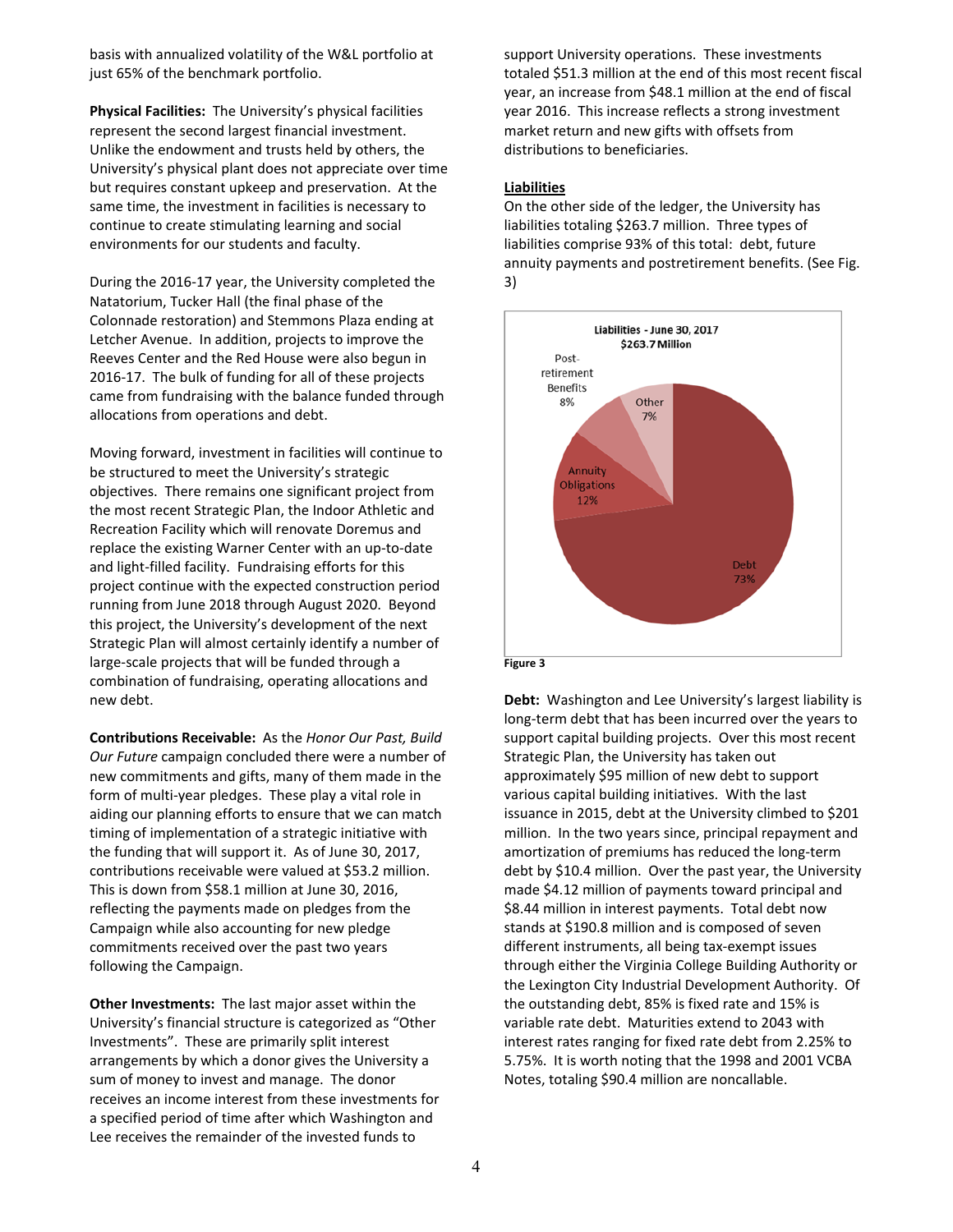

As part of the debt issuance process, the University has sought and maintained credit ratings with Moody's Investor Services and S&P. Currently, the University's debt is rated Aa2 and AA by Moody's and S&P, respectively. Both of these ratings include a "Stable" outlook from the agencies. Importantly, these strong ratings reflect outside agencies' evaluations of the University's financial health and its ability to repay its obligations.

As identified, Debt has played a role in our ability to invest in facilities. The debt issues of 2010, 2013 and 2015 were instrumental in allowing the University to meet certain strategic objectives including the renovation of first‐year housing and the development of the Upper‐division Housing Village, and as we look out over the next year, the University is likely to increase total debt modestly to assist with financing of the Indoor Athletic and Recreation Facility and possible renovations to Woods Creek Apartments. With total debt service (principal plus interest payments) at 7.9% of operating expenses, the University falls comfortably within the institutional debt service parameter range of 4% to 10% of operations.

Debt will certainly play a role with the next stratetgic plan; however, we will remain mindful of the limits created through our debt policy and current ratings from S&P and Moody's.

**Future Annuity Payments:** The split interest instruments mentioned above create a liability based upon expected future payments to the donor. As of June 30, 2017, this liability was recorded at \$32.6 million. It is reasonable to assume that the University would welcome an increasing liability in this area, since it would reflect a growing deferred‐giving program, which would lead to greater financial support in the future.

**Postretirement Benefits:** Finally, the University has maintained a postretirement health benefits plan for those employees who serve 10 years or more and retire from the University. This commitment creates an annual expense for the program as well as a future obligation. This obligation, as actuarially calculated, now stands at \$19.6 million, up from \$18.3 million at June 30, 2016. The University altered this plan for employees hired after April 1, 2003, to shift to a defined contribution plan for employees rather than a defined benefit plan. This will lead to an elimination of this obligation over the very long‐term.

#### **Net Assets**

In the corporate world, assets minus liabilities reveal the enterprise's equity. Within higher education, this "equity" is referred to as net assets which are broken down into three components: Unrestricted Net Assets, Temporarily Restricted Net Assets and Permanently Restricted Net Assets.

**Unrestricted Net Assets:** These funds can be expended if necessary, and as such, they carry the greatest level of flexibility for the University to meet its long-term obligations. The build‐up of these funds results from operating surpluses, the creation of quasi‐endowments from large unrestricted gifts (98 of the 1,359 individual endowment funds of the University) and the development of reserves over the years. The University saw this class of net assets increase by \$25.3 million to \$358.0 million at June 30, 2017.

**Temporarily Restricted Net Assets: These funds are** fully expendable but restricted by a purpose, timeframe for use or through accumulated gains of permanently restricted endowments. Examples are gift funds restricted for support of student financial aid, gifts to support specific building projects, deferred giving arrangements under which the University has an obligation to make payments to beneficiaries before receiving the remainder value to meet the donor's intent and unspent endowment allocations intended for programmatic purposes. These net assets also increased sharply this year from \$378.5 million to \$420.4 million as of June 30, 2017, largely a result of the strong investment return environment.

Permanently Restricted Net Assets: These funds are given by a donor with the express condition that the original value of the gift is not to be expended by the University. Instead, the funds are invested and the University benefits from the investment return on the funds. At Washington and Lee, these funds are the underpinnings of the endowment and include many of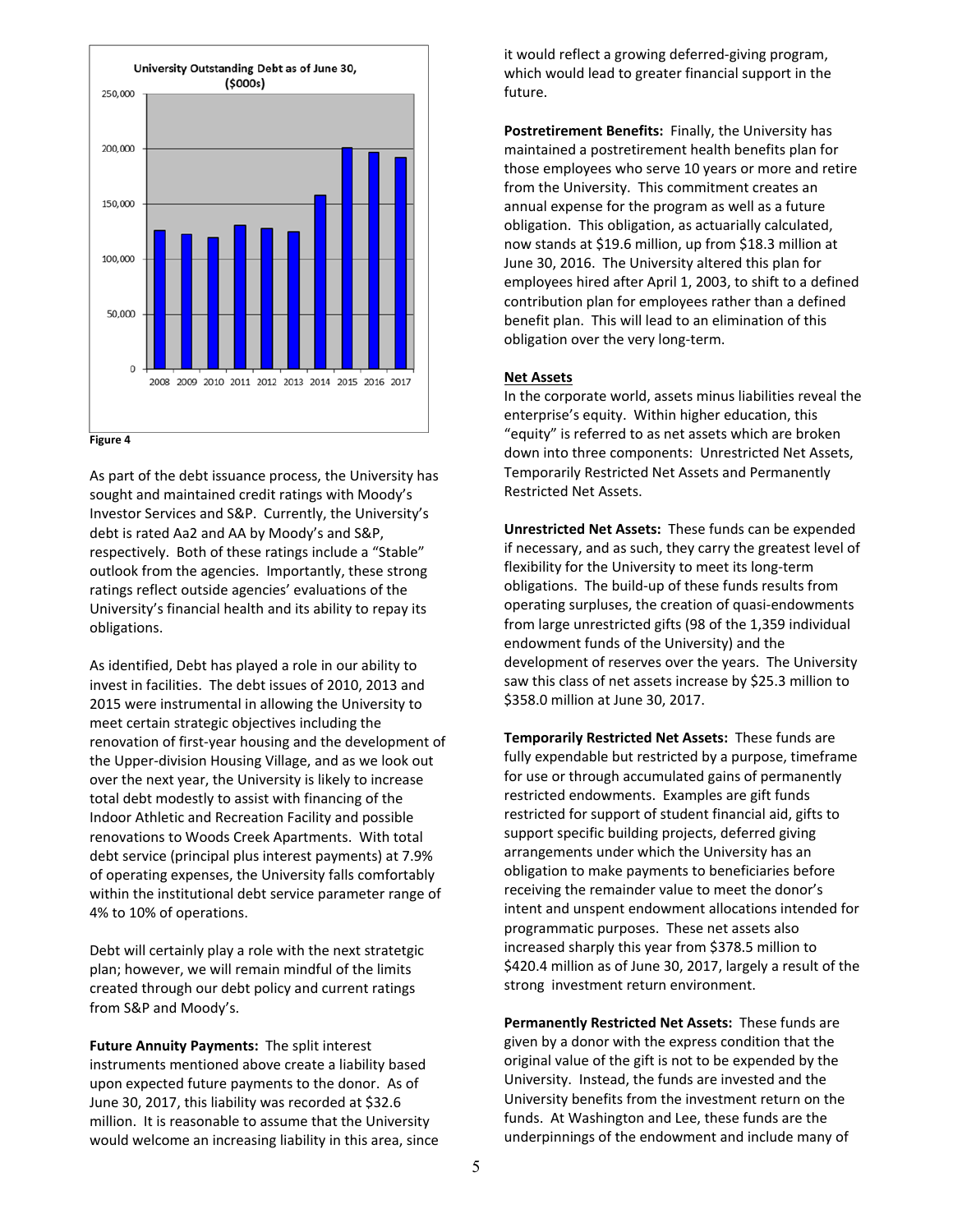the outside trusts that were established to be managed in perpetuity for the University's benefit. The University's internal endowment now consists of 1,359 individual funds with 1,261 representing true endowments (restricted by the donor). Over the past year, the value of this net asset component increased by \$11.9 million to \$976.9 million.

Table 1 summarizes the University's Statement of Financial Position.

| w<br>. .<br>۰.<br>n sa<br>۰.<br>× |  |
|-----------------------------------|--|
|-----------------------------------|--|

| Summary                                  |    |           |
|------------------------------------------|----|-----------|
| <b>Statement of Financial Position</b>   |    |           |
| June 30, 2017 (\$000s)                   |    |           |
| Assets:                                  |    |           |
| Cash and Cash Equivalents                | Ś  | 5,557     |
| <b>Accounts and Notes Receivable</b>     |    | 14.079    |
| Contributions Receivable, net            |    | 53,221    |
| Inventories                              |    | 1,351     |
| Investments                              |    | 1,141,133 |
| Funds Held in Trust by Others            |    | 477,293   |
| Assets Restricted to Investment in Plant |    | 1,504     |
| Land, Buildings and Equipment, net       |    | 324,798   |
| <b>Total Assets</b>                      | \$ | 2,018,936 |
| <b>Liabilities:</b>                      |    |           |
| <b>Accounts and Other Payables</b>       | Ś  | 10,762    |
| <b>Accrued Compensation</b>              |    | 3.804     |
| <b>Student and Other Deposits</b>        |    | 770       |
| Deferred Revenue                         |    | 1,752     |
| U.S. Government Grants Refundable        |    | 1,367     |
| <b>Annuity Obligations</b>               |    | 32,575    |
| <b>Asset Retirement Obligations</b>      |    | 1,005     |
| <b>Capital Lease Obligations</b>         |    | 1,247     |
| Long-term Debt                           |    | 190,843   |
| Postretirement Benefit Obligations       |    | 19,598    |
| <b>Total Liabilities</b>                 |    | 263,723   |
| <b>Net Assets:</b>                       |    |           |
| Unrestricted                             |    | 357,972   |
| <b>Temporarily Restricted</b>            |    | 420,365   |
| <b>Permanently Restricted</b>            |    | 976,876   |
| <b>Total Net Assets</b>                  |    | 1,755,213 |
|                                          |    |           |
| <b>Total Liabilities and Net Assets</b>  | \$ | 2,018,936 |

#### **Operating Results**

For Washington and Lee, this strong financial base is critical in helping faculty and staff deliver a high quality education and student experience. While endowment resources make an enormous contribution to the revenue stream of the University, they are not the only revenues available to the University as depicted in Figure 5.



Tuition remains a vital source of operational support; however, it is important to understand the context around costs, stated tuition and net tuition. In 2016‐17, the University incurred a cost on average of \$63,136 per student for educational and student services. The stated tuition and mandatory fees rate was \$48,267 and the average tuition and fees paid by families after financial aid was just \$25,859. Every student received a subsidy toward their education of at least \$14,869, and for one-half of the population, the subsidy was expanded through financial aid. This is the financial value proposition of a W&L education and has been and will continue to be an area of focus as the University works to expand accessibility to all qualified applicants without regard for socio‐economic status.

In 2016‐17, net tuition revenues increased by 3.4% to \$59.4 million. This result occurred even as the undergraduate enrollment was deliberately reduced by 1.4%. In the Law School, the number of students began to rebound and increased by 3.8% reflecting a steadying in the volatile legal education marketplace. Financial Aid continues to be significantly funded through endowment and gifts (49.8% in 2016‐17) and provides access for students who otherwise may not be able to attend. We believe this allows the University to continue to attract the very best students.

Table 2 outlines the operating results for the year.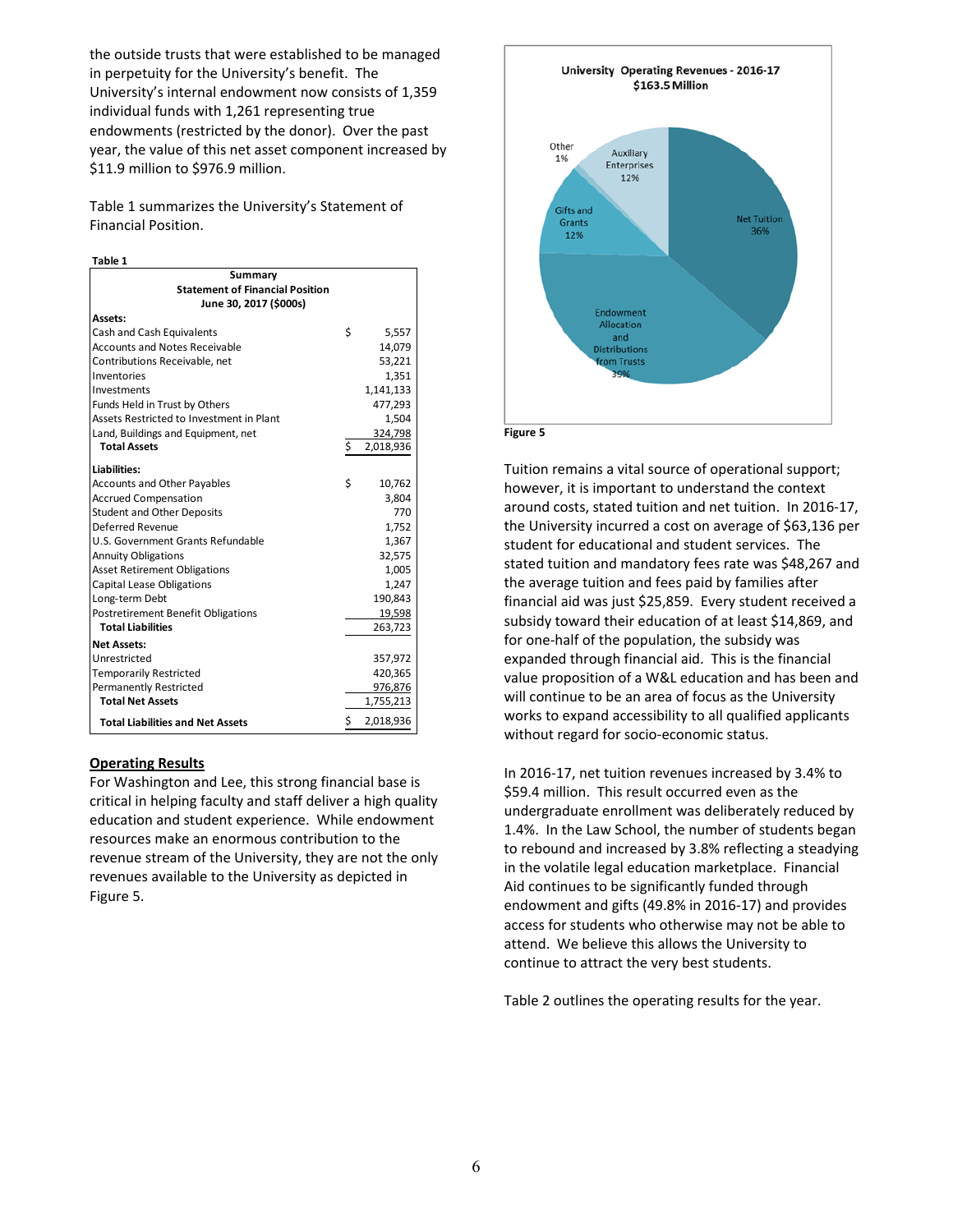**Table 2**

| Summary                                         |               |
|-------------------------------------------------|---------------|
| <b>Statement of Activities</b>                  |               |
| June 30, 2017 (\$000s)                          |               |
| <b>Revenues:</b>                                |               |
| <b>Gross Tuition</b>                            | \$<br>100,913 |
| Less student financial aid                      | (41,541)      |
| <b>Net Tuition</b>                              | 59,372        |
| <b>Endowment Return Allocated to Operations</b> | 49.572        |
| Income from Funds Held in Trust by Others       | 14,268        |
| <b>Contributions and Grants</b>                 | 18,918        |
| Auxiliary Enterprises (net of \$2,407 of aid)   | 20,077        |
| Other                                           | 1,305         |
| Total                                           | 163,512       |
| <b>Expenses:</b>                                |               |
| Instructional                                   | 73,746        |
| <b>Academic Support</b>                         | 18,824        |
| <b>Student Services</b>                         | 13.971        |
| <b>Institutional Support</b>                    | 19,968        |
| <b>Financial Aid</b>                            | 4,363         |
| <b>Auxiliary Enterprises</b>                    | 26,877        |
| Other                                           | 3,170         |
| Total                                           | 160,919       |
| <b>Operating Surplus</b>                        | 2,593         |
| Increase in Net Assets from Non-Operating       |               |
| <b>Activities</b>                               | 76,435        |
| <b>Change in Net Assets</b>                     | \$<br>79,028  |

In reading the University's operating results, one must look at three pieces to understand the full commitment to Financial Aid at the University. Within revenues, Financial Aid is shown as a reduction of tuition (\$41.54 million); this is also the case with Auxiliary Enterprise revenues which reflect an aid discount of \$2.41 million. Finally, within the Expenses section, there is a line item for Financial Aid that totals \$4.36 million. This amount represents awards that exceed tuition, room and board. On a combined basis, student financial aid awarded by the University in 2016‐17 was \$48.3 million reaching 51% of the undergraduate student population and 90% of law students.

Endowment distributions, whether from the defined payout formula or allocations from Trusts Held by Others, accounted for 39.0% of the operating revenues in 2016‐17, at \$63.8 million. This source has grown in importance as a portion of the revenue stream (See Fig. 6). As a result, diligence of management of the underlying assets and considerations of payout allocation models are as important, if not more important, than a decade ago. In 2016‐17, the University followed its normal spending formula of increasing endowment spending by inflation plus one percent. This yielded a payout rate of 4.83%. Law School endowments retained the supplemental increased payout adopted by the Board of Trustees for a second year. Law School endowments utilized a 7.5% payout rate for 2016‐17.



Current gifts and grants also play a significant role in the University's ability to provide a robust and vibrant educational program. For instance, in 2016‐17, the Annual Fund exceeded \$10.55 million, a new high water mark for the fund. In addition, the University maintained a high undergraduate alumni participation rate with 51% making gifts. These unrestricted gifts underwrite all aspects of University life. In the aggregate, Washington and Lee received \$18.9 million in expendable contributions and grants in 2016‐17 to underwrite operations. If the University had to rely on its endowment to generate the same level of contribution, the University would need an additional \$391 million in endowment funds.

We use these resources to fulfill our core mission – education. As demonstrated in Fig. 7, Instruction and Academic Support (libraries, information technology services, etc.) comprise nearly 60% of total expenses. Fig. 7 also demonstrates that only 12% of expenditures go toward administration, including fund‐raising. This latter figure was recently affirmed by following the methodology outlined by the American Council of Trustees and Alumni report entitled *How Much is Too Much? Controlling Administrative Costs through Effective Oversight*. In that report, the researchers used a methodology of dividing Institutional Support expenditures by the total of Instruction and Academic Support expenditures. This method led to a ratio for a way to compare schools as well as a way to look at the issue from a trend perspective at the institution. For the year covered in the report (FY 2015), Washington and Lee posted a ratio of 0.20. This was the lowest among the Top 25 liberal arts institutions where the mean of the group was 0.35.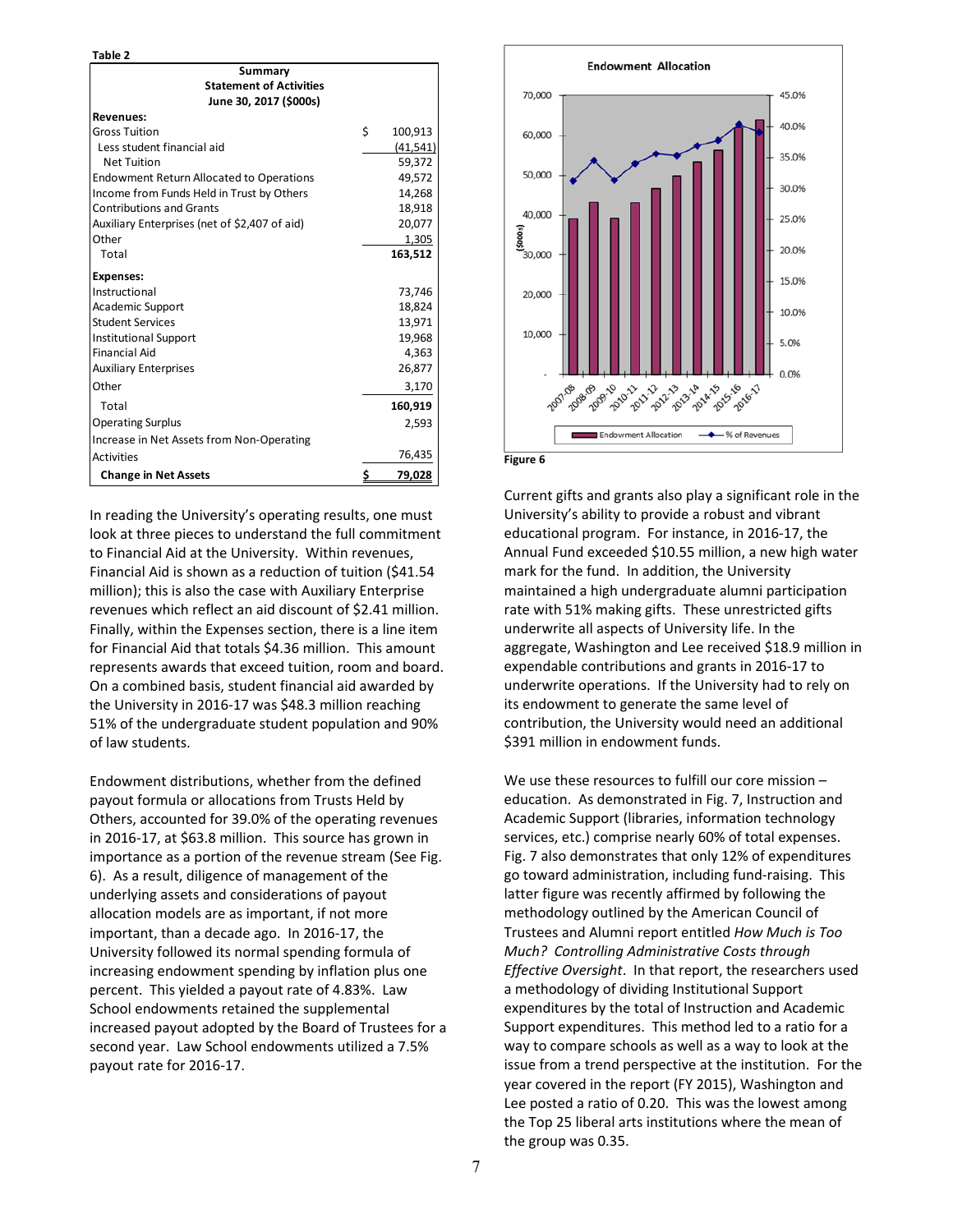



As in past years, comparisons of expenses within the "Top 25" group of liberal arts colleges, reveal that Washington and Lee consistently spends a higher percentage of its budget for educational expenses than the peer average (60.3% versus 52.0%). However, the University's aggregate expenses per student fall below the average expense per student of the peers by nearly \$9,000.

Results from Operations reflect an Unrestricted Operating surplus of \$2.97 million versus an Unrestricted Operating deficit of \$128,000 in 2016. In aggregate when looking at both unrestricted and temporarily restricted operations, the surplus modestly declines to \$2.59 million reflecting a small decrease in temporarily restricted assets in support of future operations. In budgeting and evaluating our operating results, the University uses a modified cash flow approach rather than GAAP reporting. This excludes depreciation expense of \$16.57 million but does include principal payments on debt and the annual allocation to capital projects. Additionally, the Board of Trustees approved a change in the University's Reserves Policy in 2014 that has led to an increase in the annual allocation to Capital Reserves, the combination of which should be able to substitute for Depreciation budgeting. This allocation is expected to grow over time providing a long‐term best practice solution for construction of the operating budget. Beyond these steps, we also pursue significant fundraising to support specific projects within the capital program as an additional source of funding. We believe that this comprehensive approach to facilities capital management is a reasonable and thoughtful approach and strengthens our position to avoid a significant accumulation of deferred maintenance.

#### **Summary and Outlook**

This past year was one of beginning to appreciate the successes of the hard work needed to achieve the many results of the most recent Strategic Plan, but also one in which the community could start to look forward to future opportunities from a perspective of success and financial strength. Following a year in which investment markets were down, 2016‐17 was a year where the University saw the expected long‐term growth rate of the endowment exceeded with the knowledge that, in its simplest form, it is the driver of a sustainable business model in higher education. The University benefitted from the leadership of the faculty and staff within the Law School to buck the trend of the legal education market by increasing enrollment while improving student outcomes. In short, it was a year that bolstered our ability to navigate through the ebbs and flows of the industry.

As we look to the next Strategic Plan, we do so while being mindful of what has worked so well over the years: investing meaningfully in the future of our faculty and students. This core objective has led to an institution that understands its role and place in higher education and remains committed to providing long‐ term value to its students and alumni. The result is reflected in the accompanying financial statements: an endowment per student that places the University in the Top 25 of all higher education institutions in America; a financial aid program that has expanded the level of accessibility to deserving students of lesser means; an academic program that strives consistently to find greater opportunities to engage students in both curricular and co‐curricular activities; and an environment that prides itself on the traditions and values of the past while being diligent to ensure an even brighter future.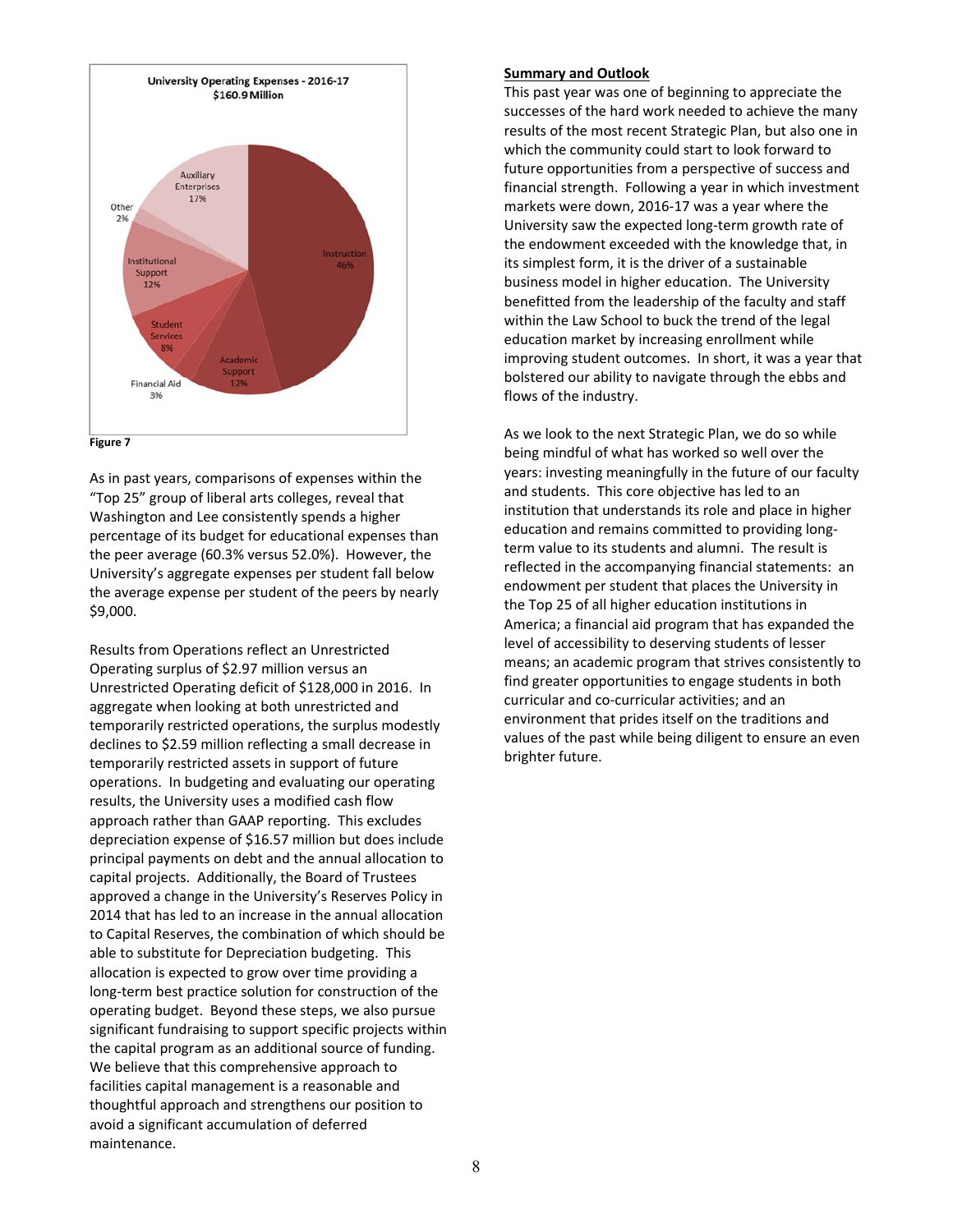

KPMG LLP Suite 1010 10 S. Jefferson Street Roanoke, VA 24011-1331

# **Independent Auditors' Report**

The Board of Trustees The Washington and Lee University:

We have audited the accompanying consolidated financial statements of The Washington and Lee University and its affiliate (the University), which comprise the consolidated statement of financial position as of June 30, 2017, and the related consolidated statements of activities and cash flows for the year then ended, and the related notes to the consolidated financial statements.

# **Management's Responsibility for the Financial Statements**

Management is responsible for the preparation and fair presentation of these consolidated financial statements in accordance with U.S. generally accepted accounting principles; this includes the design, implementation, and maintenance of internal control relevant to the preparation and fair presentation of consolidated financial statements that are free from material misstatement, whether due to fraud or error.

# **Auditors' Responsibility**

Our responsibility is to express an opinion on these consolidated financial statements based on our audit. We conducted our audit in accordance with auditing standards generally accepted in the United States of America. Those standards require that we plan and perform the audit to obtain reasonable assurance about whether the consolidated financial statements are free from material misstatement.

An audit involves performing procedures to obtain audit evidence about the amounts and disclosures in the consolidated financial statements. The procedures selected depend on the auditors' judgment, including the assessment of the risks of material misstatement of the consolidated financial statements, whether due to fraud or error. In making those risk assessments, the auditor considers internal control relevant to the organization's preparation and fair presentation of the consolidated financial statements in order to design audit procedures that are appropriate in the circumstances, but not for the purpose of expressing an opinion on the effectiveness of the organization's internal control. Accordingly, we express no such opinion. An audit also includes evaluating the appropriateness of accounting policies used and the reasonableness of significant accounting estimates made by management, as well as evaluating the overall presentation of the consolidated financial statements.

We believe that the audit evidence we have obtained is sufficient and appropriate to provide a basis for our audit opinion.

# **Opinion**

In our opinion, the consolidated financial statements referred to above present fairly, in all material respects, the financial position of The Washington and Lee University and its affiliate as of June 30, 2017, and the changes in their net assets and their cash flows for the year then ended in accordance with U.S. generally accepted accounting principles.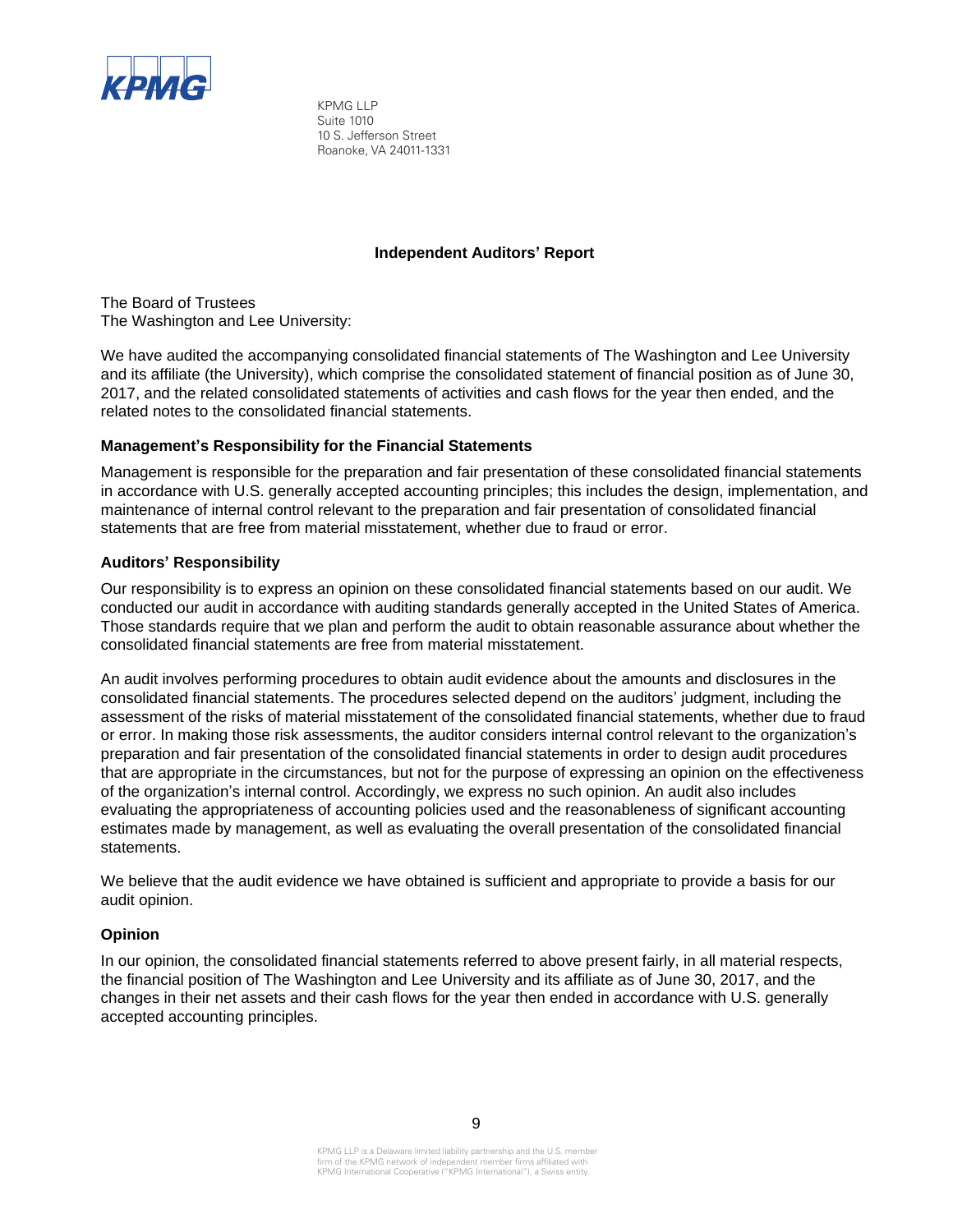

# **Report on Summarized Comparative Information**

We have previously audited the University's 2016 consolidated financial statements, and we expressed an unmodified audit opinion on those consolidated financial statements in our report dated October 25, 2016. In our opinion, the summarized comparative information presented herein as of and for the year ended June 30, 2016 is consistent, in all material respects, with the audited consolidated financial statements from which it has been derived.



October 24, 2017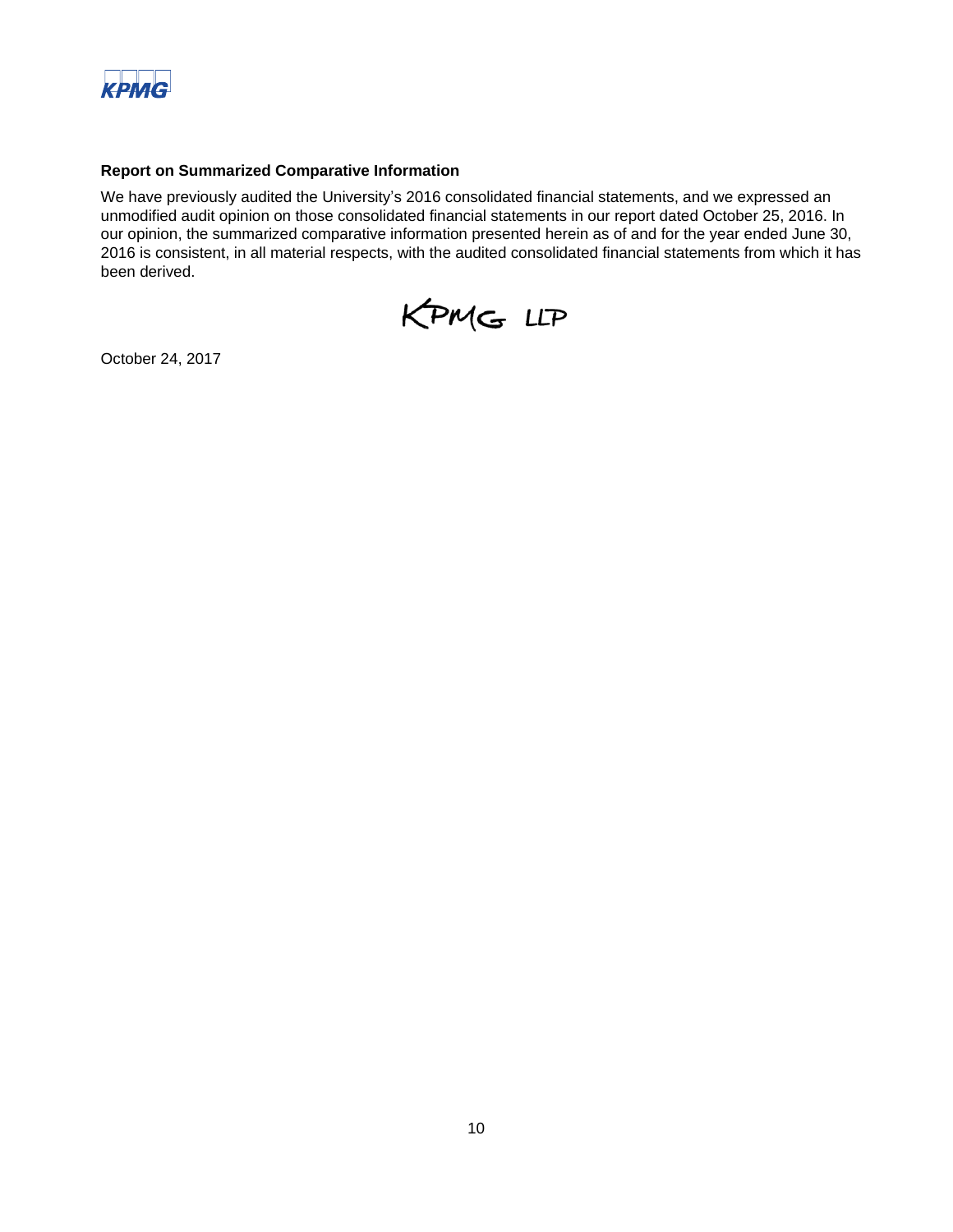Consolidated Statement of Financial Position

June 30, 2017

(with comparative information as of June 30, 2016)

(In thousands)

| <b>Assets</b>                                                     | 2017            | 2016      |
|-------------------------------------------------------------------|-----------------|-----------|
| Cash and cash equivalents                                         | \$<br>5,557     | 13,430    |
| Accounts and other receivables                                    | 7,736           | 5,274     |
| Notes receivable, net                                             | 6,343           | 6,698     |
| Contributions receivable, net                                     | 53,221          | 58,130    |
| Inventories                                                       | 1,351           | 1,378     |
| Investments                                                       | 1,141,133       | 1,063,715 |
| Funds held in trust by others                                     | 477,293         | 477,102   |
| Unspent bond proceeds                                             |                 | 10,668    |
| Assets restricted to investment in land, buildings, and equipment | 1,504           | 5,322     |
| Land, buildings, and equipment, net                               | 324,798         | 305,544   |
| <b>Total assets</b>                                               | \$<br>2,018,936 | 1,947,261 |
| <b>Liabilities and Net Assets</b>                                 |                 |           |
| Liabilities:                                                      |                 |           |
| Accounts and other payables                                       | \$<br>10,762    | 14,557    |
| Accrued compensation                                              | 3,804           | 3,585     |
| Student and other deposits                                        | 770             | 589       |
| Deferred revenue                                                  | 1,752           | 2,121     |
| U.S. government grants refundable                                 | 1,367           | 2,025     |
| Split interest agreement obligations                              | 32,575          | 32,083    |
| Asset retirement obligations                                      | 1,005           | 1,252     |
| Capital lease obligations                                         | 1,247           | 1,295     |
| Long-term debt                                                    | 190,843         | 195,240   |
| Postretirement benefit obligation                                 | 19,598          | 18,329    |
| <b>Total liabilities</b>                                          | 263,723         | 271,076   |
| Commitments and contingencies                                     |                 |           |
| Net assets:                                                       |                 |           |
| Unrestricted                                                      | 357,972         | 332,630   |
| Temporarily restricted                                            | 420,365         | 378,534   |
| Permanently restricted                                            | 976,876         | 965,021   |
| Total net assets                                                  | 1,755,213       | 1,676,185 |
| Total liabilities and net assets                                  | \$<br>2,018,936 | 1,947,261 |

See accompanying notes to consolidated financial statements.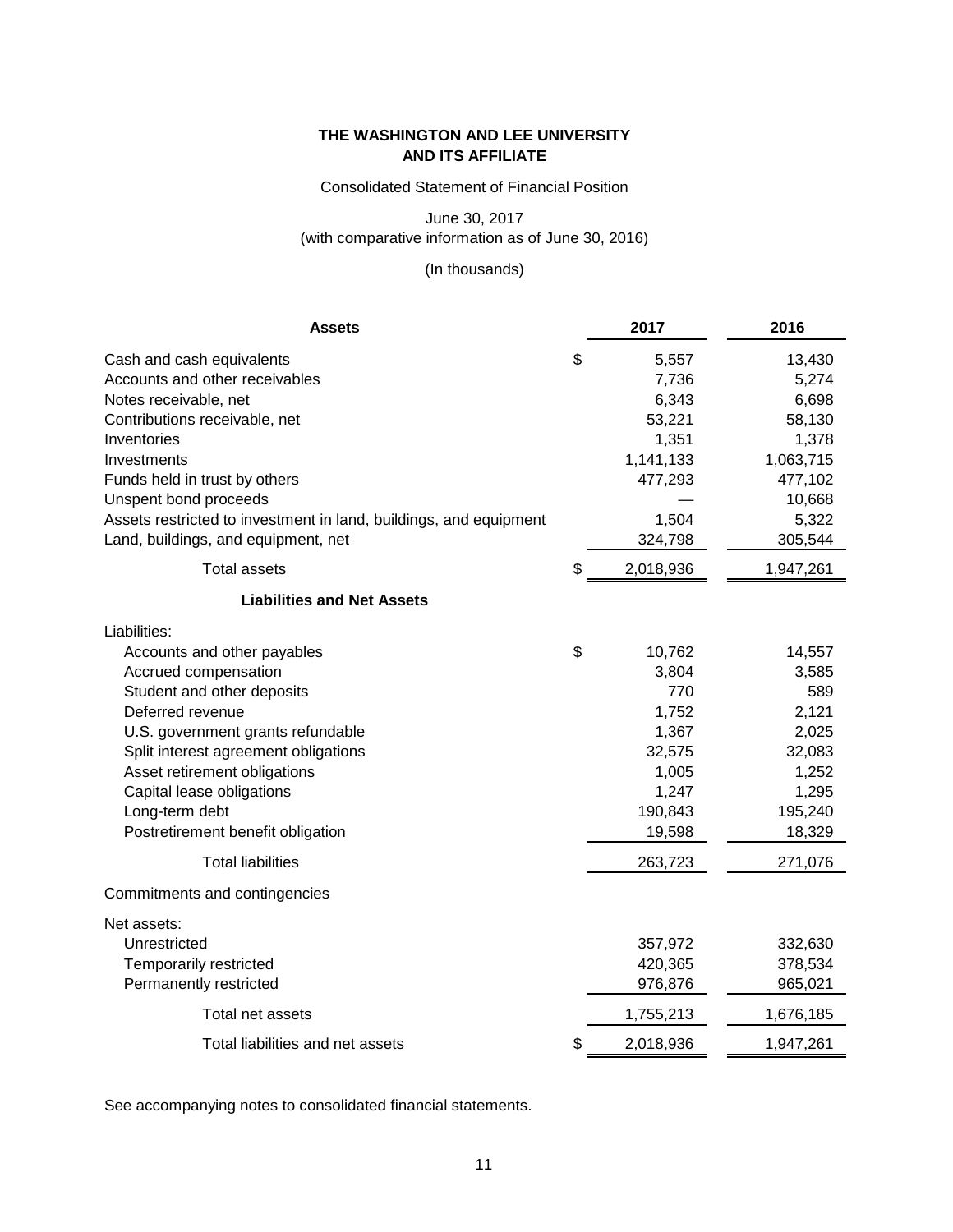12

# **THE WASHINGTON AND LEE UNIVERSITY AND ITS AFFILIATE**

# Consolidated Statement of Activities

Year ended June 30, 2017 (with summarized comparative information for the year ended June 30, 2016)

# (In thousands)

|                                                           |                     | 2017               |             |              |              |
|-----------------------------------------------------------|---------------------|--------------------|-------------|--------------|--------------|
|                                                           |                     | <b>Temporarily</b> | Permanently |              | 2016         |
|                                                           | <b>Unrestricted</b> | restricted         | restricted  | <b>Total</b> | <b>Total</b> |
| Operating revenues and gains:                             |                     |                    |             |              |              |
| Tuition and fees                                          | \$<br>100,913       |                    |             | 100,913      | 97,767       |
| Less student financial aid                                | (41, 541)           |                    |             | (41, 541)    | (40, 372)    |
| Net tuition and fees                                      | 59,372              |                    |             | 59,372       | 57,395       |
| Endowment return allocated to operations                  | 42,226              | 7,346              |             | 49,572       | 48,614       |
| Other investment income                                   | 489                 | 139                |             | 628          | 965          |
| Distributions from funds held in trust by others          | 14,235              | 33                 |             | 14,268       | 13,478       |
| Contributions                                             | 13,062              | 4,783              |             | 17,845       | 13,989       |
| Auxiliary enterprises (net of \$2,407 in 2017 and \$2,036 |                     |                    |             |              |              |
| in 2016 of student financial aid)                         | 20,077              |                    |             | 20,077       | 17,451       |
| Governmental and other grants                             |                     | 1,073              |             | 1,073        | 1,218        |
| Other                                                     | 554                 | 123                |             | 677          | 832          |
| Net assets released from restrictions                     | 13,876              | (13, 876)          |             |              |              |
| Total operating revenues and gains                        | 163,891             | (379)              |             | 163,512      | 153,942      |
| Operating expenses:                                       |                     |                    |             |              |              |
| Instruction                                               | 73,746              |                    |             | 73,746       | 71,151       |
| Research                                                  | 2,114               |                    |             | 2,114        | 1,889        |
| Public service                                            | 1,056               |                    |             | 1,056        | 1,043        |
| Academic support                                          | 18,824              |                    |             | 18,824       | 18,897       |
| Financial aid                                             | 4,363               |                    |             | 4,363        | 4,434        |
| <b>Student services</b>                                   | 13,971              |                    |             | 13,971       | 13,527       |
| Institutional support                                     | 19,968              |                    |             | 19,968       | 19,604       |
| Auxiliary enterprises                                     | 26,877              |                    |             | 26,877       | 23,567       |
| Total operating expenses                                  | 160,919             |                    |             | 160,919      | 154,112      |
| Change in net assets from operating activities            | 2,972               | (379)              |             | 2,593        | (170)        |
|                                                           |                     |                    |             |              |              |
| Nonoperating activities:                                  |                     |                    |             |              |              |
| Investment return, net of amount allocated to operations  | 13,260              | 49,368             | 5,168       | 67,796       | (70, 252)    |
| Change in value of funds held in trust by others          |                     | 243                | (52)        | 191          | 55,770       |
| Split interest agreements, net                            | (26)                | (1,890)            | (2,938)     | (4, 854)     | (2, 451)     |
| Contributions                                             |                     | 4,704              | 9,298       | 14,002       | 4,569        |
| Net assets released for fixed asset acquisitions          | 9,775               | (9, 775)           |             |              |              |
| Postretirement charge other than benefit cost             | (832)               |                    |             | (832)        | (898)        |
| Other, net                                                | 193                 | (440)              | 379         | 132          | (23)         |
| Total nonoperating activities                             | 22,370              | 42,210             | 11,855      | 76,435       | (13, 285)    |
| Change in net assets                                      | 25,342              | 41,831             | 11,855      | 79,028       | (13, 455)    |
| Net assets:                                               |                     |                    |             |              |              |
| Beginning of year                                         | 332,630             | 378,534            | 965,021     | 1,676,185    | 1,689,640    |
| End of year                                               | 357,972<br>\$       | 420,365            | 976,876     | 1,755,213    | 1,676,185    |

See accompanying notes to consolidated financial statements.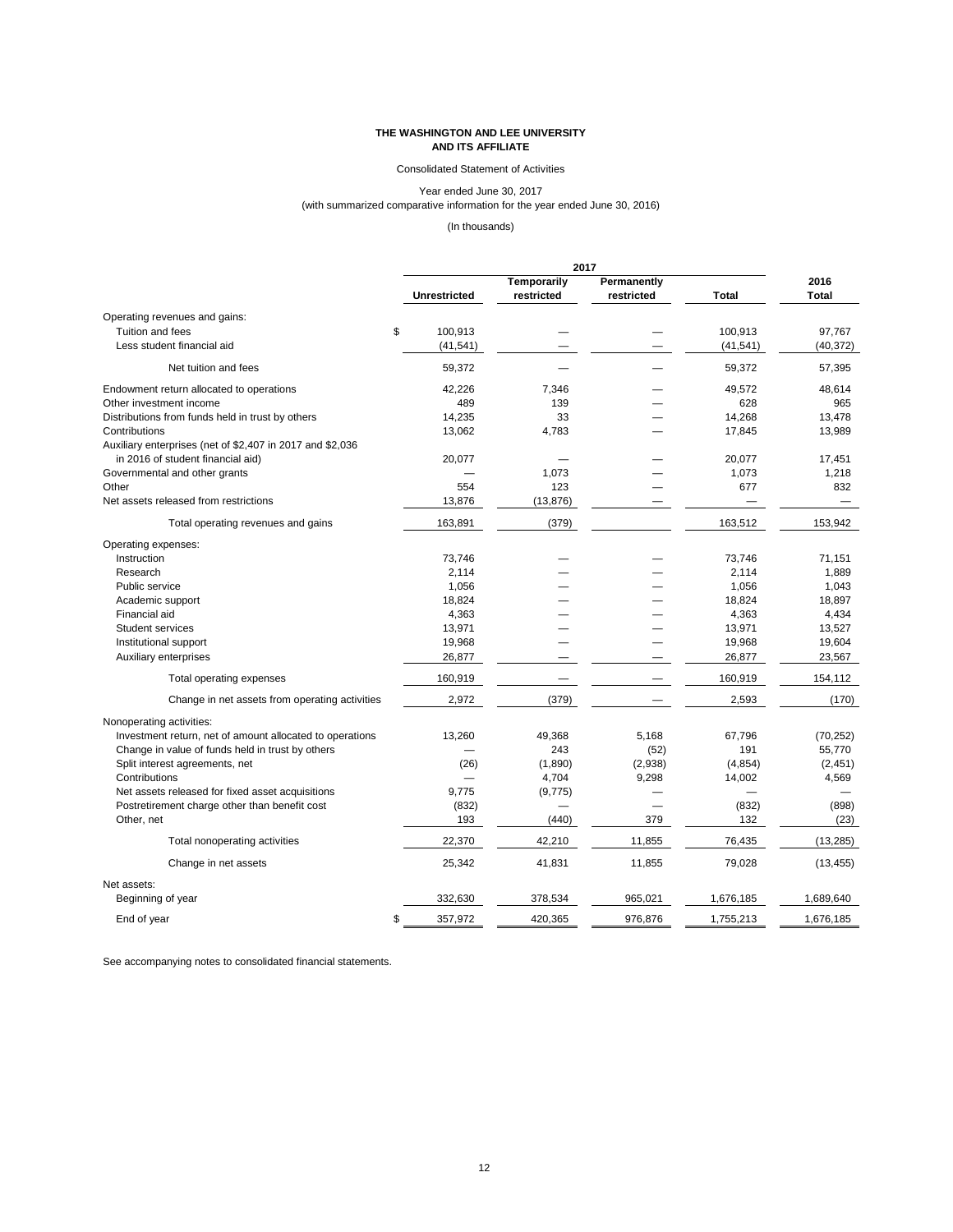# Consolidated Statement of Cash Flows

Year ended June 30, 2017

(with comparative information for the year ended June 30, 2016)

# (In thousands)

|                                                                                                                                 | 2017         | 2016       |
|---------------------------------------------------------------------------------------------------------------------------------|--------------|------------|
| Cash flows from operating activities:                                                                                           |              |            |
| Change in net assets                                                                                                            | \$<br>79,028 | (13, 455)  |
| Adjustments to reconcile change in net assets to net cash and cash equivalents used in                                          |              |            |
| operating activities:                                                                                                           |              |            |
| Net realized and unrealized (gains) losses on investments                                                                       | (111, 570)   | 29,765     |
| Depreciation and amortization                                                                                                   | 16,151       | 13,493     |
| Contributions restricted for long-term investment in endowment and plant                                                        | (22, 542)    | (23, 163)  |
| Interest and dividends restricted for long-term investment                                                                      | (559)        | (716)      |
| Changes in operating assets and liabilities:                                                                                    |              |            |
| Accounts and other receivables, net                                                                                             | (2, 108)     | 1,017      |
| Contributions receivable, net                                                                                                   | 4,908        | 15,341     |
| Inventories                                                                                                                     | 27           | (77)       |
| Funds held in trust by others                                                                                                   | (191)        | (53, 615)  |
| Accounts payable and other accrued liabilities                                                                                  | (1,878)      | 946        |
| Student and other deposits                                                                                                      | 182          | (144)      |
| Deferred revenue                                                                                                                | (369)        | (381)      |
| U.S. government grants refundable                                                                                               | (659)        | 58         |
| Split interest agreement obligations                                                                                            | 4,058        | 2,765      |
| Postretirement benefit obligations                                                                                              | 1,269        | 1,506      |
| Net cash and cash equivalents used in operating activities                                                                      | (34, 253)    | (26, 660)  |
| Cash flows from investing activities:                                                                                           |              |            |
| Purchases of land, buildings, and equipment, including interest capitalized                                                     | (37,087)     | (64, 388)  |
| Purchases of investments restricted to land, buildings, and equipment                                                           | (9,503)      | (9,321)    |
| Proceeds from sale of investments                                                                                               | 499,232      | 350,429    |
| Purchases of investments                                                                                                        | (440, 208)   | (259, 785) |
| Net cash and cash equivalents provided by investing activities                                                                  | 12,434       | 16,935     |
| Cash flows from financing activities:                                                                                           |              |            |
| Principal payments on capital lease obligations                                                                                 | (583)        | (506)      |
| Interest and dividends restricted for long-term investment                                                                      | 559          | 716        |
| Proceeds from contributions restricted for long-term investment in endowment and plant                                          | 21,874       | 22,898     |
| Payments on split interest agreements                                                                                           | (3,781)      | (4, 859)   |
| Principal payments on long-term debt                                                                                            | (4, 123)     | (4, 148)   |
| Net cash and cash equivalents provided by financing activities                                                                  | 13,946       | 14,101     |
| Net (decrease) increase in cash and cash equivalents                                                                            | (7, 873)     | 4,376      |
| Cash and cash equivalents:                                                                                                      |              |            |
| Beginning of year                                                                                                               | 13,430       | 9,054      |
| End of year                                                                                                                     | 5,557        | 13,430     |
| Supplemental disclosure of cash flow information:                                                                               |              |            |
| Cash paid during the year for interest, net of amounts capitalized<br>Noncash investing and financing activities, in thousands: | \$<br>8,436  | 8,367      |

At June 30, 2017 and 2016, \$1,119 and \$2,816, respectively, of fixed asset purchases were included in accounts payable and other payables.

At June 30, 2017 and 2016, the University incurred capital lease obligations of \$536 and \$229, respectively, for equipment leases.

See accompanying notes to consolidated financial statements.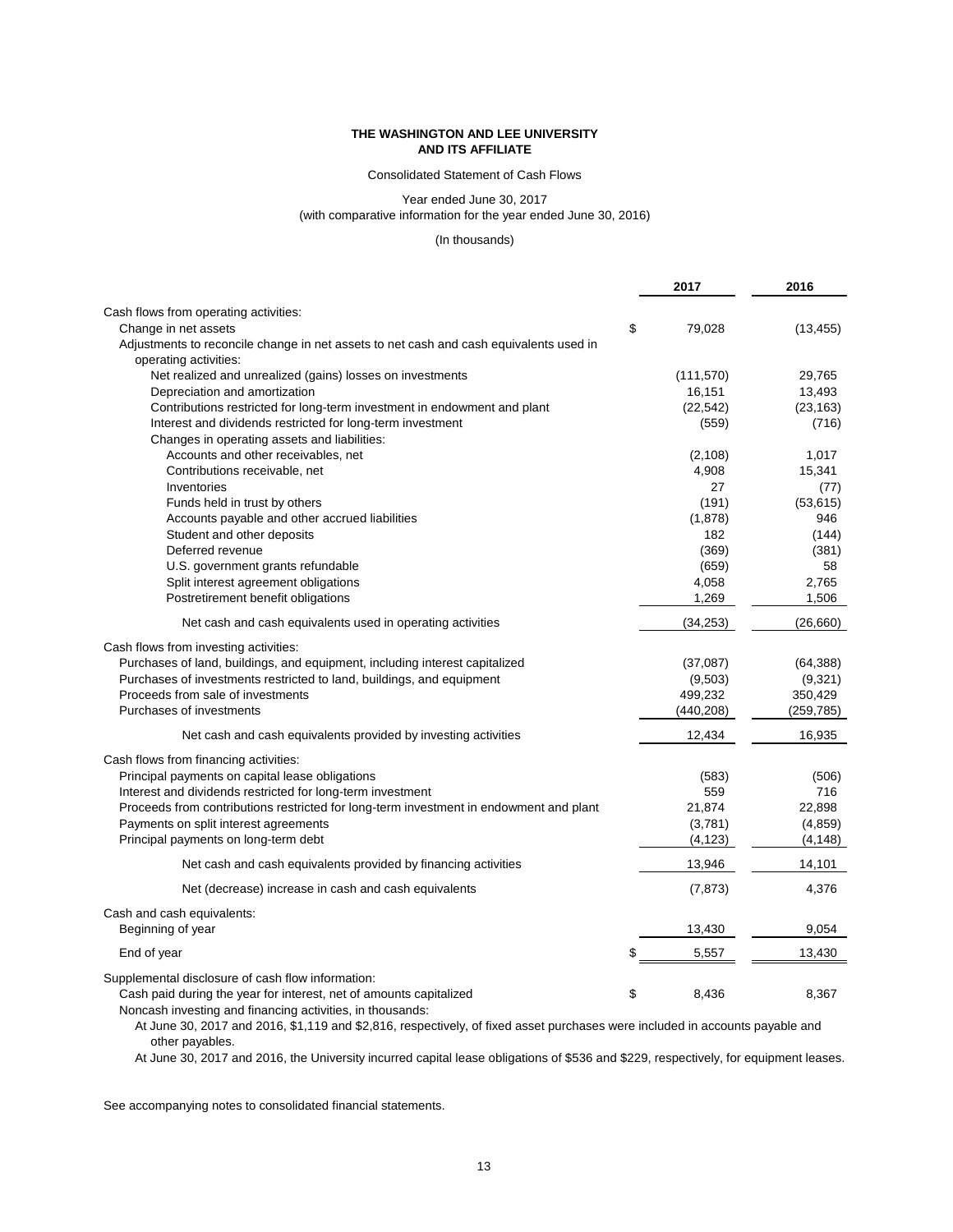Notes to Consolidated Financial Statements

June 30, 2017 (with comparative information as of June 30, 2016)

# **(1) Description of Organization**

The Washington and Lee University (W&L) is a private, liberal arts university in Lexington, Virginia. Founded in 1749; it is the ninth oldest institution of higher learning in the nation. W&L is named after George Washington, as he gave the school its first major endowment, and after General Robert E. Lee, as a result of his strong leadership as president of W&L. W&L is comprised of the College, the Ernest Williams II School of Commerce, Economics and Politics, and the School of Law. There are approximately 1,800 undergraduate students and approximately 320 law students.

On November 15, 2010, Colonnade Restoration, LLC, a Virginia limited liability company and controlled affiliate of W&L, was formed for the purpose of restoring, rehabilitating, constructing and developing the historic buildings on W&L grounds known collectively as The Colonnade. Colonnade Restoration, LLC was formed so that the renovation expenditures incurred on the rehabilitation projects designated by the Virginia Department of Historic Resources will support Virginia Historic Tax Credits certified to Colonnade Restoration, LLC for allocation to its members. W&L has no membership interest in Colonnade Restoration, LLC but rather controls the affiliate through various leasing arrangements.

# **(2) Summary of Significant Accounting Policies**

# *(a) Basis of Financial Statement Presentation and Consolidation*

The consolidated financial statements include the financial statements of W&L and its affiliate Colonnade Restoration, LLC (collectively, the University). The consolidated financial statements have been prepared on the accrual basis of accounting and all significant intercompany balances and transactions have been eliminated in consolidation.

# *(b) Use of Estimates*

The preparation of financial statements in conformity with U.S. generally accepted accounting principles requires management to make estimates and assumptions that affect the reported amounts of assets and liabilities and disclosure of contingent assets and liabilities at the date of the financial statements and the reported amounts of revenues and expenses during the reporting period. Items subject to such estimates and assumptions primarily include the carrying value of alternative investments, certain real estate holdings, post-retirement benefits obligations, estimated useful lives of land and building improvements, buildings and equipment, and valuation of accounts and contributions receivable. Actual results could differ from those estimates.

# *(c) Classification of Net Assets*

Based on the existence or absence of donor-imposed restrictions, the University's net assets have been grouped into the following three classes:

*Unrestricted* – Net assets that are not subject to donor-imposed stipulations.

*Temporarily Restricted* – Net assets whose use is limited by donor-imposed stipulations that either expire by passage of time or can be fulfilled and removed by actions of the University pursuant to those stipulations.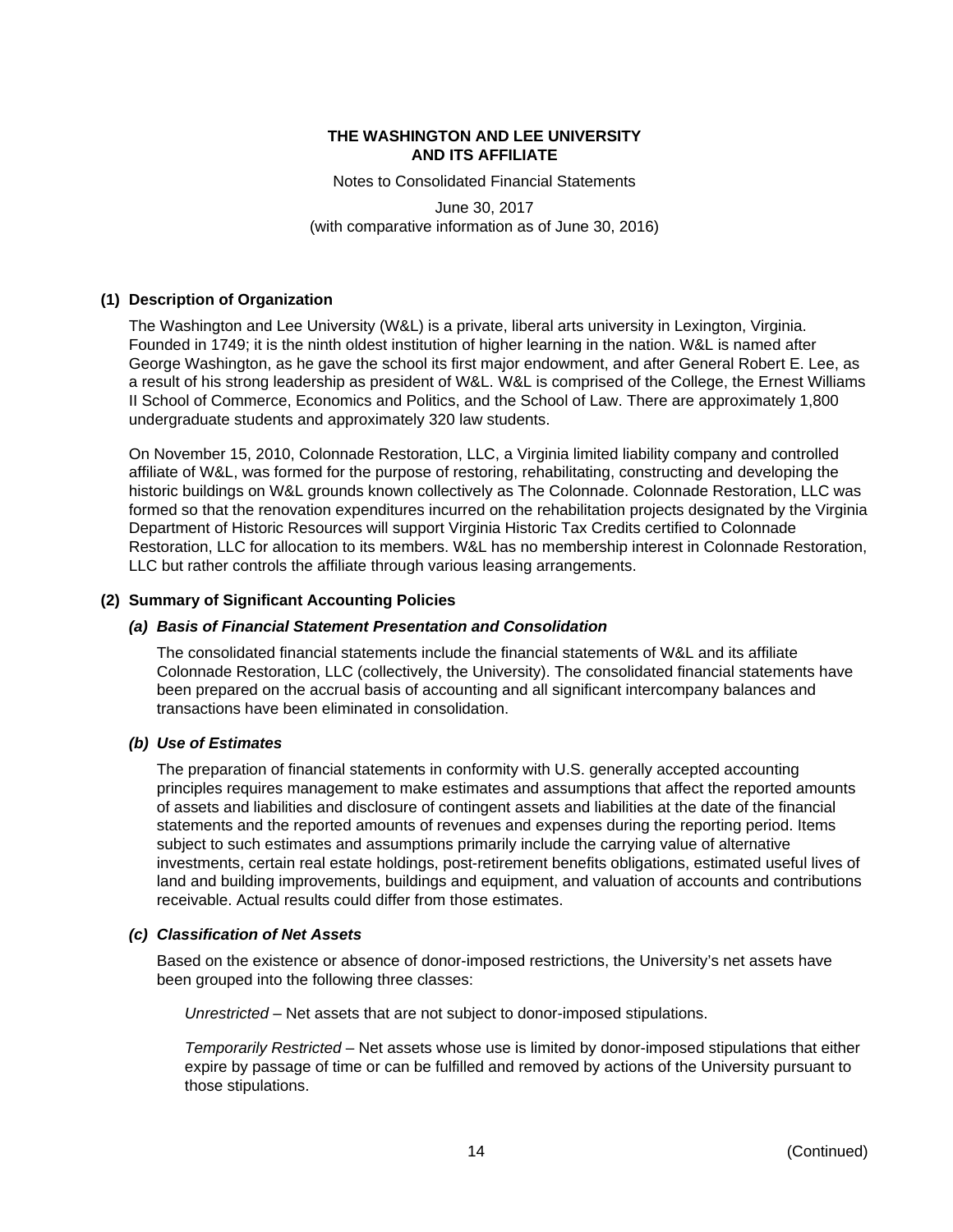Notes to Consolidated Financial Statements

June 30, 2017 (with comparative information as of June 30, 2016)

*Permanently Restricted* – Net assets whose use is limited by donor-imposed stipulations that neither expire by passage of time nor can be fulfilled or otherwise removed by the University.

The University classifies the portion of donor-restricted endowment funds that is not classified as permanently restricted net assets as temporarily restricted net assets until appropriated for expenditure.

The University retains an interest in several funds held in trust by others (see note 9) which are classified as permanently restricted net assets. Annual adjustments to record the University's interest in such trusts at the current market value are also recorded as permanently restricted in the consolidated statement of activities and are, therefore, reflected as permanently restricted net assets in the consolidated statement of financial position.

# *(d) Summarized Comparative Information*

The consolidated statement of activities for the year ended June 30, 2017 is presented with certain summarized comparative information for the year ended June 30, 2016 in total but not by net asset class. Such information does not include sufficient detail to constitute a presentation in conformity with U.S. generally accepted accounting principles. Accordingly, such information should be read in conjunction with the University's consolidated financial statements for the year ended June 30, 2016 from which the summarized information was derived.

# *(e) Cash and Cash Equivalents*

The University considers all highly liquid investments with a maturity of three months or less when purchased to be cash equivalents, except those cash equivalents held by investment managers as part of their long-term investment strategy, which are included in investments.

At times during the year, the University maintains cash balances at financial institutions in excess of Federal Deposit Insurance Corporation (FDIC) limits.

#### *(f) Inventories*

Inventories are stated at the lower of cost or market with cost determined on the first-in, first-out (FIFO) basis.

#### *(g) Investments*

Investments are reported at fair value. The fair values of marketable equity and debt securities are determined using quoted market prices at the reporting date multiplied by the quantity held. The fair values of other investments without a readily determinable fair value, such as hedge fund investments, private equity and venture capital, real assets (natural resource and real estate investments), are estimated based on the investment's net asset value of shares or units held by the University at the reporting date. The various net asset values, which are used as a practical expedient for fair values, are based on valuations provided by external investment managers, which are reviewed by the University for reasonableness. Short-term investments are comprised of short-term fixed income securities valued at fair value determined from public quotations.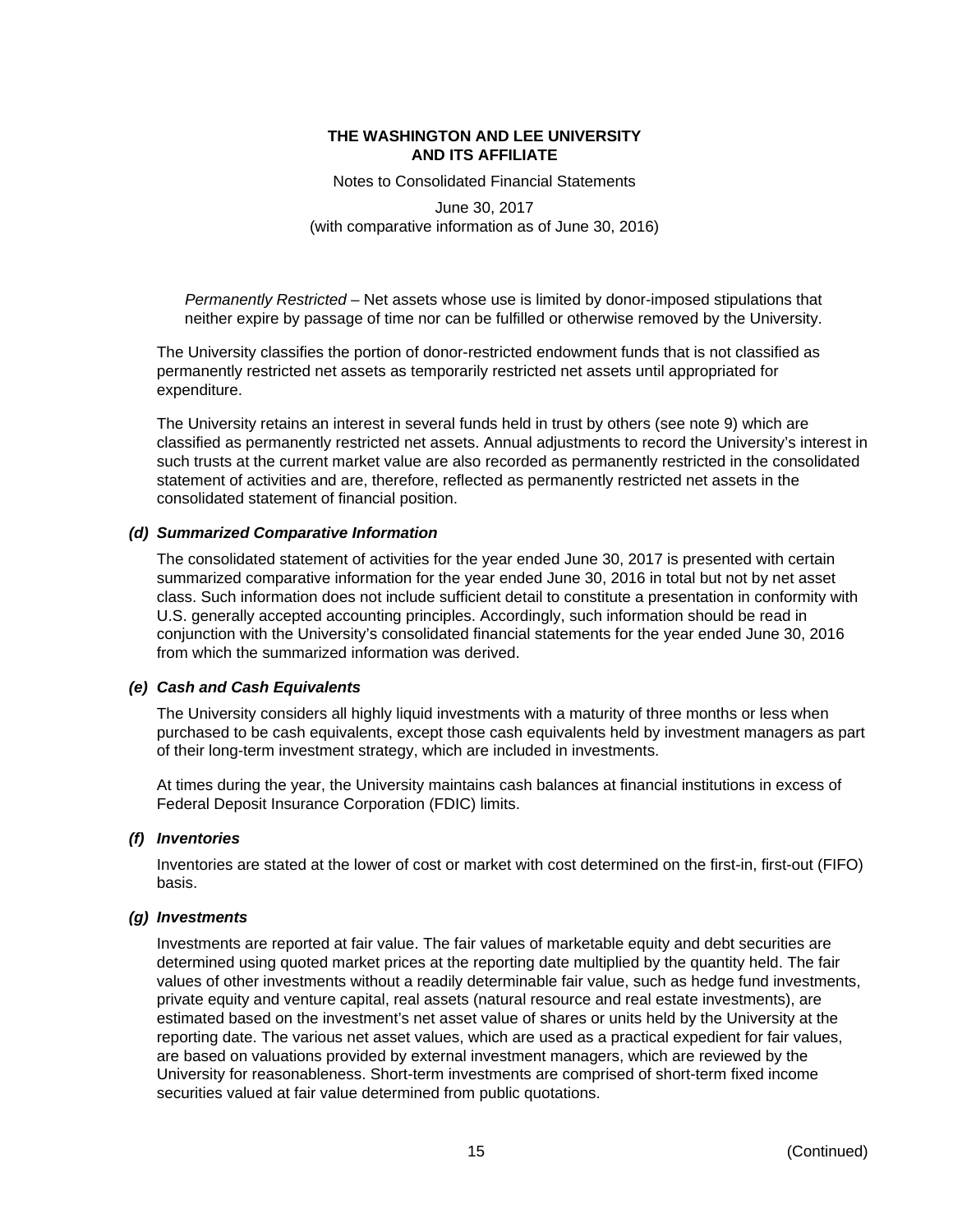Notes to Consolidated Financial Statements

June 30, 2017 (with comparative information as of June 30, 2016)

Purchases and sales of investments are recorded on the trade date. All investment income is reported in the period earned as unrestricted revenues, temporarily restricted revenues, or permanently restricted revenues depending on donor restrictions or law. The amount of investment income necessary to satisfy the Board of Trustees (the Board) approved spending policy for the endowment fund is included in the endowment returns allocated to operations in the consolidated statement of activities. Any excess of income earned over the approved spending amount is retained in the endowment pool.

Except for investments where donors specifically provide otherwise, investments are maintained in a pool. Gifts that are invested in the pool are assigned units of participation in the pool based upon their fair market value on the date of gift and the most recently determined unit market value for the existing units of participation. Subsequent distributions of annual income, based on the spending formula authorized by the Board, of the investment pool are based upon the number of units of participation. Withdrawals are based upon the most recently determined market value of the respective units of participation, which includes both realized and unrealized net gains or losses. The market value of the units of participation is calculated monthly.

Investments are exposed to several risks, such as interest rate, currency, market and credit risks. Due to the level of risk associated with certain investment securities, it is at least reasonably possible that changes in the values of investment securities will occur in the near term and that such changes could materially affect the amounts reported in the University's consolidated financial statements.

# *(h) Funds Held in Trust by Others*

Funds held in trust by others represent resources neither in the possession nor under the control of the University, but held and administered by outside fiscal agents, with the University deriving income from such funds. Funds held in trust by others are reported at fair value. The fair values of the assets of funds held in trust by others are based upon quoted market prices of the underlying assets held in trust at year end. The fair value of the University's share of the assets is reflected in the consolidated statement of financial position and the income (including unrealized appreciation and depreciation) is recorded in the consolidated statement of activities.

# *(i) Split Interest Agreements*

The University is a participating beneficiary in a number of split interest agreements such as charitable remainder trusts and charitable lead trusts. Donors establish and fund a trust with specified distributions to be made to a designated beneficiary or beneficiaries over the trust's term. If applicable, liabilities to beneficiaries associated with these split interest agreements are calculated using the appropriate discount rate at the time they are established. If applicable under generally accepted accounting principles, liabilities for these split interest agreements are adjusted annually for changes in actuarial assumptions and amortization of the discount to reflect the current market conditions. Upon termination of the trust, the University receives the portion of assets remaining in the trust as specified by the donor.

Charitable remainder trusts, for which the University is not the trustee, are recorded at the fair value of their beneficial interest. The University records revenue for charitable lead trusts, for which the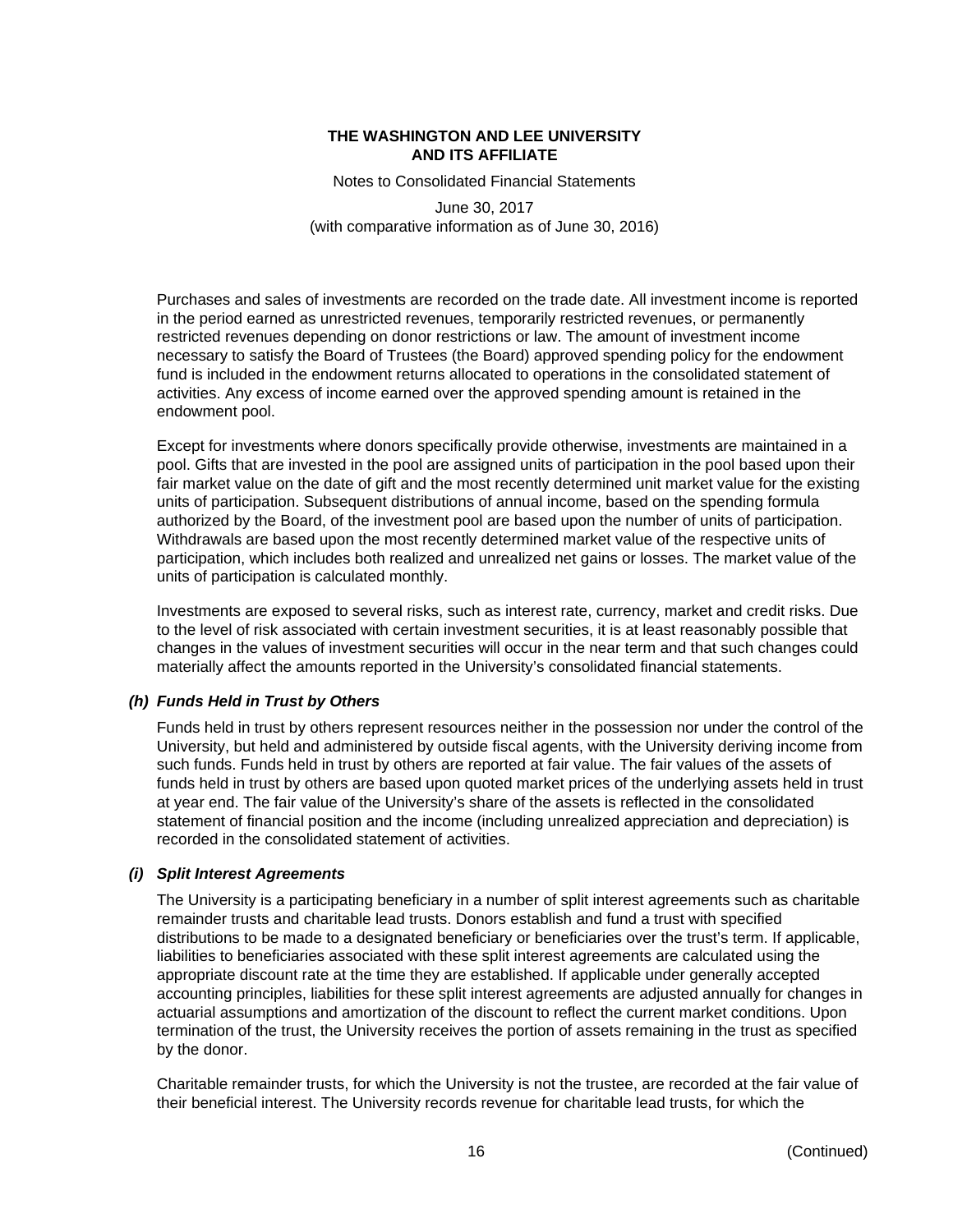Notes to Consolidated Financial Statements

June 30, 2017 (with comparative information as of June 30, 2016)

University is the trustee, based on the present value of future cash flows expected to be received by the University. The fair value of the assets held in trust by the University are included in investments and the associated liability, representing the present value of the liability to the donor's estate, is included in split interest agreement obligations in the consolidated statement of financial position.

The University also manages gift annuities, which consist of nontrust assets donated to the University in exchange for a fixed payment for a specified period of time. The gift annuities are recognized at fair value when received, and included in investments in the consolidated statement of financial position. The associated liability is initially calculated at the present value of future cash flows and adjusted in subsequent periods to reflect changes in actuarial assumptions. Liabilities associated with gift annuities are included in split interest agreement obligations in the consolidated statement of financial position.

Pooled life income funds are donated funds received by the University and are assigned a specific number of units in the pool. The donor is paid the amount of income earned on the donor's assigned units. Pooled life income funds are recorded at their fair value and are included in investments in the consolidated statement of financial position. The University's interest is recognized as contribution revenue in the period in which the assets are received by the donor. The difference between the fair value of the assets when received and the revenue recognized is recorded as a liability and included in split interest agreement obligations in the consolidated statement of financial position.

# *(j) Land, Buildings, and Equipment*

Land, buildings, and equipment, including art properties, are stated at cost at the date of acquisition or fair value at the date of gift, less accumulated depreciation, computed on a straight-line basis over the estimated useful lives of land and building improvements (10–30 years), buildings (30–50 years), and equipment (5–10 years). Equipment held under capital leases is stated at the present value of minimum lease payments and amortized over the shorter of the lease term or estimated useful life of the asset. The University does not recognize depreciation on its art properties because a decrease in economic benefit is not anticipated since the University expects to take the necessary steps to maintain their condition. Interest on borrowings is capitalized from the date of the borrowing until the specified qualifying assets acquired with those borrowings are ready for their intended use or the borrowing is retired, whichever occurs first. Capitalized interest is amortized over the useful life of the qualifying asset.

# *(k) Recognition and Classification of Gifts*

Contributions of cash and other assets, including unconditional promises to give, are recognized as revenue when the gifts are received by the University. Gifts are reported in the appropriate category of net assets in the consolidated statement of activities, except contributions that contain donor-imposed restrictions that are met in the same fiscal year. Gifts whose restrictions are met in the same fiscal year as their receipt are reported as unrestricted contribution revenue.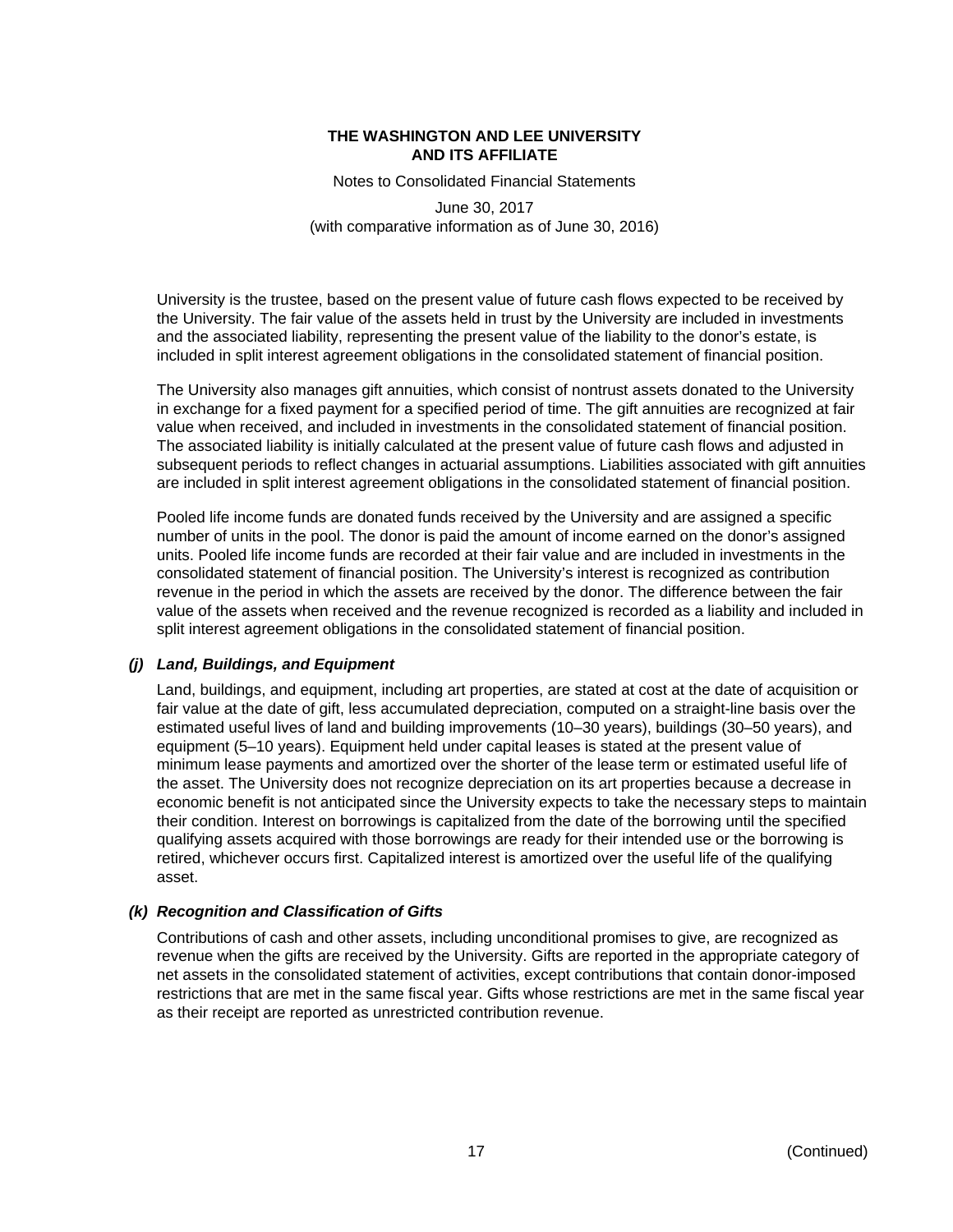Notes to Consolidated Financial Statements

June 30, 2017 (with comparative information as of June 30, 2016)

The University records gifts of cash and other assets as restricted support if they are received with donor-imposed restrictions or stipulations that limit their use. When a donor restriction expires, that is, when a stipulated time restriction ends or purpose restriction is accomplished, temporarily restricted net assets are reclassified to unrestricted net assets and reported in the consolidated statement of activities as net assets released from restrictions.

The University reports gifts of land, buildings, and equipment as unrestricted support unless explicit donor stipulations specify how the donated assets must be used. Gifts of long-lived assets with explicit restrictions that specify how the assets are to be used and gifts of cash or other assets that must be used to acquire long-lived assets are reported as restricted support.

In the event a donor makes changes to the nature of a restricted gift which affects its classification among the net asset categories, such amounts are reflected as "redesignated funds" in the consolidated statement of activities.

Unconditional promises to give that are expected to be collected within one year are recorded on the date of gift at net realizable values, which approximates fair value. The University uses present value techniques to measure the fair value on the date of gift of unconditional promises to give that are expected to be collected in future years. The discount rates used to compute the discounts on those amounts are determined at the time the unconditional pledges are initially recognized and are not revised subsequently. Amortization of the discounts is recorded as additional contribution revenues in accordance with the donor-imposed restrictions on the contributions. Subsequently, an allowance is made for uncollectible contributions based upon management's judgment after analysis of creditworthiness of the donors, past collection experience, and other relevant factors.

Conditional promises to give are not recognized as revenues until such time as the conditions are substantially met.

# *(l) Asset Retirement Obligations*

The University has asset retirement obligations arising from regulatory requirements to perform certain asset retirement activities associated with the cost of removal and disposal of asbestos and fuel tanks. The liability was initially measured at fair value and subsequently is adjusted for accretion expense and changes in the amount or timing of the estimated cash flows. The corresponding asset retirement costs are capitalized as part of the carrying amount of the related long-lived asset and depreciated over the asset's remaining useful life.

# *(m) Tuition and Fees and Auxiliary Revenue*

Student tuition and fees and auxiliary revenue are recognized as revenue during the fiscal year in which the related academic services are rendered. Student tuition and fees and auxiliary revenue received in advance of services to be rendered are reported as deferred revenue in the consolidated statement of financial position. Student tuition and fees and auxiliary revenue are recorded in the consolidated statement of activities net of student financial aid provided to the student by the University. Student financial aid is provided from earnings on restricted funds and certain board-designated endowments, along with gifts and grants dedicated to providing student financial aid.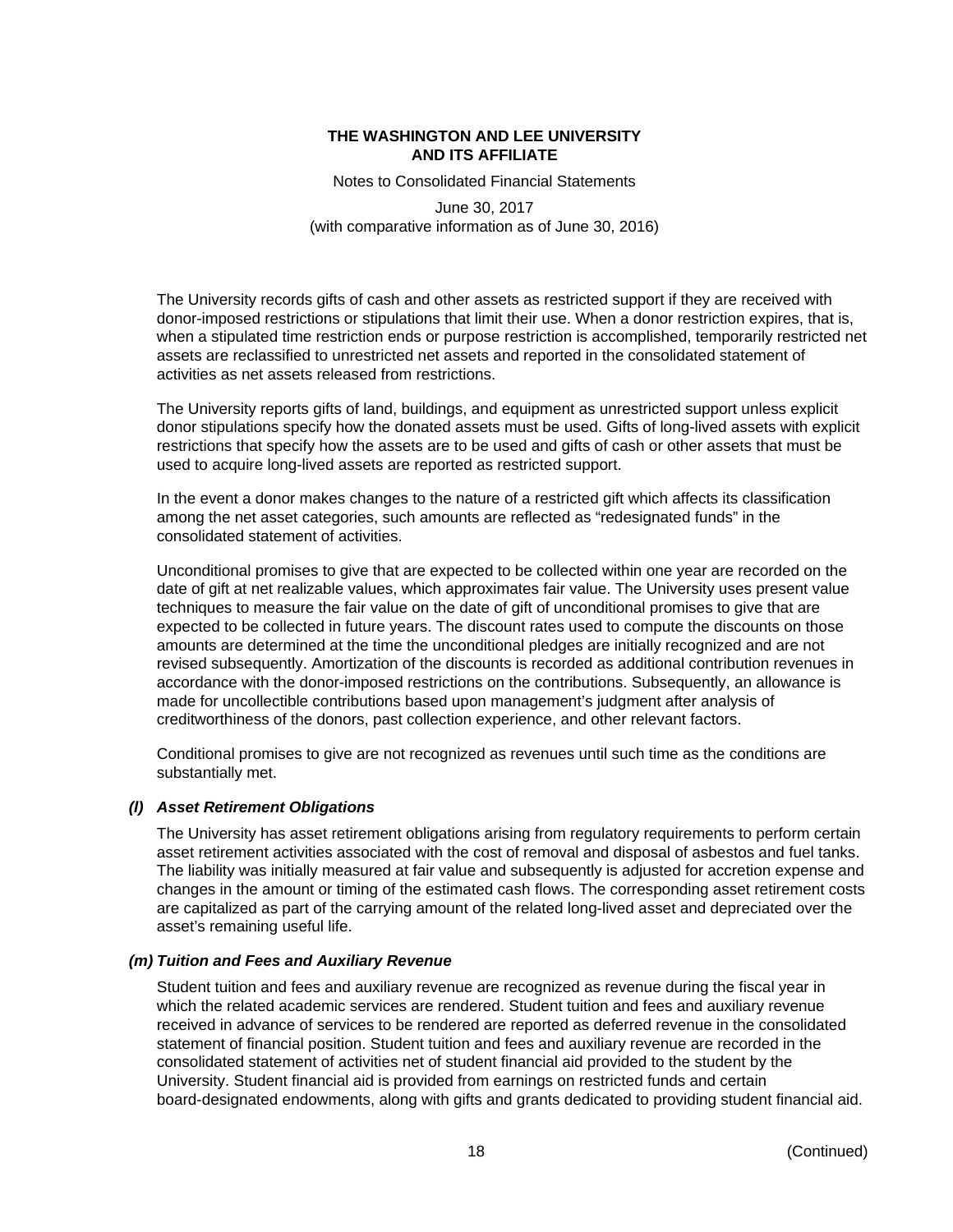Notes to Consolidated Financial Statements

June 30, 2017 (with comparative information as of June 30, 2016)

# *(n) Functional Expenses*

The University has developed and implemented a system of allocating expenses related to more than one function. These expenses are depreciation, interest and operations and maintenance of plant. Depreciation is allocated by individual fixed assets to the function utilizing that asset. Interest is allocated based on the use of borrowed money in the individual functional category. Allocation of operations and maintenance of plant expenses was determined through a study of departmental uses of the operations and maintenance budget within each functional category.

# *(o) Operations*

The University classifies revenues earned and expenses incurred related to its core missions of teaching, research and scholarship, and investment returns made available for current use as operating revenues or expenses in the consolidated statement of activities. All other activities, including contributions restricted by donors or designated for longer term use by the Board, are shown as a component of nonoperating activities.

# *(p) Derivative Instruments*

All derivative instruments are recognized as either assets, included in accounts and other receivables, or liabilities, included in accounts and other payables, in the consolidated statement of financial position at their respective fair values. Changes in the fair value of derivative instruments are recorded as other nonoperating activities on the consolidated statement of activities. Using derivative financial instruments may increase the University's exposure to credit risk and market risk. The University minimizes the credit (or repayment) risk in derivative instruments by (1) entering into transactions with high-quality counterparties, (2) limiting the amount of exposure to each counterparty, and (3) monitoring the financial condition of its counterparties. Market risk is the adverse effect on the value of a derivative financial instrument that results from a change in interest rates.

# *(q) Income Taxes*

The Washington and Lee University has been classified as an organization described under Section 501(c)(3) of the Internal Revenue Code and thus exempt from federal income taxes on activities related to its exempt purpose. The University does not believe that there are any unrecognized tax benefits or costs that should be recorded in the consolidated financial statements. Accordingly, no provision for income taxes has been reflected in the consolidated financial statements.

The Internal Revenue Service has held that a Virginia limited liability company, treated as a partnership for state income tax purposes, would also be treated as a partnership for federal income tax purposes. Therefore, income taxes are not provided with respect to the operations of Colonnade Restoration, LLC since each member is responsible for the income tax consequences associated with its proportionate share of such operations.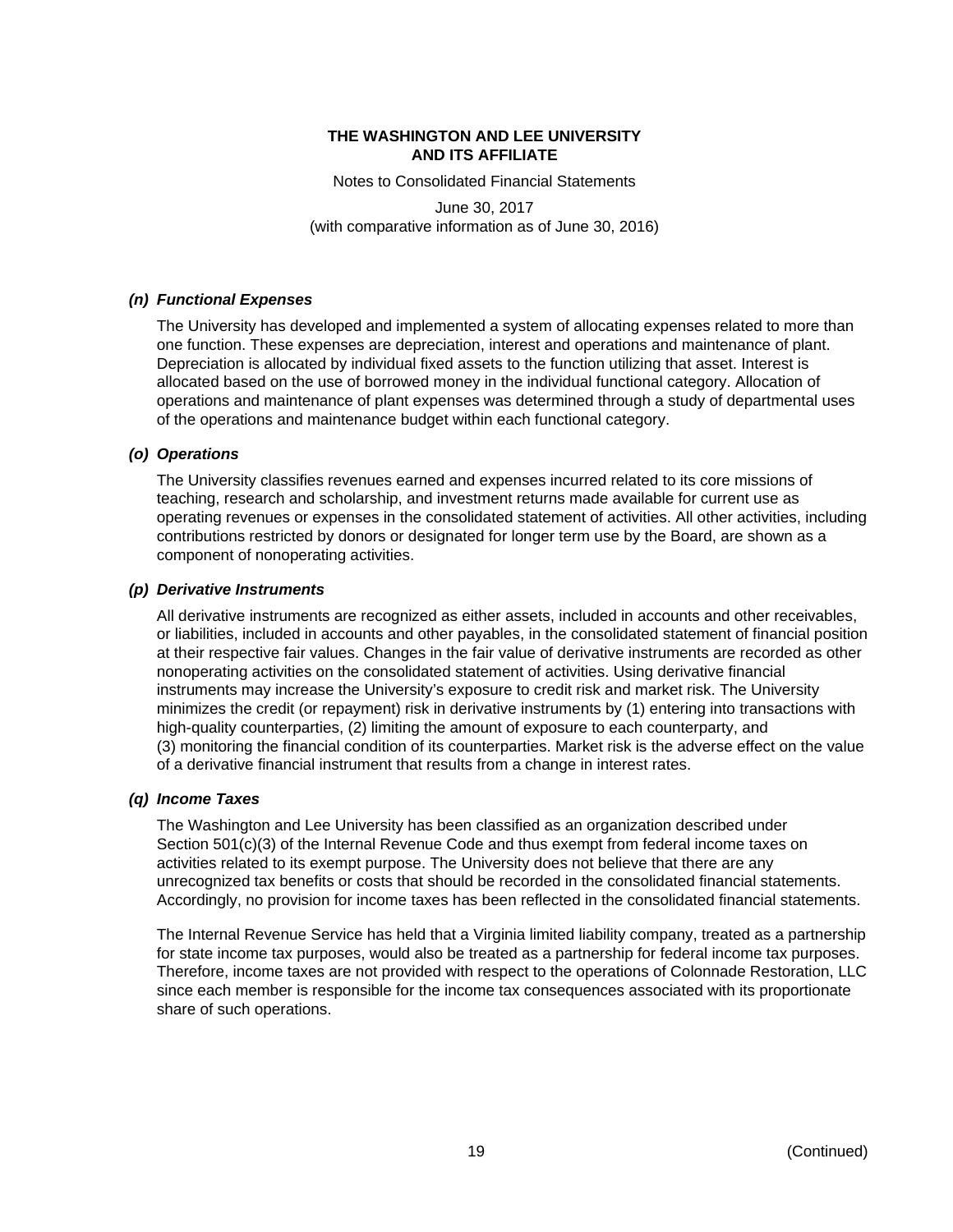Notes to Consolidated Financial Statements

June 30, 2017 (with comparative information as of June 30, 2016)

# *(r) Fair Value Measurements*

Certain assets and liabilities are reported or disclosed at fair value in the consolidated financial statements. Fair value is defined as the price that would be received to sell an asset or paid to transfer a liability in an orderly transaction between market participants at the measurement date. The University utilizes valuation techniques that maximize the use of observable inputs and minimize the use of unobservable inputs to the extent possible. The University determines fair value based on assumptions that market participants would use in pricing an asset or liability in the principal or most advantageous market. When considering market participant assumptions in fair value measurements, the following fair value hierarchy distinguishes between observable and unobservable inputs, which are categorized in one of the following levels:

- Level 1 Inputs: Unadjusted quoted prices in active markets for identical assets or liabilities accessible to the reporting entity at the measurement date.
- Level 2 Inputs: Other than quoted prices included in Level 1 inputs that are observable for the asset or liability, either directly or indirectly, for substantially the full term of the asset or liability.
- Level 3 Inputs: Unobservable inputs for the asset or liability used to measure fair value to the extent that observable inputs are not available, thereby allowing for situations in which there is little, if any, market activity for the asset or liability at measurement date.

See note 7 for additional information with respect to fair value measurements.

# *(s) Change in Accounting Standards*

In fiscal year 2017, the University adopted Financial Accounting Standards Board (FASB) Accounting Standards Update (ASU) No. 2015-03, *Simplifying the Presentation of Debt Issuance Costs* (ASU 2015-03) and applied it retrospectively to all prior periods presented in the consolidated financial statements. The guidance in ASU 2015-03 simplifies the presentation of debt issuance costs by requiring debt issuance costs to be presented as a deduction from the corresponding liability, consistent with debt discounts. The recognition and measurement guidance for debt issuance costs is not affected. Therefore, these costs will continue to be amortized as interest expense over the life of the associated debt instrument. The adoption of ASU 2015-03 resulted in the presentation of \$1,221,000 of debt issuance costs as a reduction to long-term debt in the consolidated statement of financial position as of June 30, 2017. The University also reclassified \$1,287,000 of debt issuance costs to a reduction to long-term debt on the consolidated statement of financial position as of June 30, 2016. Previously, the debt issuance costs was presented as an asset on the statement of financial position entitled "Debt issuance costs, net." The adoption of ASU 2015-03 did not impact the change in net assets or any other amounts previously reported on the consolidated statements of activities and changes in net assets or cash flows.

# *(t) Future Accounting Pronouncements*

In May 2014, the FASB issued ASU No. 2015-14 defers the effective date of ASU 2014-09, *Revenue from Contract with Customers (Topic 606)*, as amended, for public entities, which includes not-for-profit entities with public debt, from annual reporting periods beginning after December 15, 2016, to annual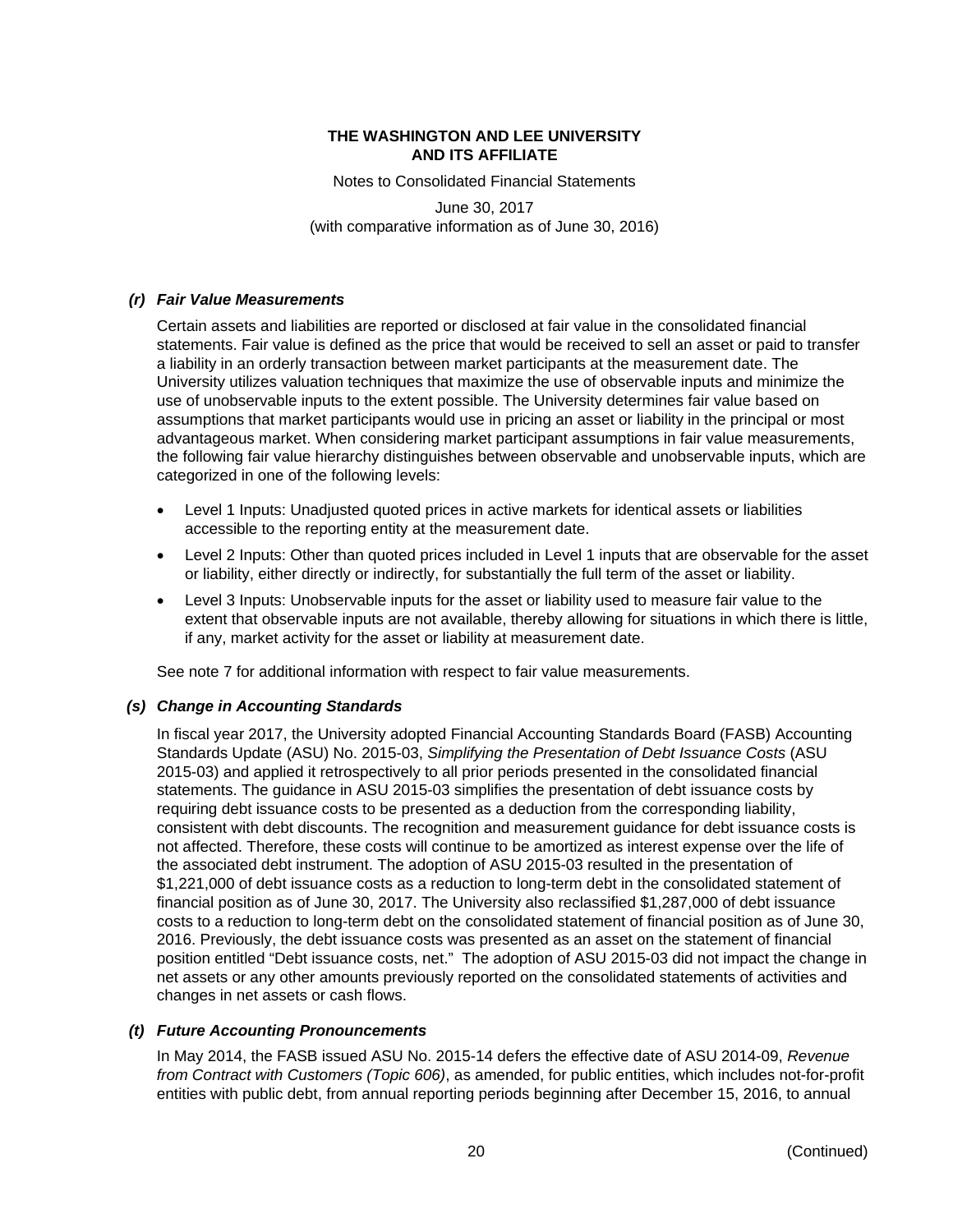Notes to Consolidated Financial Statements

June 30, 2017 (with comparative information as of June 30, 2016)

reporting periods beginning after December 15, 2017, for Washington and Lee University the requirement will be applied beginning with the 2018-2019 fiscal year. ASU 2014-09, as amended, requires an entity to recognize the amount of revenue to which it expects to be entitled for the transfer of promised goods or services to customers. The University is currently assessing the impact that ASU 2014-09, as amended, will have on its consolidated financial statements and disclosures.

In February 2016, the FASB issued ASU No. 2016-02, *Leases (Topic 842)*, which will replace most existing lease guidance in U.S. generally accepted accounting principles when it becomes effective for public entities, which includes not-for-profit entities with public debt, for annual reporting periods beginning after December 15, 2018, with early adoption permitted. The University is currently assessing the impact that ASU 2016-02 will have on its consolidated financial statements and disclosures.

In August 2016, the FASB issued ASU No. 2016-14, *Not-for-Profit Entities (Topic 958) – Presentation of Financial Statements for Not-for-Profit Entities*. The amendments in ASU 2016-14 make improvements to the information provided in financial statements and accompanying notes of not-for-profit entities. The amendments in ASU 2016-14 set forth the FASB's improvements to net asset classification requirements and the information presented about a not-for-profit entity's liquidity, financial performance, and cash flows. The amendments in ASU 2016-14 are effective for the University in fiscal year 2018-2019.

The amendments in ASU 2016-14 should be applied on a retrospective basis in the year that it is first applied. However, if presenting comparative financial statements, a not-for-profit entity has the option to omit certain specified information for any periods presented before the period of adoption. The University is currently assessing the impact that ASU 2016-14 will have on its consolidated financial statements and disclosures.

In August 2016, the FASB issued ASU No. 2016-15, *Statement of Cash Flows (Topic 230) – Classification of Certain Cash Receipts and Cash Payments*. ASU 2016-15 addresses the following eight specific cash flow issues: debt prepayment or debt extinguishment costs; settlement of zero-coupon debt instruments or other debt instruments with coupon interest rates that are insignificant in relation to the effective interest rate of the borrowing; contingent consideration payments made after a business combination; proceeds from the settlement of insurance claims; proceeds from the settlement of corporate-owned life insurance policies (COLIs) (including bank-owned life insurance policies (BOLIs)); distributions received from equity method investees; beneficial interests in securitization transactions; and separately identifiable cash flows and application of the predominance principle.

The amendments in ASU 2016-15 apply to all entities, including both business entities and not-for-profit entities that are required to present a statement of cash flows under Topic 230. The amendments in ASU 2016-15 are effective for the University in fiscal year 2019-2020. Early adoption is permitted and an entity that elects early adoption must adopt all of the amendments in the same period. The amendments in ASU 2016-15 should be applied using a retrospective transition method to each period presented. If it is impracticable to apply the amendments retrospectively for some of the issues, the amendments for those issues would be applied prospectively as of the earliest date practicable. The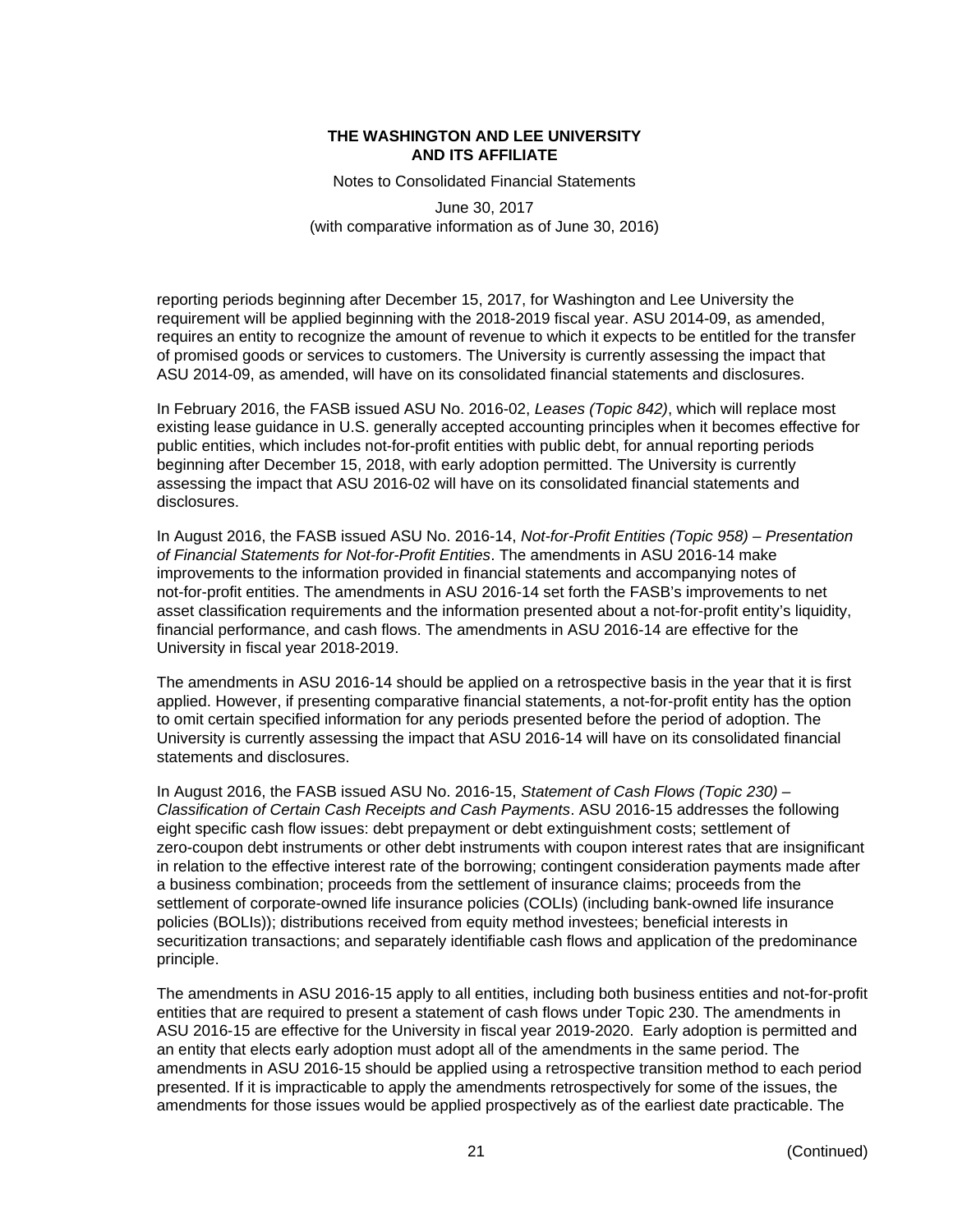Notes to Consolidated Financial Statements

June 30, 2017 (with comparative information as of June 30, 2016)

University is currently assessing the impact that ASU 2016-15 will have on its consolidated financial statements and disclosures.

In November 2016, the FASB issued ASU 2016-18 *Statement of Cash Flows (Topic 230): Restricted Cash*. The amendments in ASU 2016-18 provide guidance on restricted cash presentation in the statement of cash flows. ASU 2016-18 is effective for annual reporting periods beginning after December 15, 2018, and interim periods with annual periods beginning after December 15, 2019. Early adoption is permitted. The University is currently evaluating the impact this guidance will have on its consolidated financial statements and disclosures.

In January 2017, the FASB issued ASU 2017-02 *Not-for-Profit Entities – Consolidation (Subtopic 958- 810): Clarifying When a Not-for-Profit Entity That Is a General Partner or a Limited Partner Should Consolidate a For-Profit Limited Partnership or Similar Entity*. The amendments in ASU 2017-02 provide guidance on when a not-for-profit entity that is a general partner or a limited partner should consolidate a for-profit limited partnership or similar legal entity. ASU 2017-02 is effective for annual reporting periods beginning after December 15, 2016, and interim periods within annual periods beginning after December 15, 2017. Early adoption is permitted. The University is currently evaluating the impact this guidance will have on its consolidated financial statements and disclosures.

# **(3) Notes Receivable**

Notes receivable are carried at unpaid principal balance, less an allowance for doubtful accounts, and consist of the following at June 30, 2017 and 2016 (in thousands):

|                                       |                 | <b>Interest</b> |             |       |
|---------------------------------------|-----------------|-----------------|-------------|-------|
|                                       | <b>Maturity</b> | rates           | 2017        | 2016  |
| Student financial aid:                |                 |                 |             |       |
| Federally funded aid, net             |                 |                 |             |       |
| of allowance for                      |                 |                 |             |       |
| doubtful accounts                     |                 |                 |             |       |
| of \$264 and \$266,                   |                 |                 |             |       |
| respectively                          | up to 10 years  | $3% - 5%$       | \$<br>1,224 | 1,503 |
| University funded aid, net            |                 |                 |             |       |
| of allowance for<br>doubtful accounts |                 |                 |             |       |
| of \$468 and \$406,                   |                 |                 |             |       |
| respectively                          | up to 10 years  | $3% - 9%$       | 3,582       | 3,653 |
| Other notes:                          |                 |                 |             |       |
| Note receivable from sale             |                 |                 |             |       |
| of property                           | 10/31/2020      | 5%              | 1,501       | 1,501 |
| Miscellaneous notes                   | various         | various         | 36          | 41    |
|                                       |                 |                 | \$<br>6,343 | 6,698 |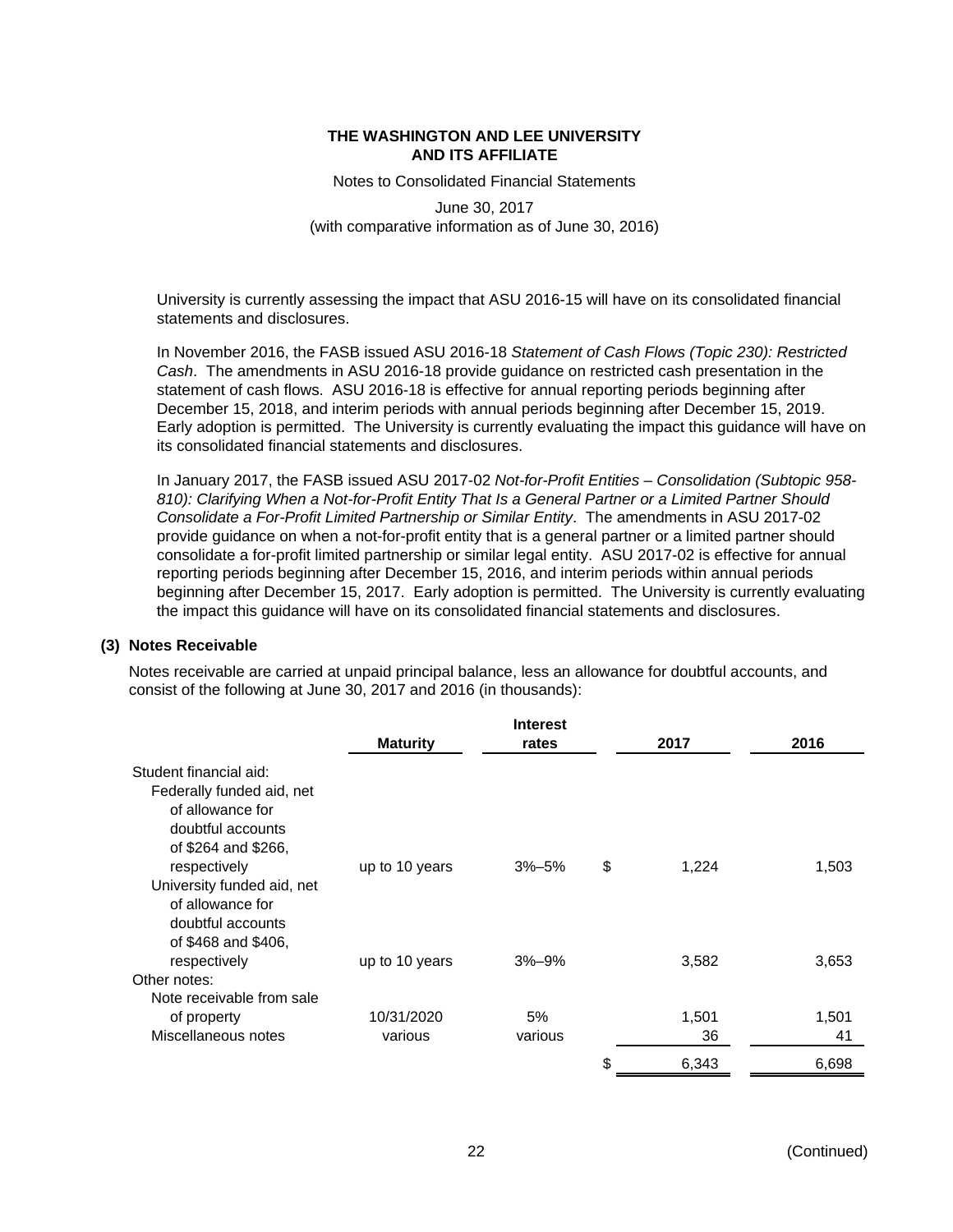Notes to Consolidated Financial Statements

# June 30, 2017 (with comparative information as of June 30, 2016)

# **(4) Contributions Receivable**

Contributions receivable, which are reported net of an allowance for uncollectible amounts and a present value discount, are expected to be collected as follows at June 30, 2017 and 2016 (in thousands):

|                                                  |    | 2017    | 2016   |
|--------------------------------------------------|----|---------|--------|
| Less than one year                               | \$ | 23,689  | 33,021 |
| One year to five years                           |    | 28,271  | 25,566 |
| Over five years                                  |    | 3,432   | 865    |
| Total contributions receivable, gross            |    | 55,392  | 59,452 |
| Less allowance for uncollectible contributions   |    | (541)   | (587)  |
| Total contributions receivable, net of allowance |    | 54,851  | 58,865 |
| Discount (rates ranging from 0.67% to 6.54%)     |    | (1,630) | (735)  |
| Total                                            | S  | 53,221  | 58,130 |

# **(5) Land, Buildings, and Equipment**

Land, buildings, and equipment at June 30, 2017 and 2016 consist of the following (in thousands):

|                                                | 2017          | 2016      |
|------------------------------------------------|---------------|-----------|
| Land                                           | \$<br>6,124   | 6,124     |
| Land improvements                              | 19,737        | 16,005    |
| Buildings and improvements                     | 420,967       | 403,010   |
| Equipment                                      | 62,734        | 56,905    |
| Art properties                                 | 4,382         | 4,111     |
|                                                | 513,944       | 486,155   |
| Less accumulated depreciation and amortization | (191, 810)    | (198,133) |
|                                                | 322,134       | 288,022   |
| Construction in progress                       | 2,664         | 17,522    |
| Total                                          | \$<br>324,798 | 305.544   |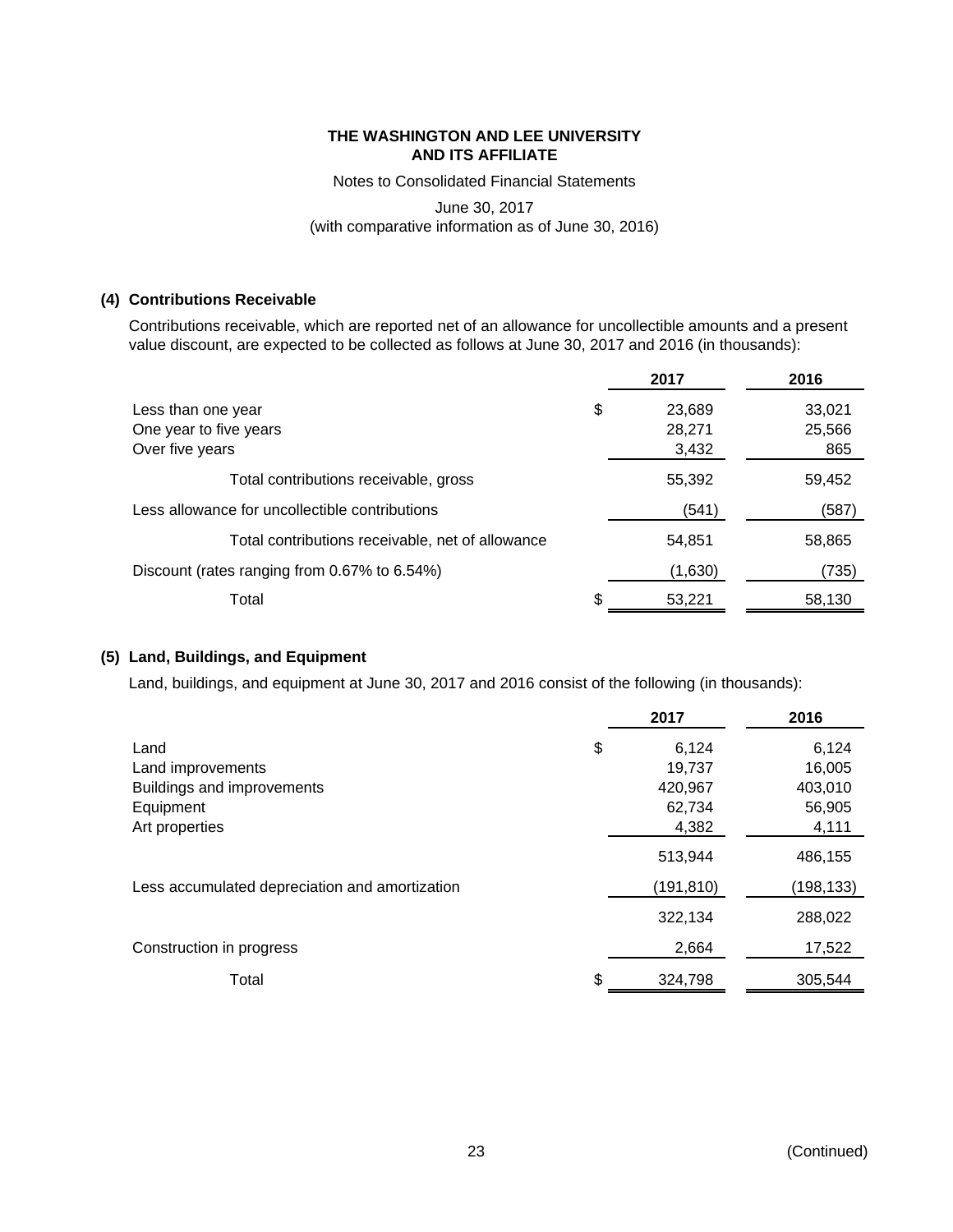Notes to Consolidated Financial Statements

June 30, 2017 (with comparative information as of June 30, 2016)

# **(6) Investments**

Most of the University's long-term investments are held in an investment pool. Annuity and life income trusts and certain other investments are maintained separately from the investment pool.

The participation in the pool and ownership of the other investments at June 30, 2017 and 2016 for each class of net asset is as follows (in thousands):

|                        |    | <b>Investment</b><br>pool | <b>Annuity and</b><br>life income | Other  | <b>Total</b> |
|------------------------|----|---------------------------|-----------------------------------|--------|--------------|
| 2017:                  |    |                           |                                   |        |              |
| Net assets:            |    |                           |                                   |        |              |
| Unrestricted           | \$ | 247,173                   |                                   | 16,300 | 263,473      |
| Temporarily restricted |    | 344,322                   | 22,942                            |        | 367,264      |
| Permanently restricted |    | 482,079                   | 28,317                            |        | 510,396      |
| Investments as of      |    |                           |                                   |        |              |
| June 30, 2017          | S  | 1,073,574                 | 51,259                            | 16,300 | 1,141,133    |
|                        |    |                           |                                   |        |              |
|                        |    | <b>Investment</b><br>pool | <b>Annuity and</b><br>life income | Other  | Total        |
| 2016:                  |    |                           |                                   |        |              |
| Net assets:            |    |                           |                                   |        |              |
| Unrestricted           | \$ | 232,440                   |                                   | 16,831 | 249,271      |
| Temporarily restricted |    | 298,159                   | 21,408                            |        | 319,567      |
| Permanently restricted |    | 468,177                   | 26,700                            |        | 494,877      |
| Investments as of      |    |                           |                                   |        |              |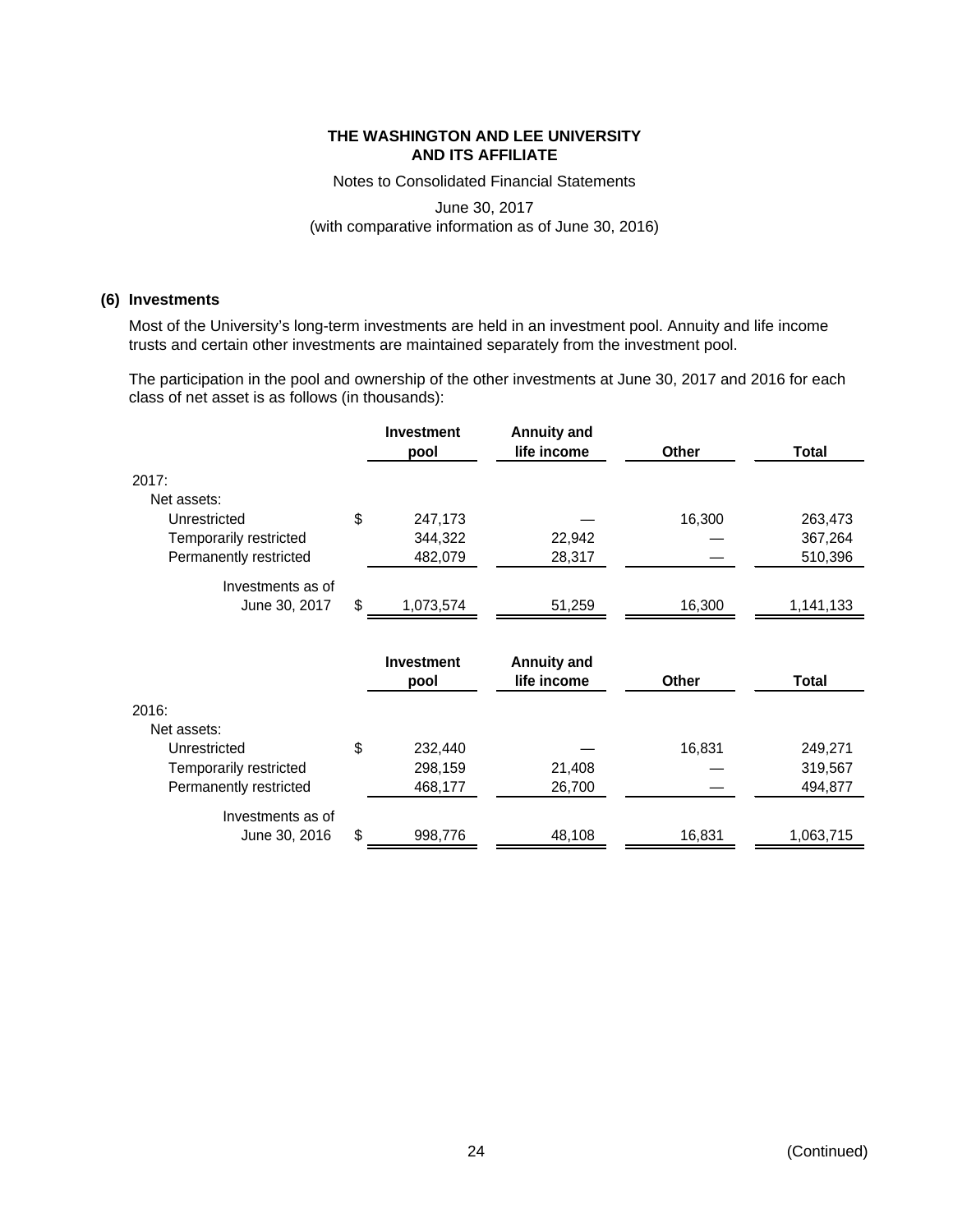Notes to Consolidated Financial Statements

June 30, 2017

(with comparative information as of June 30, 2016)

Investments are comprised of the following at June 30, 2017 and 2016 (in thousands):

|                                          | 2017            | 2016      |
|------------------------------------------|-----------------|-----------|
| Short-term investments                   | \$<br>29.979    | 38,726    |
| Equities                                 | 186,166         | 174,145   |
| Fixed income                             | 60,745          | 62,277    |
| Real assets                              | 24,496          | 33,386    |
| Hedge funds                              | 3.782           | 3.477     |
| Mortgage loans to staff and fraternities | 50,527          | 50,238    |
| Multi-Asset Class (see below) *          | 756,163         | 675,724   |
| Private equity/venture capital           | 29,275          | 25,742    |
| Total                                    | \$<br>1,141,133 | 1,063,715 |

\* This represents the University's investments in Makena Capital Management, LLC (Makena). Makena's Multi-Asset Class portfolio is diversified across geographies, strategies, and over 140 investment managers.

The following table summarizes the investment return and its classification in the consolidated statement of activities (in thousands):

|                                                                                                                                                                                                                                | 2017         | 2016      |
|--------------------------------------------------------------------------------------------------------------------------------------------------------------------------------------------------------------------------------|--------------|-----------|
| Interest and dividend income<br>Net appreciation(depreciation) in fair value of investments,<br>including investment expenses of \$7,184 and \$6,134                                                                           | \$<br>6.426  | 9,092     |
| in 2017 and 2016, respectively                                                                                                                                                                                                 | 111,570      | (29,765)  |
| Total investment return                                                                                                                                                                                                        | 117,996      | (20, 673) |
| Less investment return available under spending policy,<br>including unrestricted amounts of \$42,226 and \$41,569<br>in 2017 and 2016, respectively, and temporarily<br>restricted amounts of \$7,346 and \$7,045 in 2017 and |              |           |
| 2016, respectively                                                                                                                                                                                                             | (50, 200)    | (49,579)  |
| Investment return in excess of amount<br>available under spending policy                                                                                                                                                       | \$<br>67,796 | (70,252)  |

The University maintains a statement of investment policies and objectives, which is approved by the Investment Committee of the Board of Trustees. The policy, which is reviewed no less than every two years, provides guidance on investment objectives, appropriate investment vehicles, asset allocation and spending policy for the endowment investments. In December 2007, the University employed Makena to manage the majority of the University's endowment funds. In so doing, the University has delegated the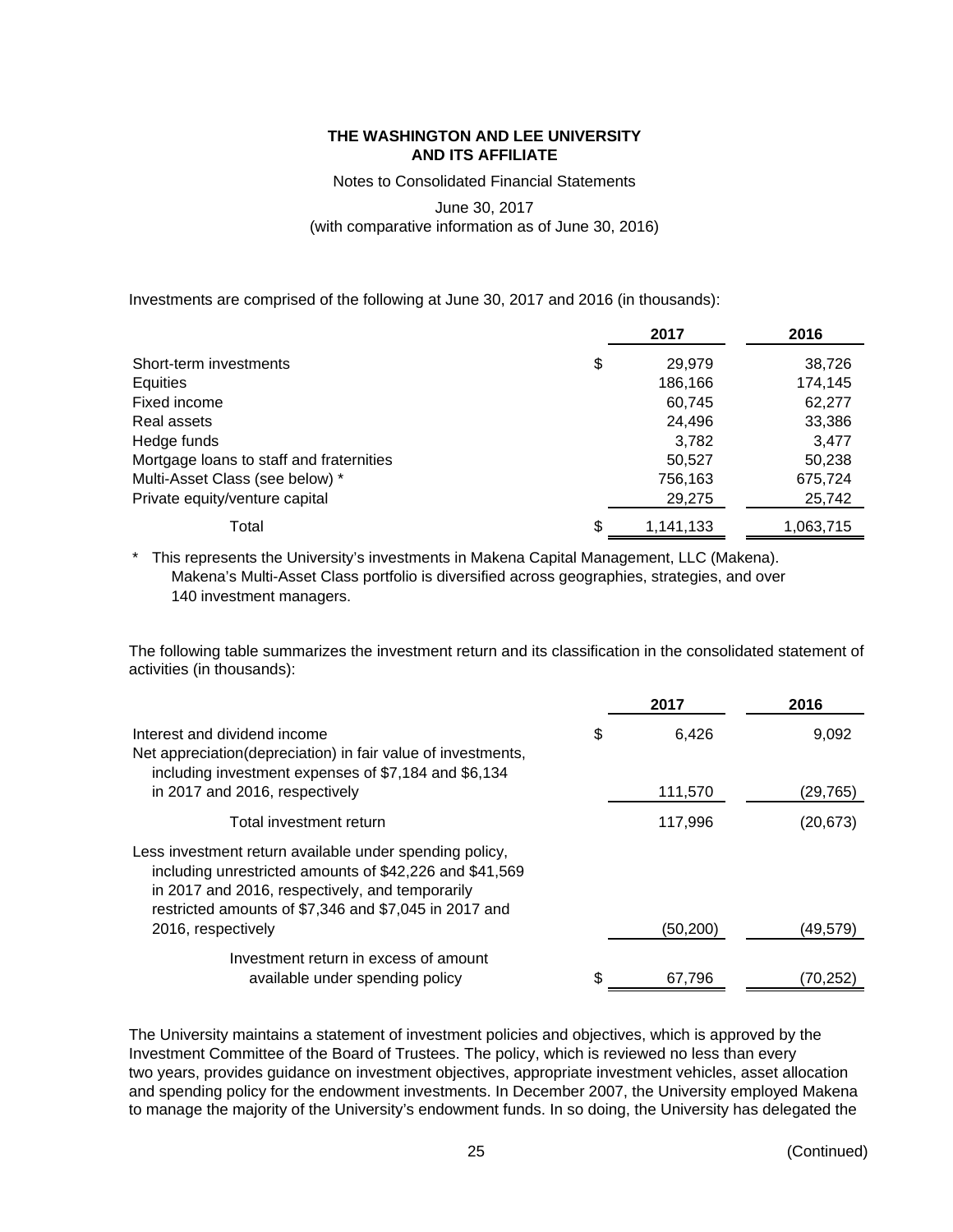Notes to Consolidated Financial Statements

# June 30, 2017 (with comparative information as of June 30, 2016)

authority for asset allocation and manager selection to Makena, and in the period since the selection of Makena, the University has redeemed holdings from other managers (legacy investments) and placed those funds with Makena. As of June 30, 2017, approximately 73% of the University's endowment funds were held at Makena.

Makena utilizes both traditional and nontraditional investment strategies for the implementation of asset allocation. The single investment pooled fund is invested in approximately 140 individual managers across 6 asset classes and over 25 sub-asset class investment strategies. The portfolio is structured across the asset and sub-asset classes to generate performance in excess of relevant benchmarks while realizing substantially lower volatility than equity markets.

The portfolio as of June 30, 2017 and 2016 was allocated across the following asset classes as follows:

|                   | 2017 | 2016 |
|-------------------|------|------|
| Equity            | 35 % | 26 % |
| Real estate       | 12   | 12   |
| Private equity    | 20   | 20   |
| Natural resources | 8    | 10   |
| Absolute return   | 18   | 20   |
| Fixed income      |      | 8    |
| Cash              |      | 4    |

The University has within its investments, those investments held by the University as trustee that provide payout to named beneficiaries but will ultimately be passed to the University. These funds are held at BNYMellon and are invested primarily across a range of equity indexed products and fixed income indexed products in a more traditional investment approach. The majority of the funds are held in mutual fund products.

The following table summarizes the University's investments reported using net asset value per share, or its equivalent, as a practical expedient to estimate fair value as of June 30, 2017, as well as liquidity and funding commitments for those investments (in thousands):

|                                | Fair<br>value | <b>Unfunded</b><br>commitments | <b>Redemption</b><br>frequency<br>(if currently)<br>available) | <b>Redemption</b><br>notice<br>period |
|--------------------------------|---------------|--------------------------------|----------------------------------------------------------------|---------------------------------------|
| Real assets                    | \$<br>20.651  |                                | $\star$                                                        | $\star$                               |
| <b>Multi-Asset Class</b>       | 756,163       |                                | Annual                                                         | year                                  |
| Private equity/venture capital | 29,275        | 27,012                         | $\ast$                                                         | $\star$                               |

\* These are primarily limited partnerships where distributions are made to investors through the liquidation of the underlying assets. It is expected to take 1-5 years to fully distribute these assets.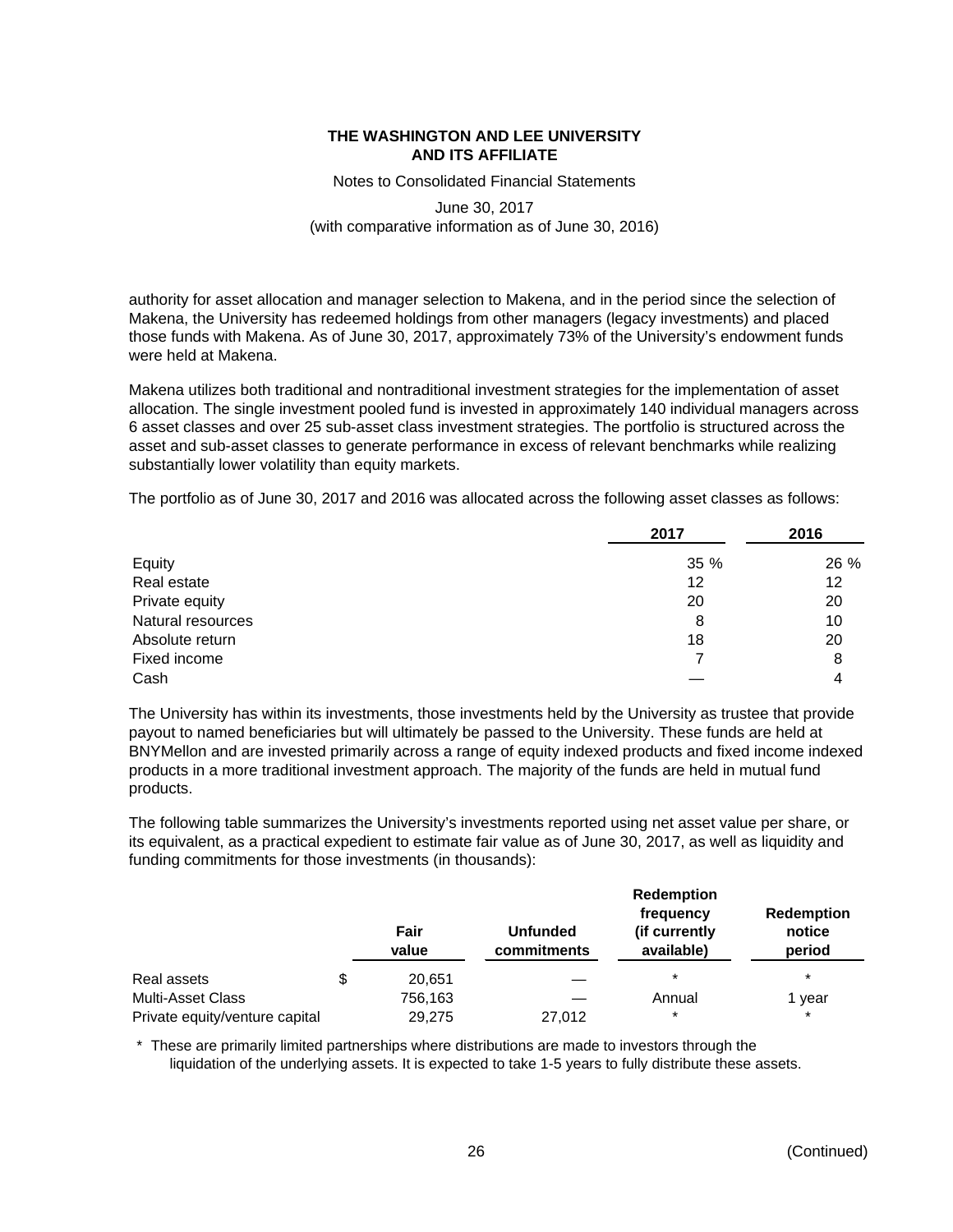Notes to Consolidated Financial Statements

June 30, 2017 (with comparative information as of June 30, 2016)

# **(7) Fair Value Measurements**

# *(a) Fair Value of Financial Instruments*

The following methods and assumptions were used to estimate the fair value of each class of the University's financial instruments.

- **Split interest agreement obligations:** The University has estimated the net realizable value of split interest agreement obligations, and has concluded the carrying amounts approximate fair value. The discount rates used in calculation of split interest agreements ranged from 0.06% to 22.54% at June 30, 2017 and 2016.
- **Investments and funds held in trust by others:** The fair values of marketable equity and debt securities are determined using quoted market prices at the reporting date multiplied by the quantity held. The fair value of mortgage loans to employees is determined as the present value of future contractual cash flows discounted at an interest rate that reflects the risks inherent in those cash flows. The discount rate approximates rates currently offered by local lending institutions for loans of similar terms with comparable credit risk. Short-term investments are comprised of short-term fixed income securities valued at fair value determined from public quotations.

Although the fair values of the assets of funds held in trust by others are based upon quoted prices at year-end, funds held in trust by others are categorized as Level 3 assets in the fair value hierarchy due to the University's lack of control over the trusts.

 **Interest rate swaps:** The fair value of interest rate swaps is determined using pricing models developed based on the LIBOR swap rate and other observable market data, adjusted to reflect nonperformance risk of both the counterparty and the University.

The methods described above may produce a fair value calculation that may not be indicative of net realizable value or reflective of future fair values. Furthermore, while the University believes its valuation methods are appropriate and consistent with other market participants, the use of different methodologies or assumptions to determine the fair value of certain financial instruments could result in a different fair value measurement at the reporting date.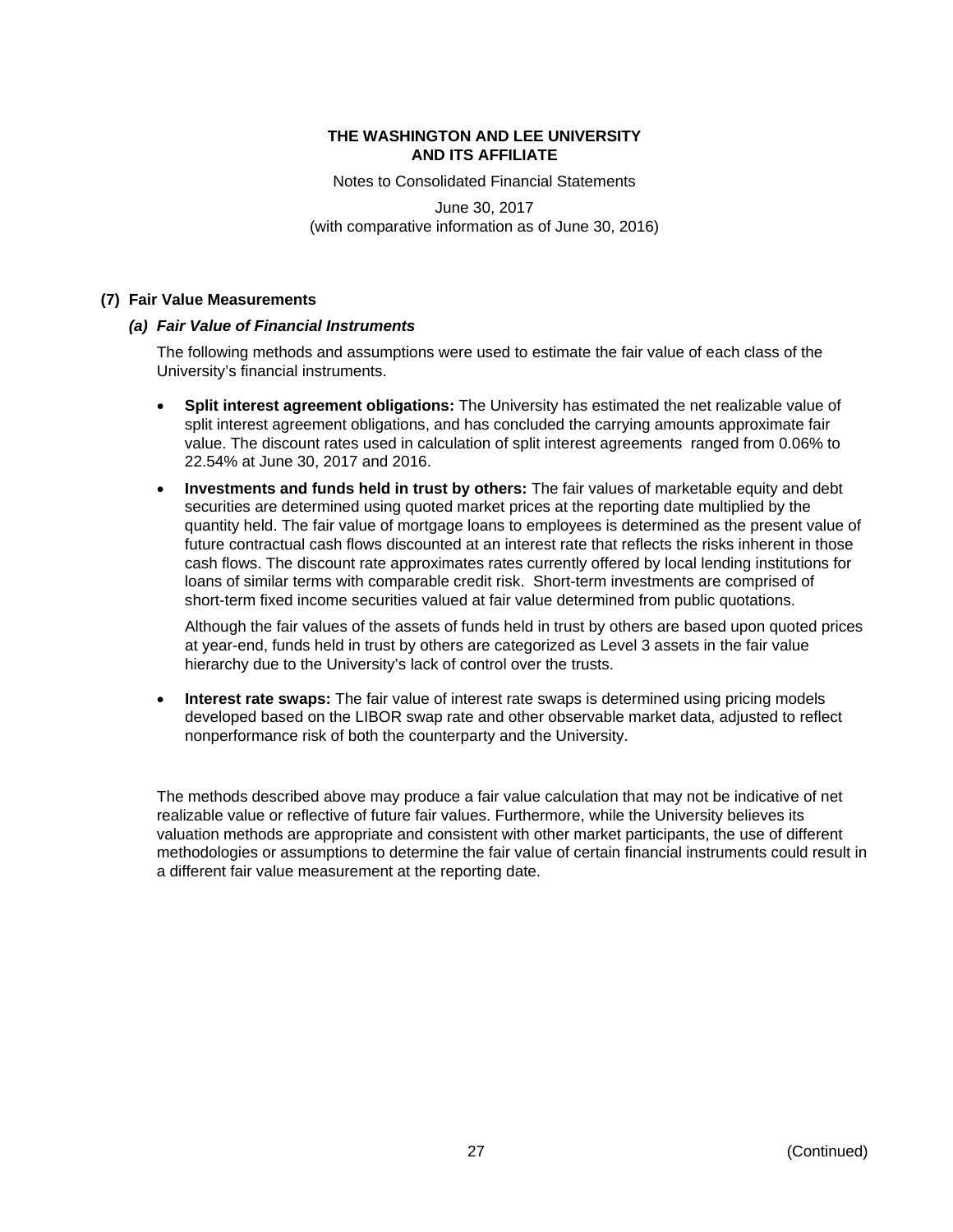Notes to Consolidated Financial Statements

# June 30, 2017 (with comparative information as of June 30, 2016)

# *(b) Fair Value Hierarchy*

The following table presents assets and liabilities that are measured at fair value on a recurring basis at June 30, 2017 (in thousands):

|                               | <b>Total</b><br><b>June 30,</b> |         | Fair value measurements at<br>reporting date using |         |                  |  |  |
|-------------------------------|---------------------------------|---------|----------------------------------------------------|---------|------------------|--|--|
|                               | 2017                            | Level 1 | Level <sub>2</sub>                                 | Level 3 | NAV <sup>1</sup> |  |  |
| Assets:                       |                                 |         |                                                    |         |                  |  |  |
| Investments:                  |                                 |         |                                                    |         |                  |  |  |
| Short-term investments        | \$<br>29,979                    | 20,642  | 9,337                                              |         |                  |  |  |
| Equities                      | 186,166                         | 152,887 |                                                    | 33,279  |                  |  |  |
| Fixed income                  | 60,745                          | 60,357  | 19                                                 | 369     |                  |  |  |
| Real assets                   | 24,496                          | 896     | 2,949                                              |         | 20,651           |  |  |
| Hedge funds                   | 3,782                           | 3,782   |                                                    |         |                  |  |  |
| Mortgage loans to staff and   |                                 |         |                                                    |         |                  |  |  |
| fraternities                  | 50,527                          |         | 50,527                                             |         |                  |  |  |
| <b>Multi-Asset Class</b>      | 756,163                         |         |                                                    |         | 756,163          |  |  |
| Private equity/venture        |                                 |         |                                                    |         |                  |  |  |
| capital                       | 29,275                          |         |                                                    |         | 29,275           |  |  |
| Total investments             | 1,141,133                       | 238,564 | 62,832                                             | 33,648  | 806,089          |  |  |
| Funds held in trust by others | 477,293                         |         |                                                    | 477,293 |                  |  |  |
| <b>Total assets</b>           | \$<br>1,618,426                 | 238,564 | 62,832                                             | 510,941 | 806,089          |  |  |
| Liabilities:                  |                                 |         |                                                    |         |                  |  |  |
| Interest rate swaps           | \$<br>4                         |         | 4                                                  |         |                  |  |  |

<sup>1</sup> Certain investments that are measured at fair value using net asset value per share (or its equivalent) as a practical expedient have not been categorized in the fair value hierarchy. The fair value amounts presented in this table are intended to permit reconciliation of the fair value hierarchy to the amounts presented in the consolidated statement of financial position.

There were no significant transfers between investment levels for the year ended June 30, 2017.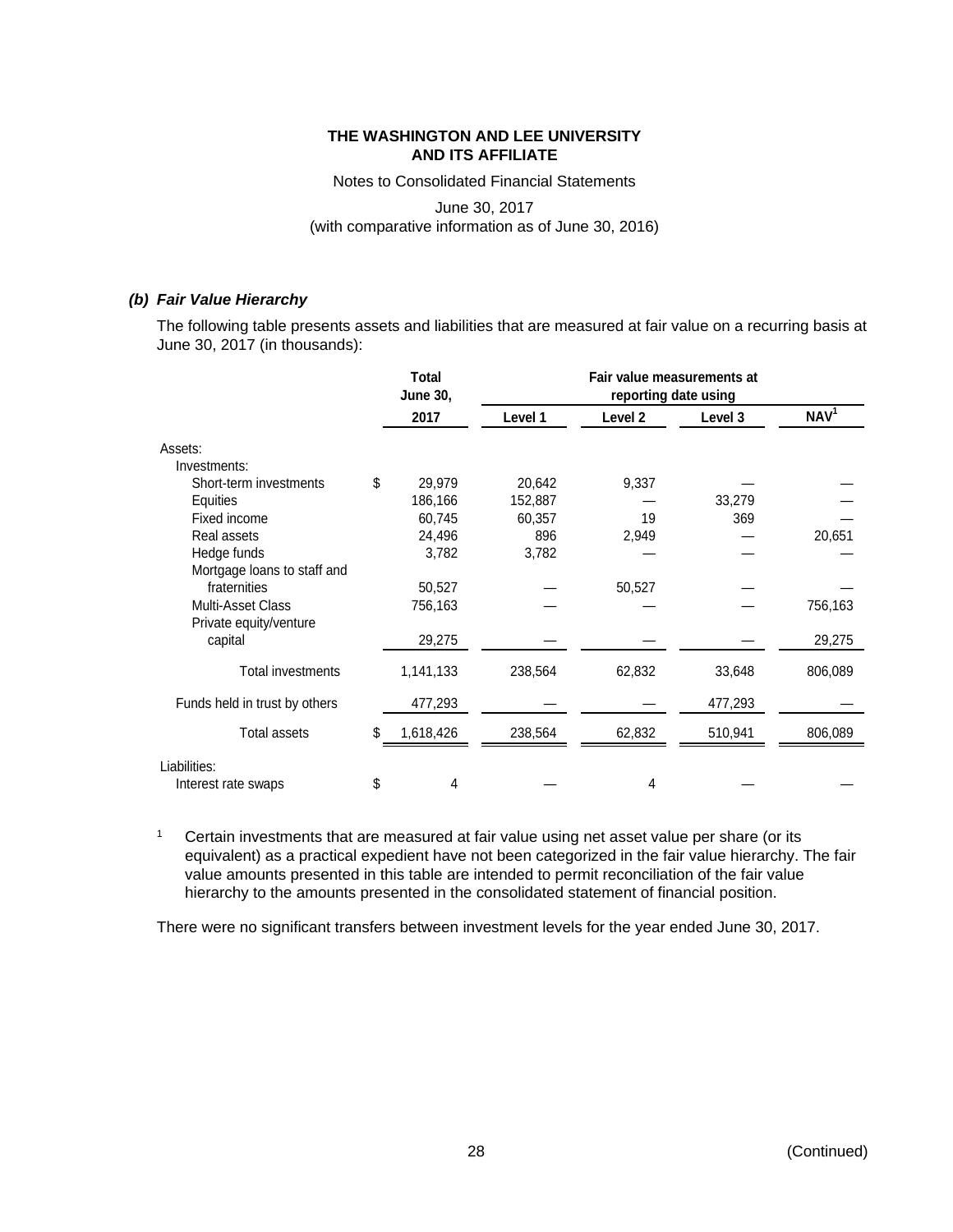Notes to Consolidated Financial Statements

# June 30, 2017 (with comparative information as of June 30, 2016)

The following table presents assets and liabilities that are measured at fair value on a recurring basis at June 30, 2016 (in thousands):

|                               | <b>Total</b><br><b>June 30,</b> | Fair value measurements at<br>reporting date using |                    |         |                  |
|-------------------------------|---------------------------------|----------------------------------------------------|--------------------|---------|------------------|
|                               | 2016                            | Level 1                                            | Level <sub>2</sub> | Level 3 | NAV <sup>1</sup> |
| Assets:                       |                                 |                                                    |                    |         |                  |
| Investments:                  |                                 |                                                    |                    |         |                  |
| Short-term investments        | \$<br>38,726                    | 30,405                                             | 8,321              |         |                  |
| Equities                      | 174,144                         | 174,124                                            |                    | 20      |                  |
| Fixed income                  | 62,277                          | 61,888                                             | 20                 | 369     |                  |
| Real assets                   | 33,387                          |                                                    | 2,707              |         | 30,680           |
| Hedge funds                   | 3,477                           | 3,477                                              |                    |         |                  |
| Mortgage loans to staff and   |                                 |                                                    |                    |         |                  |
| fraternities                  | 50,238                          |                                                    | 50,238             |         |                  |
| Multi-asset class             | 675,724                         |                                                    |                    |         | 675,724          |
| Private equity/venture        |                                 |                                                    |                    |         |                  |
| capital                       | 25,742                          |                                                    |                    |         | 25,742           |
| Total investments             | 1,063,715                       | 269,894                                            | 61,286             | 389     | 732,146          |
| Funds held in trust by others | 477,102                         |                                                    |                    | 477,102 |                  |
| <b>Total assets</b>           | \$<br>1,540,817                 | 269,894                                            | 61,286             | 477,491 | 732,146          |
| Liabilities:                  |                                 |                                                    |                    |         |                  |
| Interest rate swaps           | \$<br>15                        |                                                    | 15                 |         |                  |

<sup>1</sup> Certain investments that are measured at fair value using net asset value per share (or its equivalent) as a practical expedient have not been categorized in the fair value hierarchy. The fair value amounts presented in this table are intended to permit reconciliation of the fair value hierarchy to the amounts presented in the consolidated statement of financial position.

There were no significant transfers between investment levels for the year ended June 30, 2016.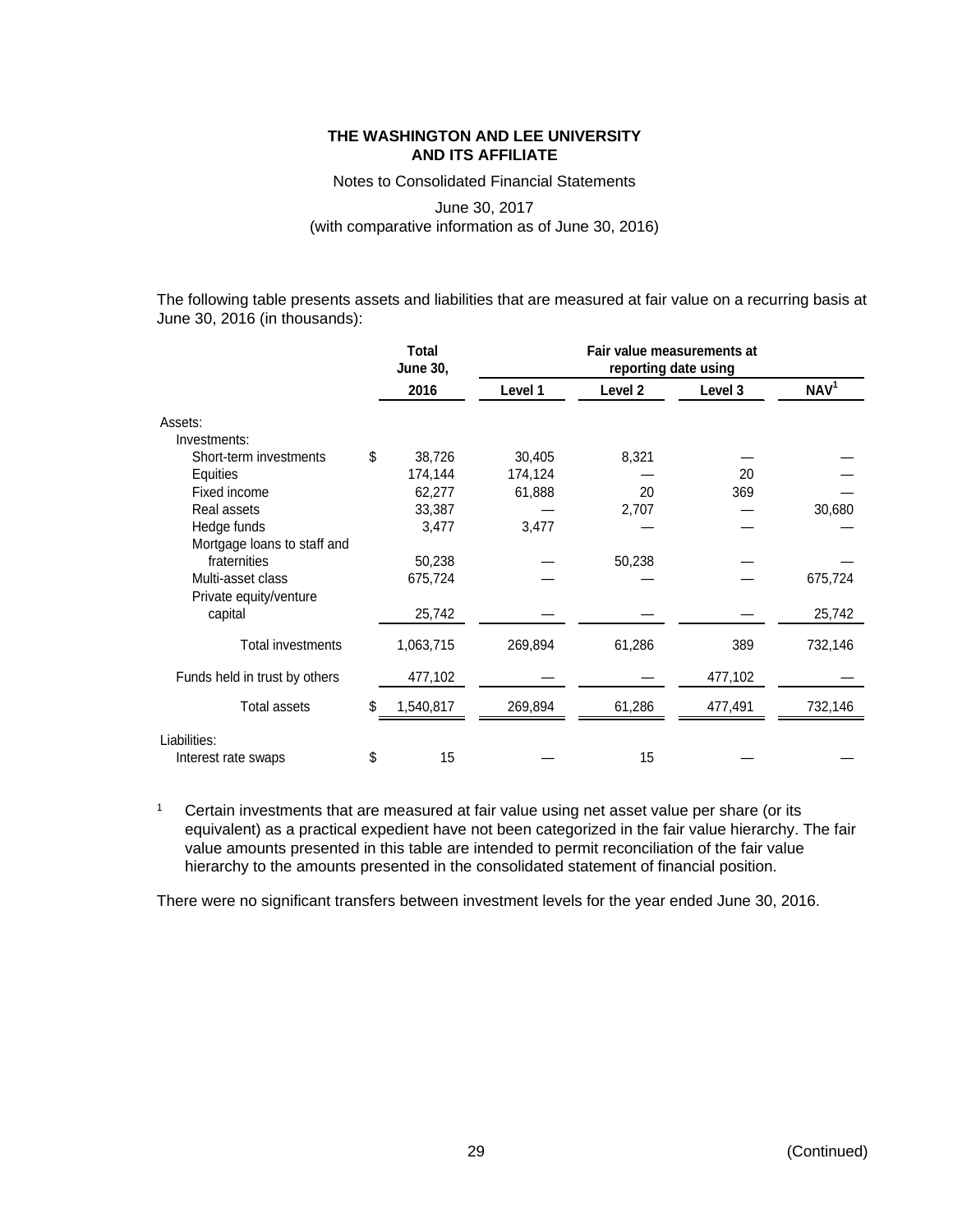Notes to Consolidated Financial Statements

# June 30, 2017 (with comparative information as of June 30, 2016)

The following table presents the University's activity for assets measured at fair value on a recurring basis using significant unobservable inputs (Level 3) for the years ended June 30, 2017 and 2016 (in thousands):

|                                                                                                                        | <b>Investments</b>         | <b>Funds held in</b><br>trust by<br>others | <b>Total</b>                            |
|------------------------------------------------------------------------------------------------------------------------|----------------------------|--------------------------------------------|-----------------------------------------|
| Ending balance at June 30, 2015<br>Net realized and unrealized gains (losses)<br>Net purchases<br><b>Distributions</b> | \$<br>412<br>(6)<br>(17)   | 423,487<br>64,238<br>2,898<br>(13, 521)    | 423,899<br>64,232<br>2,898<br>(13,538)  |
| Ending balance at June 30, 2016                                                                                        | 389                        | 477,102                                    | 477,491                                 |
| Net realized and unrealized gains<br>Net maturities<br>Contributions<br><b>Distributions</b>                           | 5,554<br>(8,000)<br>35,705 | 14,501<br>(14, 310)                        | 20,055<br>(8,000)<br>35,705<br>(14,310) |
| Ending balance at June 30, 2017                                                                                        | \$<br>33.648               | 477,293                                    | 510.941                                 |

# **(8) Endowment**

Endowment is a term used commonly to refer to the resources that have been restricted by donors or designated by the Board of Trustees that will be invested to provide future revenue to support the University's activities. As of June 30, 2017, the University holds 1,359 endowment funds, of which 1,261 are true endowments (restricted by the donor) and 98 are quasi-endowments (designated by the Board).

# *(a) Interpretation of Relevant Law*

Based on the interpretation of Virginia's legislation, which incorporates the provisions of the Uniform Prudent Management of Institutional Funds Act (the Act or UPMIFA), by the Board of Trustees of the University, and absent explicit donor stipulations to the contrary, the University classifies the original value of gifts donated to the permanent endowment, as well as accumulations to the permanent endowment made at the direction of the donor, as permanently restricted net assets.

The remaining portion of the donor-restricted endowment fund that is not classified in permanently restricted net assets is classified as temporarily restricted net assets until those amounts are appropriated for expenditure by the Board of Trustees in a manner consistent with the standard of prudence prescribed by the Act. In accordance with the Act, the University considers the following factors in making a determination to appropriate or accumulate donor-restricted endowment funds: the duration and preservation of the fund; the purposes of the University and the donor-restricted endowment fund; general economic conditions; the possible effect of inflation or deflation; the expected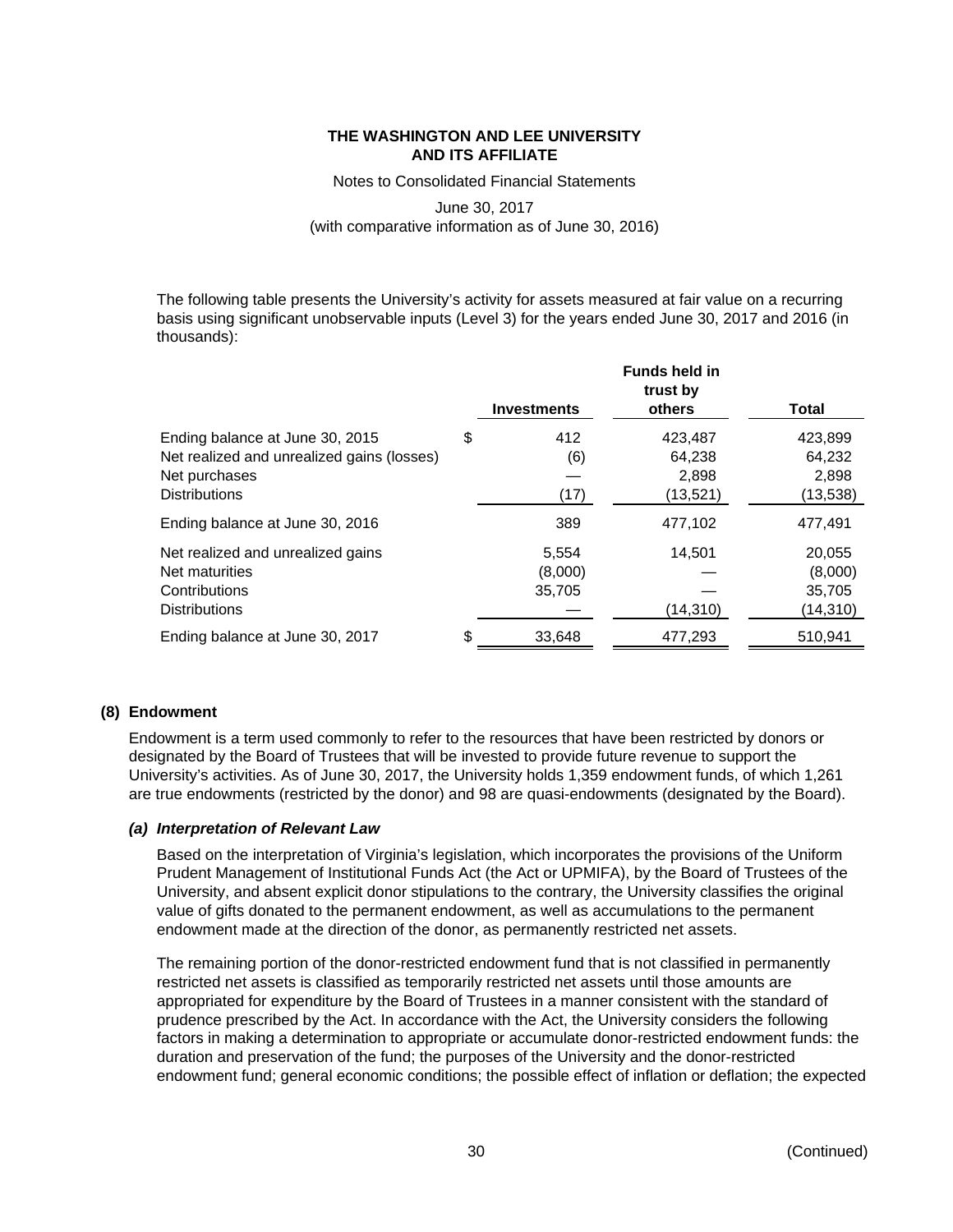Notes to Consolidated Financial Statements

# June 30, 2017 (with comparative information as of June 30, 2016)

total return from income and the appreciation of investments; other resources of the University; and the investment policies of the University.

Endowment net assets consist of the following at June 30, 2017 (in thousands):

|                                     | <b>Unrestricted</b> | <b>Temporarily</b><br>restricted | <b>Permanently</b><br>restricted | Total     |
|-------------------------------------|---------------------|----------------------------------|----------------------------------|-----------|
| Donor-restricted endowment<br>funds | \$<br>(91)          | 341,090                          | 482.079                          | 823,078   |
| Board-designated endowment<br>funds | 246,764             |                                  |                                  | 246,764   |
| Total endowed<br>net assets         | \$<br>246,673       | 341,090                          | 482.079                          | 1,069,842 |

Endowment net assets consist of the following at June 30, 2016 (in thousands):

|                                     | <b>Unrestricted</b> | <b>Temporarily</b><br>restricted | <b>Permanently</b><br>restricted | Total   |
|-------------------------------------|---------------------|----------------------------------|----------------------------------|---------|
| Donor-restricted endowment<br>funds | \$<br>(813)         | 295.261                          | 468.177                          | 762,625 |
| Board-designated endowment<br>funds | 232,758             |                                  |                                  | 232,758 |
| Total endowed<br>net assets         | \$<br>231,945       | 295,261                          | 468.177                          | 995,383 |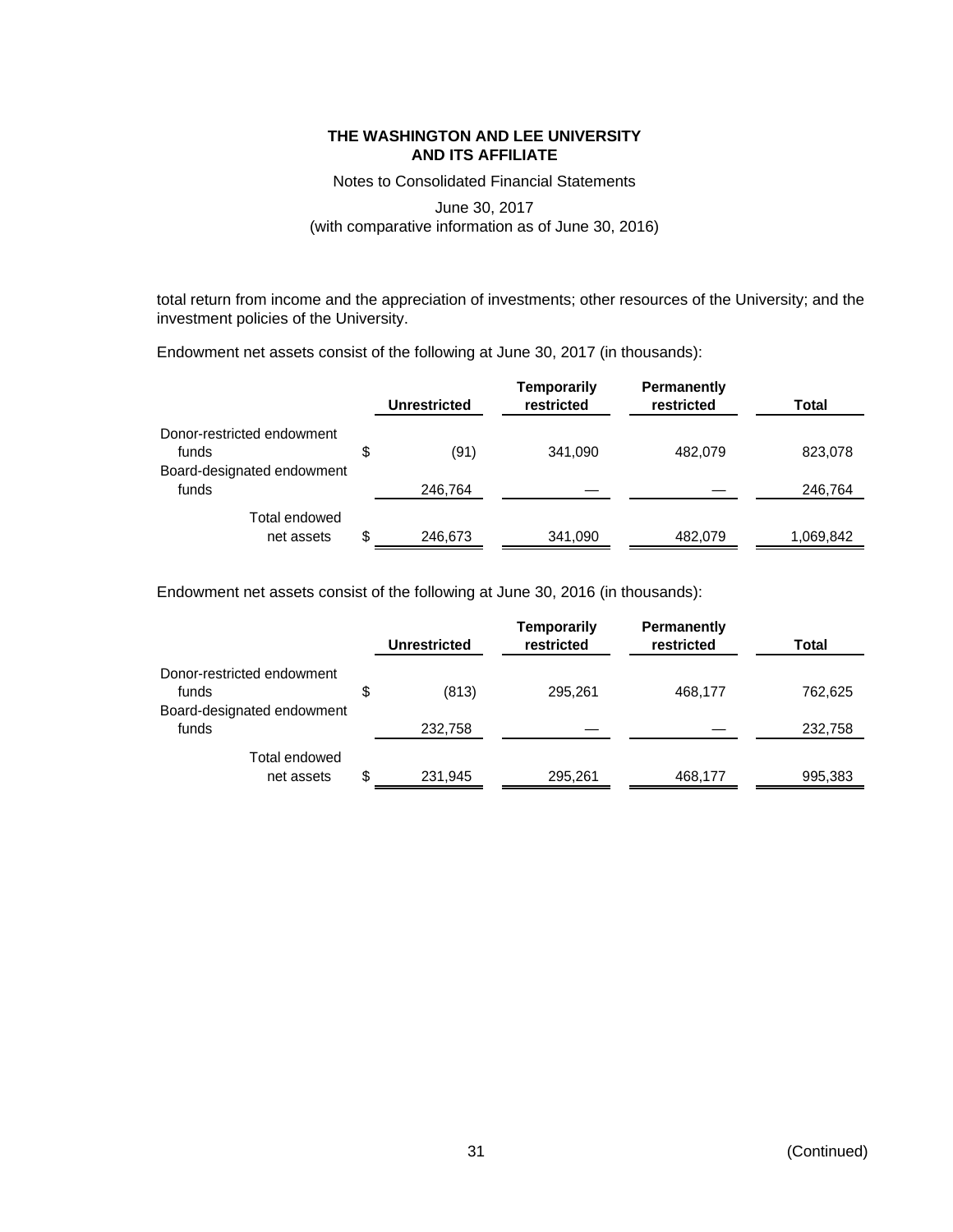Notes to Consolidated Financial Statements

# June 30, 2017 (with comparative information as of June 30, 2016)

Changes in endowment net assets for the years ended June 30, 2017 and 2016 are as follows (in thousands):

|                          |                     | <b>Temporarily</b> | <b>Permanently</b> |              |
|--------------------------|---------------------|--------------------|--------------------|--------------|
|                          | <b>Unrestricted</b> | restricted         | restricted         | <b>Total</b> |
| Endowment net assets,    |                     |                    |                    |              |
| June 30, 2015            | \$<br>245,993       | 349,459            | 452,335            | 1,047,787    |
| Investment return:       |                     |                    |                    |              |
| Investment income        | 707                 | 4,834              |                    | 5,541        |
| Net depreciation         | (5, 334)            | (21, 642)          |                    | (26, 976)    |
| Contributions and pledge |                     |                    |                    |              |
| payments                 | 1,147               | 656                | 15,842             | 17,645       |
| Appropriation for        |                     |                    |                    |              |
| expenditure              | (10, 568)           | (38, 046)          |                    | (48,614)     |
| Endowment net assets,    |                     |                    |                    |              |
| June 30, 2016            | 231,945             | 295,261            | 468,177            | 995,383      |
| Investment return:       |                     |                    |                    |              |
| Investment income        | 812                 | 2,497              |                    | 3,309        |
| Net appreciation         | 23,058              | 82,150             |                    | 105,208      |
| Contributions and pledge |                     |                    |                    |              |
| payments                 | 1,503               | 109                | 13,902             | 15,514       |
| Appropriation for        |                     |                    |                    |              |
| expenditure              | (10, 645)           | (38, 927)          |                    | (49, 572)    |
| Endowment net assets,    |                     |                    |                    |              |
| June 30, 2017            | \$<br>246,673       | 341,090            | 482,079            | 1,069,842    |

# *(b) Funds with Deficiencies*

From time to time, the fair value of assets associated with an individual donor-restricted endowment fund may fall below the original value of the fund. Deficiencies of this nature that are reported in unrestricted net assets were \$91,000 and \$813,000 as of June 30, 2017 and 2016, respectively. Subsequent gains that restore the fair value of the assets of the endowment fund to the required level will be classified as an increase in unrestricted net assets.

# *(c) Return Objectives and Risk Parameters*

The University has adopted investment and spending policies for endowment assets that attempt to provide a predictable stream of funding to programs supported by its endowment while seeking to maintain the purchasing power of the endowment assets.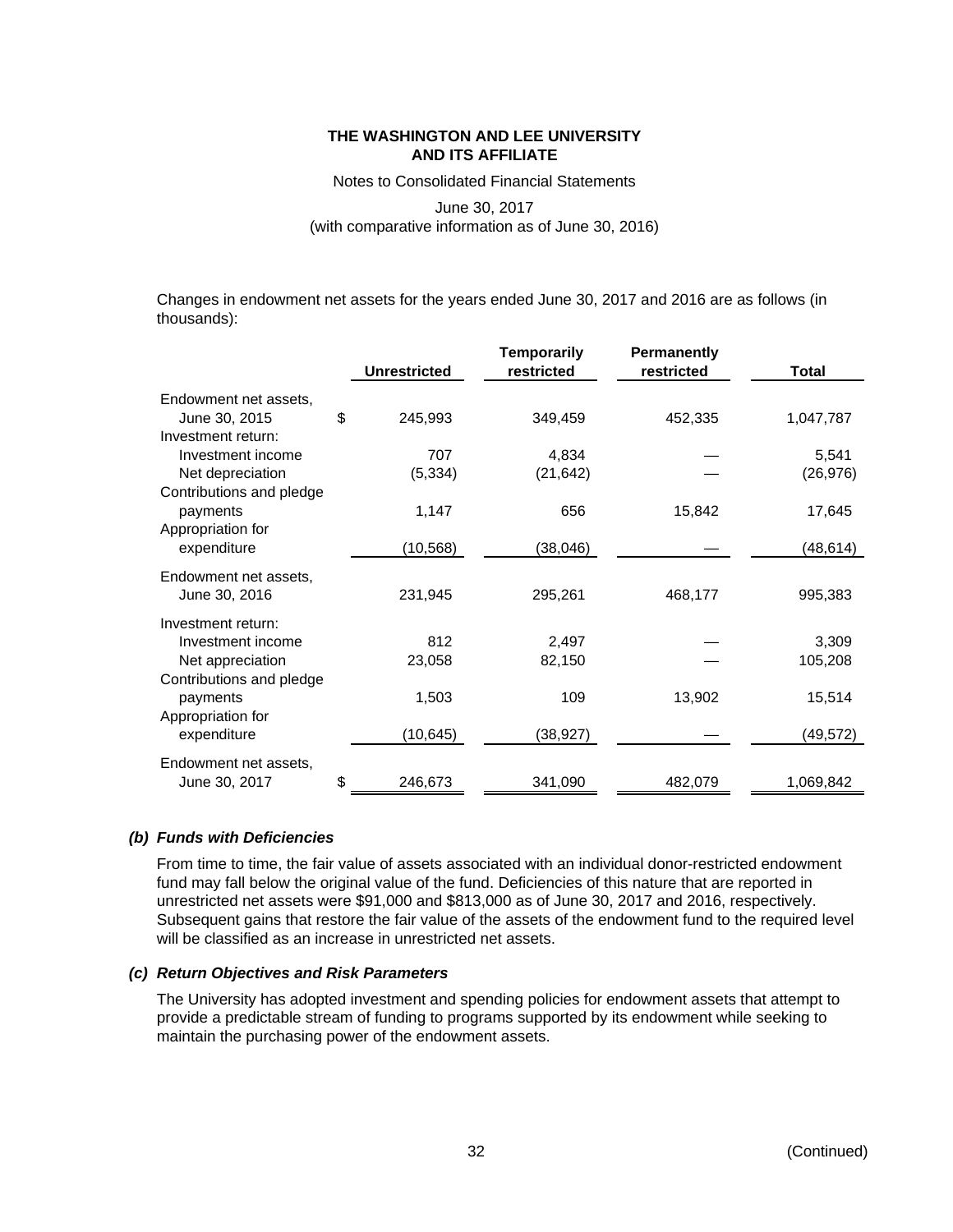Notes to Consolidated Financial Statements

June 30, 2017 (with comparative information as of June 30, 2016)

# *(d) Strategies Employed for Achieving Objectives*

To satisfy its long-term rate-of-return objectives, the University relies on a total return strategy in which investment returns are achieved through both capital appreciation (realized and unrealized) and current yield (interest and dividends). The University targets a diversified asset allocation that places emphasis on investments in equities, bonds and absolute return strategies to achieve its long-term return objectives within prudent risk constraints.

# *(e) Spending Policy and How the Investment Objectives Relate to Spending Policy*

The Board-approved spending formula for the endowment provides for spending the lesser of the prior year allocation incremented by a Consumer Price Index-based inflator, 6% of the three-year average of fair values at June 30, or a 5% ceiling related to the June 30 fair value. This model is often referred to as a constant growth spending formula. The calculated spending rate was 4.83% and 4.46% for the years ended June 30, 2017 and 2016, respectively.

# **(9) Funds Held in Trust by Others**

The majority of the funds held in trust by others comes from Letitia P. Evans' bequest of 15% of the annual net income of the Lettie Pate Evans Foundation, Inc. Restricted Fund. At June 30, 2017 and 2016, the fair value of the University's interest was reported by the trustees as \$436,043,000 and \$437,393,000, respectively. During the years ended June 30, 2017 and 2016, the University received distributions of \$13,419,000 and \$12,567,000, respectively, from the Lettie Pate Evans Foundation, Inc. Restricted Fund.

At June 30, 2017 and 2016, the University maintained an interest in 40 and 42 other trusts, respectively, with fair values of the University's interest, as reported by the trustees of approximately \$41,250,000 and \$39,709,000, respectively, and received distributions for the years ended June 30, 2017 and 2016 of \$850,000 and \$911,000, respectively.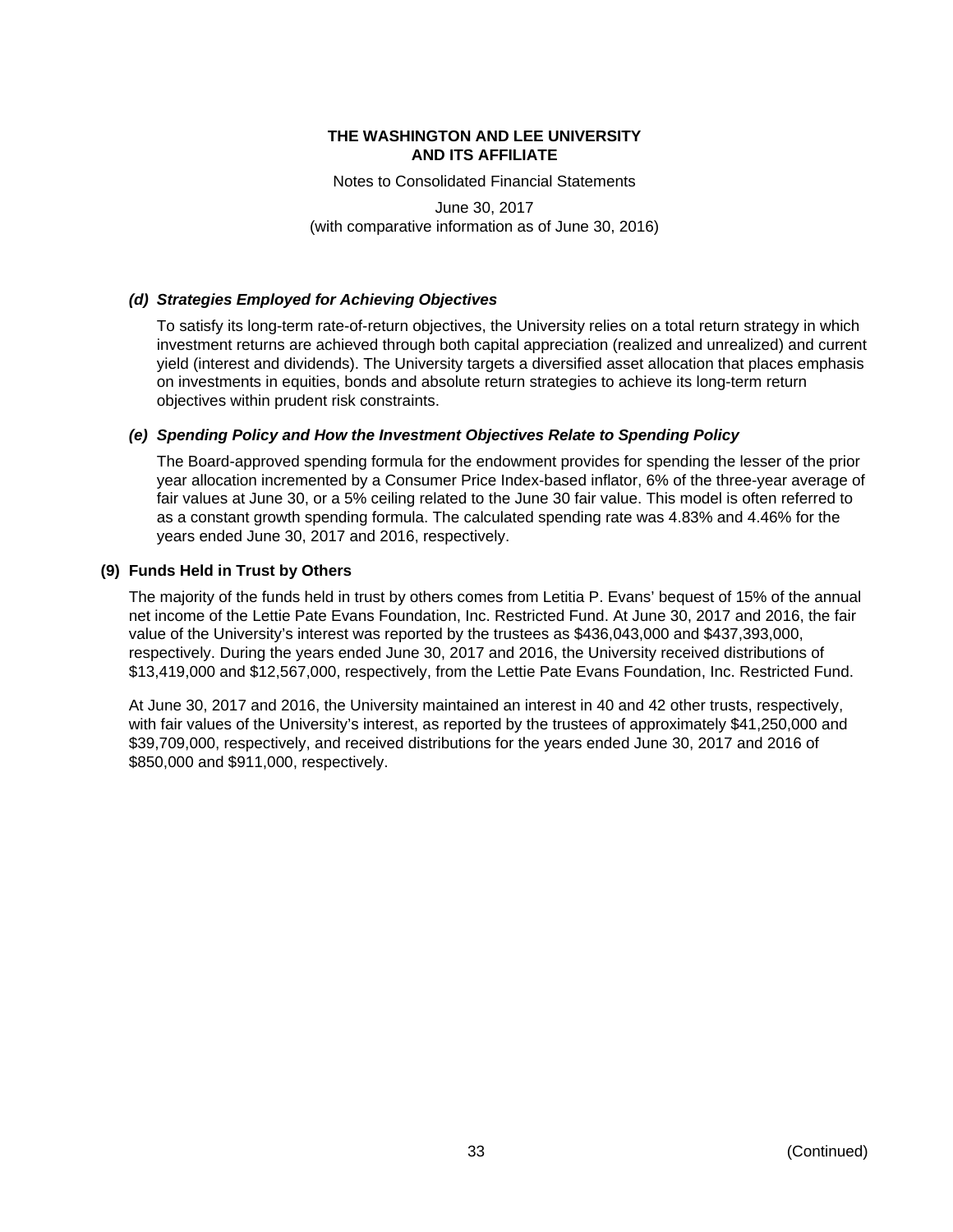Notes to Consolidated Financial Statements

June 30, 2017 (with comparative information as of June 30, 2016)

# **(10) Long-Term Debt and Derivative Instruments**

Long-term debt consists of the following obligations at June 30, 2017 and 2016 (in thousands):

|                                         | Final         | <b>Interest</b>   |    |         |         |
|-----------------------------------------|---------------|-------------------|----|---------|---------|
|                                         | maturity      | rates             |    | 2017    | 2016    |
| Virginia College Building               |               |                   |    |         |         |
| Authority (VCBA):                       |               |                   |    |         |         |
| 1998 Note, includes unamortized         |               |                   |    |         |         |
| premium of \$814 and \$880,             |               |                   |    |         |         |
| and unamortized debt issuance cost      |               |                   |    |         |         |
| of \$240 and \$258, respectively (A)    | January 2031  | 5.03%-5.05%       | -S | 52.779  | 52,826  |
| 2001 Note, includes unamortized         |               |                   |    |         |         |
| premium of \$1,607 and \$1,708,         |               |                   |    |         |         |
| and unamortized debt issuance cost      |               |                   |    |         |         |
| of \$164 and \$175, respectively (B)    | January 2034  | 5.00%-5.75%       |    | 38,678  | 41,728  |
| 2015A Note, includes unamortized        |               |                   |    |         |         |
| premium of \$4,503 and \$4,665          |               |                   |    |         |         |
| and unamortized debt issuance cost      |               |                   |    |         |         |
| of \$286 and \$297, respectively (C)    | January, 2040 | $2.25\% - 5.00\%$ |    | 35,542  | 36,408  |
| 2015B Note, includes unamortized        |               |                   |    |         |         |
| debt issuance cost of \$134 and \$138,  |               |                   |    |         |         |
| respectively (D)                        | January, 2043 | Variable          |    | 14,866  | 14,862  |
| <b>Industrial Development Authority</b> |               |                   |    |         |         |
| of the City of Lexington,               |               |                   |    |         |         |
| Virginia (Lexington Authority):         |               |                   |    |         |         |
| 2003 Note, includes unamortized         | April 2018    | Variable          |    | 197     | 459     |
| debt issuance cost of \$1 and \$2 (E)   |               |                   |    |         |         |
| 2010 Note, includes unamortized debt    |               |                   |    |         |         |
| issuance cost of \$136 and \$147 (F)    | January 2035  | Variable          |    | 13,779  | 13,953  |
| 2013 Note, includes unamortized         |               |                   |    |         |         |
| premium of \$302 and \$314,             |               |                   |    |         |         |
| and unamortized debt issuance cost      |               | 4.88%             |    |         |         |
| of \$260 and \$270, respectively (G)    | January 2043  |                   |    | 35,002  | 35,004  |
|                                         |               |                   | \$ | 190,843 | 195,240 |

- (A) Semi-annual interest payments on this note began July 1, 1998 with annual principal payments commencing on January 1, 2022 and continuing until maturity in January 1, 2031.
- (B) Semi-annual interest payments began January 1, 2002 with annual principal payments commencing January 1, 2016 and continuing until maturity in January 2034.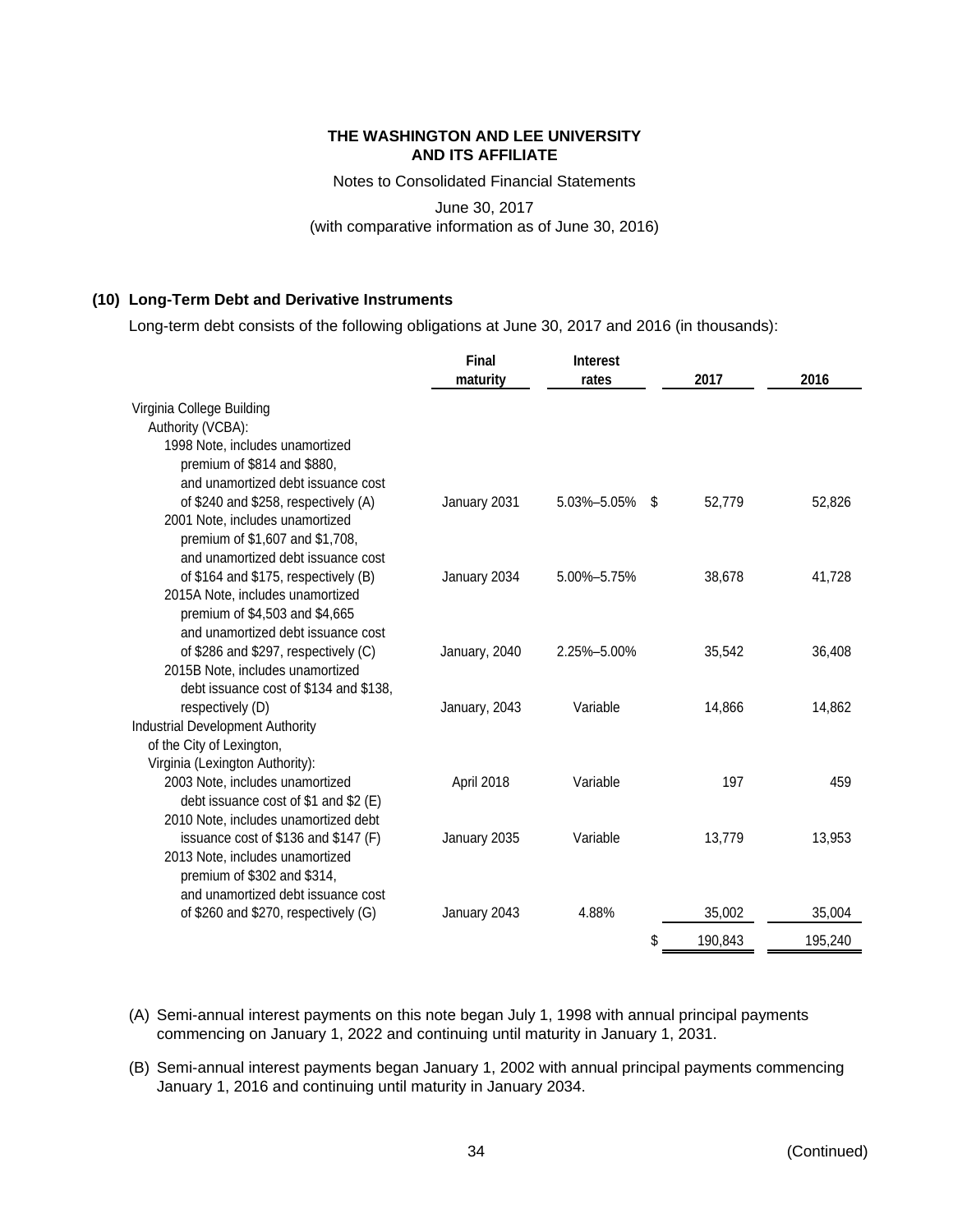Notes to Consolidated Financial Statements

June 30, 2017 (with comparative information as of June 30, 2016)

- (C) In April 2015, the VCBA issued bonds in the amount of \$32,040,000 and known as Series 2015A Bonds. The proceeds derived from the sale were loaned to the University in exchange for its Note. Such proceeds were used primarily to refund the Series 2006 Bonds, and finance the building of Upper Division Housing, Chapel Fire Suppression, Liberty Hall Fields, Davis Hall renovations and pay expenses incurred in connection with the issuance of the 2015A Bonds. Principal payments are payable annually on January 1, commencing January 1, 2017. Semi-annual interest payments on this note began July 1, 2015 and then on each January 1 and July 1 thereafter. The 2015A Bonds that are stated to mature after January 1, 2026 are subject to redemption prior to maturity at the option of the VCBA (as directed by the University), in whole or in part, at any time on or after January 1, 2025, upon payment of 100% of the principal amount of the bonds to be redeemed plus interest accrued to the date fixed for redemption.
- (D) In April 2015, the VCBA issued bonds in the amount of \$15,000,000 and known as Series 2015B Bonds. The proceeds derived from the sale were loaned to the University in exchange for its Note. Such proceeds were used primarily to finance the Upper Division Housing Project in conjunction with the Series 2015A Bonds and pay expenses incurred in connection with the issuance of the 2015B Bonds. Principal payments are payable annually on January 1, commencing January 1, 2036. These bonds have been structured at a variable interest rate with a weekly reset. The interest is paid monthly in arrears on the first of each month beginning May 1, 2015. The interest rates for the year ended June 30, 2017 ranged from 0.38% to 0.90%.
- (E) Principal payments on this note are due in installments of \$65,833 on each January 1, April 1, July 1 and October 1, beginning July 1, 2003 and continuing until April 1, 2018. Interest on the unpaid principal is payable on these same dates at a variable annual rate equal to the sum of (a) 65% of the LIBOR and (b) 0.59%. The interest rates for the year ended June 30, 2017 ranged from 0.47% to 1.05%.
- (F) Annual principal and semi-annual interest payments on this note began January 1, 2012 and will mature January 1, 2035. The 2010 Bonds may be called for redemption upon notification by the University to the Lexington Authority. These bonds have been structured as variable rate demand bonds with a weekly reset. The interest rates for the year ended June 30, 2017 ranged from 0.38% to 0.90%.
- (G) In July 2013, the Lexington Authority issued bonds in the amount of \$34,960,000. The proceeds derived from the sale were loaned to the University in exchange for its Note. These bonds have been structured at a fixed rate of 4.88%.

Aggregate principal payments due for the next five fiscal years are: 2018 – \$4,258,000; 2019 – \$4,270,000; 2020 – \$4,495,000; 2021 – \$5,095,000; 2022 – \$5,265,000; and thereafter –\$161,455,000.

# **Revolving Credit Agreement**

The University has a Revolving Credit agreement with Branch Banking and Trust Company that permits the University to borrow through April 20, 2018 up to \$15,000,000, bearing interest at an adjusted LIBOR rate by adding 30-day LIBOR plus one and one-quarter of one percent (1.25%) per annum, which shall be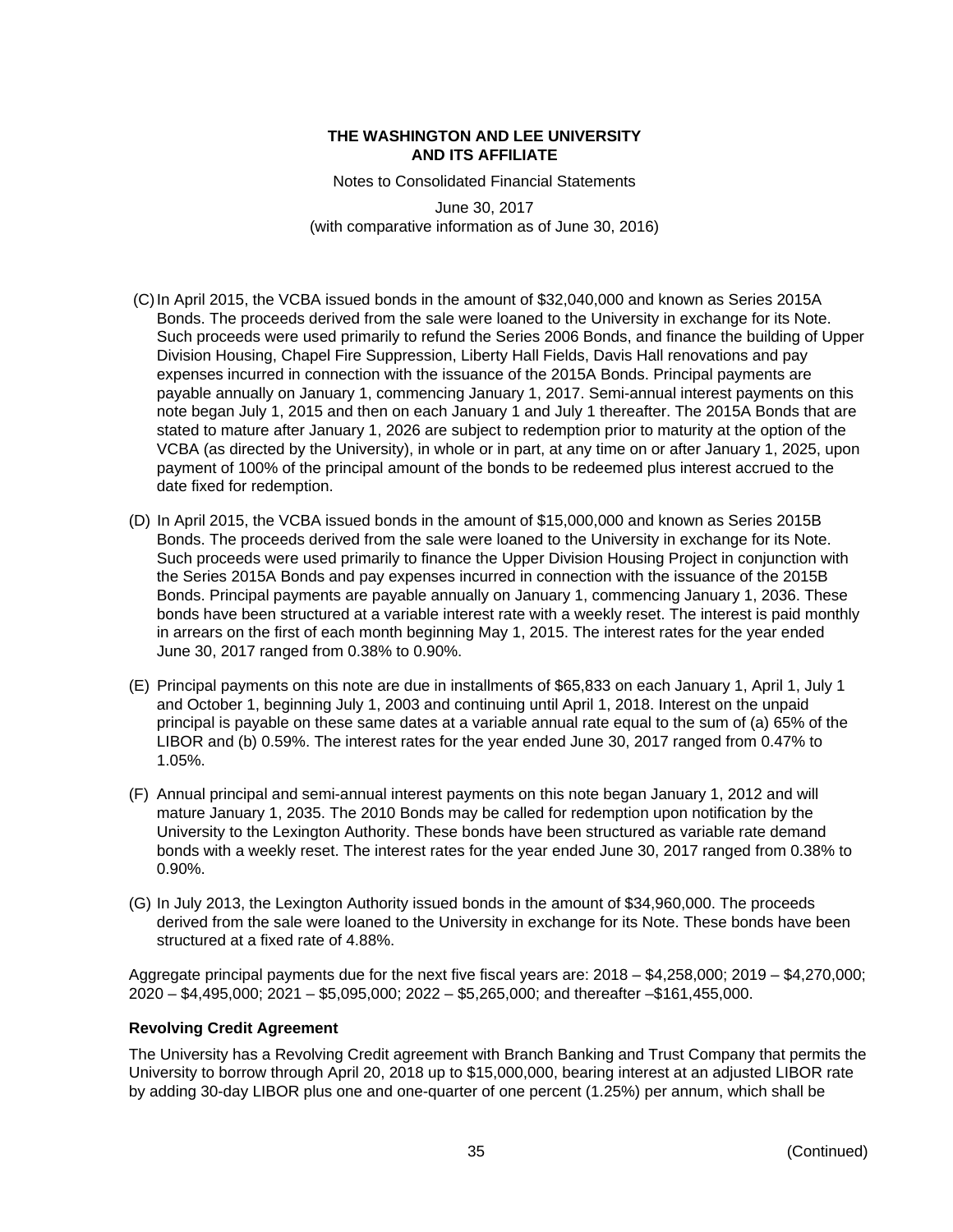Notes to Consolidated Financial Statements

June 30, 2017 (with comparative information as of June 30, 2016)

adjusted monthly on the first day of each month. The University paid an origination fee of \$1,500 for access to this liquidity. At June 30, 2017, the University had \$15,000,000 available under this facility.

# **Interest Rate Swap Agreements**

From time to time, the University enters into interest rate swap agreements with financial institutions to effectively convert the variable interest rates on a portion of its outstanding Notes to a fixed rate of interest. The fair values of the University's interest rate swaps at June 30, 2017 and 2016 (liabilities in both years) were \$4,000 and \$15,000, respectively, and changes in the fair values (gain in both years) of those swaps for the years ended June 30, 2017 and 2016 were \$11,000 and \$17,000, respectively.

# **(11) Net Assets**

# *(a) Temporarily Restricted Net Assets*

Temporarily restricted net assets at June 30, 2017 and 2016 are available for the following purposes (in thousands):

|                                                          | 2017          | 2016    |
|----------------------------------------------------------|---------------|---------|
| Financial aid                                            | \$<br>9,718   | 9,475   |
| Faculty support                                          | 1.826         | 2,558   |
| Program support                                          | 21,744        | 21,560  |
| Buildings and equipment                                  | 2,978         | 6,838   |
| Contributions receivable, for program support            | 34,050        | 35,630  |
| Planned giving arrangements                              | 9,982         | 8,707   |
| Other                                                    | 2,658         | 2,036   |
| Accumulated appreciation on donor-restricted endowment   |               |         |
| funds, principally for program support and financial aid | 337,409       | 291,730 |
| Total                                                    | \$<br>420,365 | 378,534 |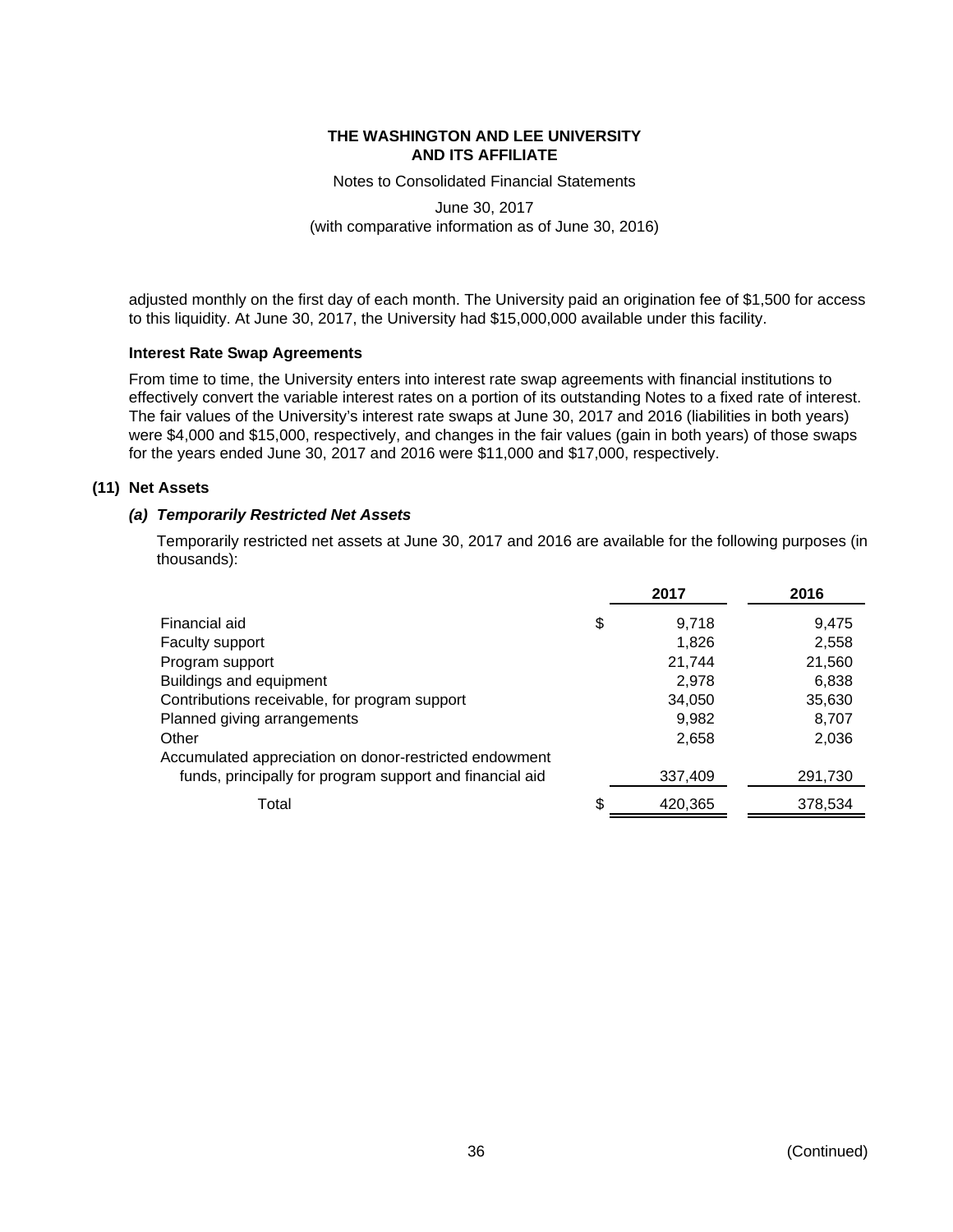Notes to Consolidated Financial Statements

June 30, 2017 (with comparative information as of June 30, 2016)

# *(b) Permanently Restricted Net Assets*

Permanently restricted net assets at June 30, 2017 and 2016 are comprised of the following (in thousands):

|                                 | 2017          | 2016    |
|---------------------------------|---------------|---------|
| Purpose restricted:             |               |         |
| Financial aid                   | \$<br>278,260 | 273,598 |
| Faculty support                 | 46,791        | 41,916  |
| Program support                 | 605,916       | 601,913 |
| Library and collections support | 4,731         | 4,667   |
| Buildings and equipment         | 5,629         | 5,420   |
| Other                           | 6,795         | 6,774   |
|                                 | 948,122       | 934,288 |
| Time and purpose restricted:    |               |         |
| Contributions receivable        | 19,996        | 23,065  |
| Planned giving arrangements     | 8,758         | 7,668   |
|                                 | 28,754        | 30,733  |
| Total                           | \$<br>976,876 | 965,021 |

# *(c) Net Assets Released from Restrictions*

Net assets are released from donor restrictions when expenses are incurred to satisfy the restricted purposes or by occurrence of other events as specified by donors. Purpose restrictions accomplished during the year ended June 30, 2017 were as follows (in thousands):

| Financial aid<br>Program support | \$ | 2,210<br>3,921 |
|----------------------------------|----|----------------|
| Other                            |    | 7,745          |
|                                  |    | 13,876         |
| <b>Buildings and equipment</b>   |    | 9,775          |
| Total                            | S  | 23,651         |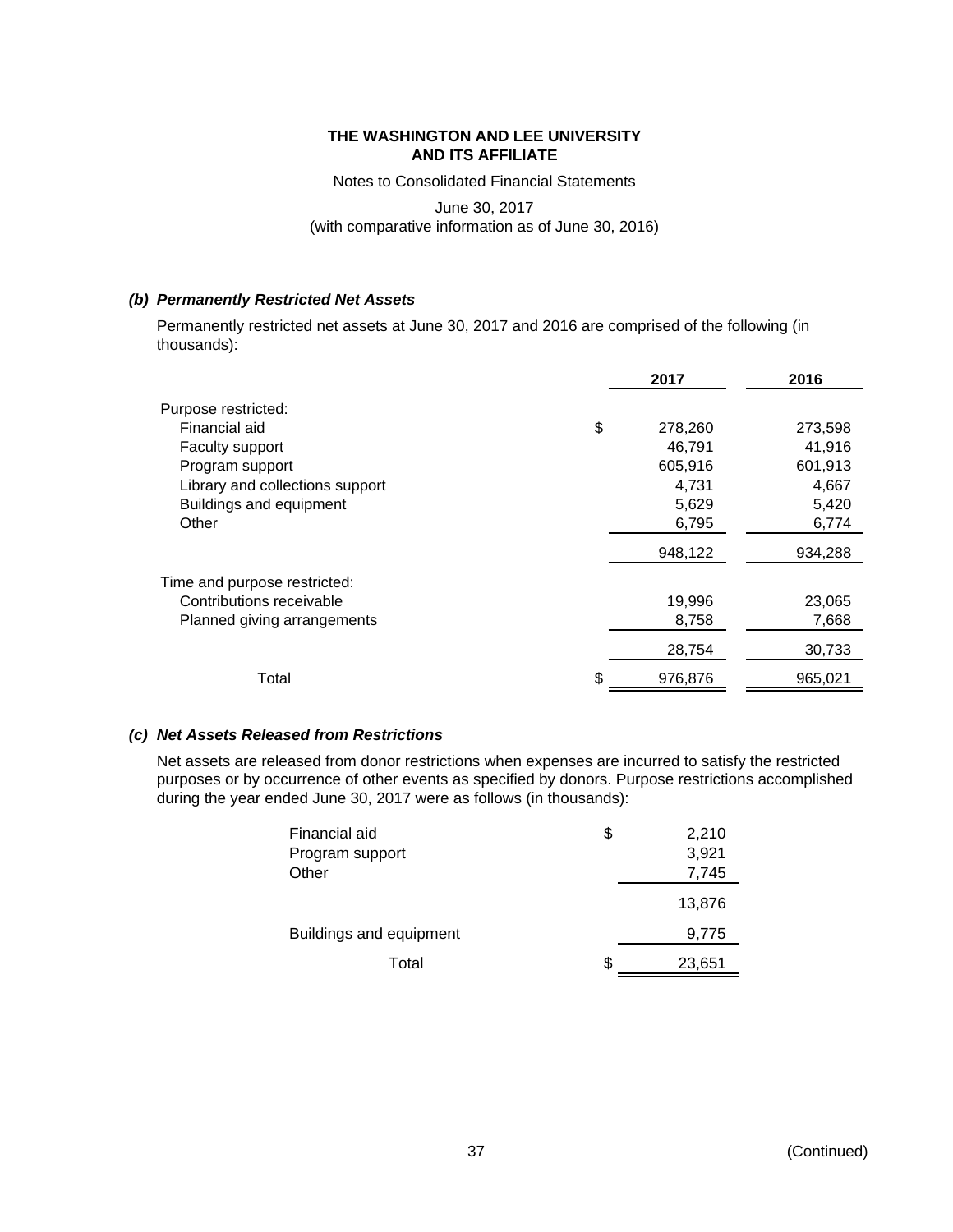Notes to Consolidated Financial Statements

June 30, 2017 (with comparative information as of June 30, 2016)

# **(12) Expenses**

Expenses for the years ended June 30, 2017 and 2016 were incurred for the following (in thousands):

|                                                          |    | 2017    | 2016    |
|----------------------------------------------------------|----|---------|---------|
| Salaries, wages and benefits                             | \$ | 96.634  | 94,711  |
| Supplies and services                                    |    | 34.718  | 33,371  |
| Depreciation and amortization of buildings and equipment |    | 16,569  | 13,978  |
| Costs of sales, auxiliary enterprises                    |    | 5,233   | 5,060   |
| Interest                                                 |    | 7,765   | 6,992   |
| Total                                                    | S  | 160.919 | 154,112 |

# **(13) Retirement Plans**

Academic and nonacademic personnel of the University are included in the 403(b) contributory retirement plan of the Teachers Insurance and Annuity Association (TIAA) and Fidelity Management Trust Company (Fidelity). The University matches optional employee contributions up to 5% of their annual salary. In addition, the University makes a mandatory contribution of 5% of the employee's annual salary. Contributions are paid currently to TIAA or Fidelity. The University's cost under this plan amounted to approximately \$6,148,000 and \$6,068,000 for the years ended June 30, 2017 and 2016, respectively.

The University also maintains a discretionary defined contribution retirement plan through TIAA. The Washington and Lee Retiree Health Plan (the Plan) exists for the purpose of providing postretirement medical benefits to eligible academic and nonacademic personnel of the University. Employer contributions for the years ended June 30, 2017 and 2016 totaled \$110,000 and \$126,000, respectively.

# **(14) Postretirement Benefits**

The University currently provides health insurance in the form of a retiree medical benefit (the Plan) to certain retired employees and their dependents. The costs of postretirement benefits are accrued during the service lives of employees. Employees of record prior to April 1, 2003 are eligible to qualify for this benefit. Those hired on or after April 1, 2003 cannot participate in the Plan. The Plan is unfunded.

The components of net periodic postretirement benefit cost for the years ended June 30, 2017 and 2016 were as follows (in thousands):

|                                                                | 2017  | 2016  |
|----------------------------------------------------------------|-------|-------|
| Service cost (benefits attributed to employee service during   |       |       |
| the year)                                                      | 385   | 264   |
| Interest cost on accumulated postretirement benefit obligation | 641   | 712   |
| Amortization of prior service cost                             | 318   | 315   |
| Net periodic postretirement benefit cost                       | 1.344 | 1.291 |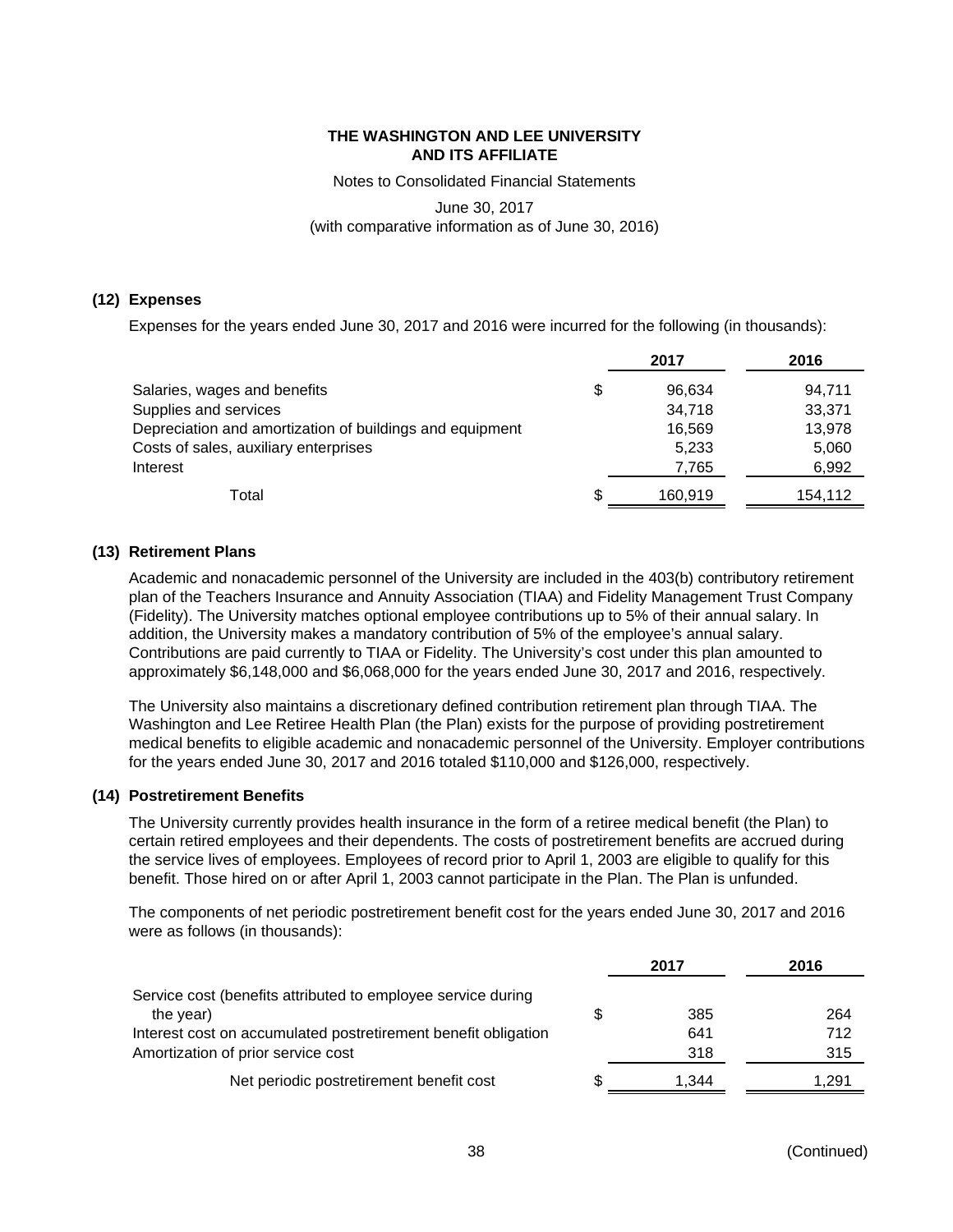Notes to Consolidated Financial Statements

# June 30, 2017 (with comparative information as of June 30, 2016)

The amortized actuarial gain results from changes in certain assumptions and will be amortized over a period based on the average future service of participants expected to receive plan benefits.

The discount rates used in determining the accumulated postretirement benefit obligation (APBO) as of June 30, 2017 and 2016 was 4.0% and 3.5%, respectively. The assumed health care cost trend used in measuring the accumulated postretirement benefit obligation was 7.5% in 2017, decreasing to 4.5% over the next ten years.

The following information summarizes activity in the unfunded postretirement benefit plan for the years ended June 30, 2017 and 2016 (in thousands):

|                                                            |    | 2017    | 2016   |
|------------------------------------------------------------|----|---------|--------|
| Change in benefit obligation:                              |    |         |        |
| Accumulated benefit obligation, beginning of year          | \$ | 18,329  | 16,823 |
| Cumulative effect of plan change                           |    | 1,867   |        |
| Service cost                                               |    | 385     | 264    |
| Interest cost                                              |    | 641     | 712    |
| Actuarial (gain)loss                                       |    | (837)   | 1,212  |
| Net benefits paid                                          |    | (787)   | (682)  |
| Accumulated benefit obligation, end of year                | \$ | 19,598  | 18,329 |
| Amount not yet recognized in net periodic benefit cost and |    |         |        |
| included in unrestricted net assets:                       |    |         |        |
| Net actuarial gain                                         | \$ | (1,203) | (486)  |
| Prior service cost                                         |    | 2,705   | 1,156  |
|                                                            | S. | 1,502   | 670    |
|                                                            |    |         |        |

Projected postretirement health benefits expected to be paid in each of the next five fiscal years are: 2018 – \$1,028,000; 2019 – \$1,195,000; 2020 – \$1,392,000; 2021 – \$1,504,000; and 2022 – \$1,616,000. An additional \$9,154,000 is expected to be paid for the fiscal years 2023 through 2027.

Total employer and participant contributions are \$787,000 and \$107,000, respectively, for the year ended June 30, 2017. Total benefits paid for the year ended June 30, 2017 are \$894,000. The employer and participant contributions for the year ending June 30, 2018 are expected to be \$951,000 and \$77,000, respectively, for a total of \$1,028,000 in benefits paid. The expense discount rate for both of the years ended June 30, 2017 and 2016 was 4.0% and 3.5%, respectively. The measurement date was June 30, 2017.